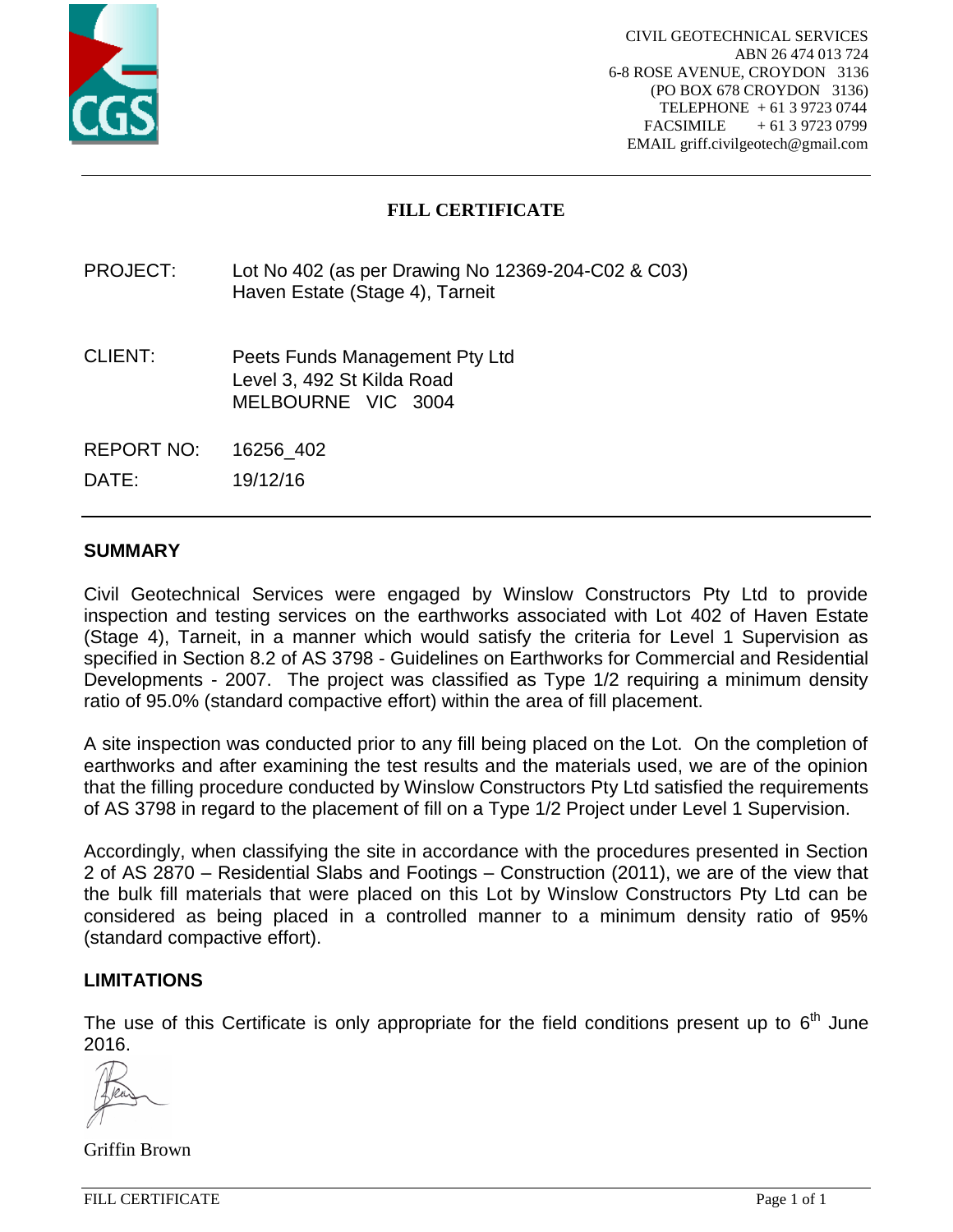

## **FILL CERTIFICATE**

## PROJECT: Lot No 403 (as per Drawing No 12369-204-C02 & C03) Haven Estate (Stage 4), Tarneit

- CLIENT: Peets Funds Management Pty Ltd Level 3, 492 St Kilda Road MELBOURNE VIC 3004
- REPORT NO: 16256\_403

DATE: 19/12/16

### **SUMMARY**

Civil Geotechnical Services were engaged by Winslow Constructors Pty Ltd to provide inspection and testing services on the earthworks associated with Lot 403 of Haven Estate (Stage 4), Tarneit, in a manner which would satisfy the criteria for Level 1 Supervision as specified in Section 8.2 of AS 3798 - Guidelines on Earthworks for Commercial and Residential Developments - 2007. The project was classified as Type 1/2 requiring a minimum density ratio of 95.0% (standard compactive effort) within the area of fill placement.

A site inspection was conducted prior to any fill being placed on the Lot. On the completion of earthworks and after examining the test results and the materials used, we are of the opinion that the filling procedure conducted by Winslow Constructors Pty Ltd satisfied the requirements of AS 3798 in regard to the placement of fill on a Type 1/2 Project under Level 1 Supervision.

Accordingly, when classifying the site in accordance with the procedures presented in Section 2 of AS 2870 – Residential Slabs and Footings – Construction (2011), we are of the view that the bulk fill materials that were placed on this Lot by Winslow Constructors Pty Ltd can be considered as being placed in a controlled manner to a minimum density ratio of 95% (standard compactive effort).

#### **LIMITATIONS**

The use of this Certificate is only appropriate for the field conditions present up to  $6<sup>th</sup>$  June 2016.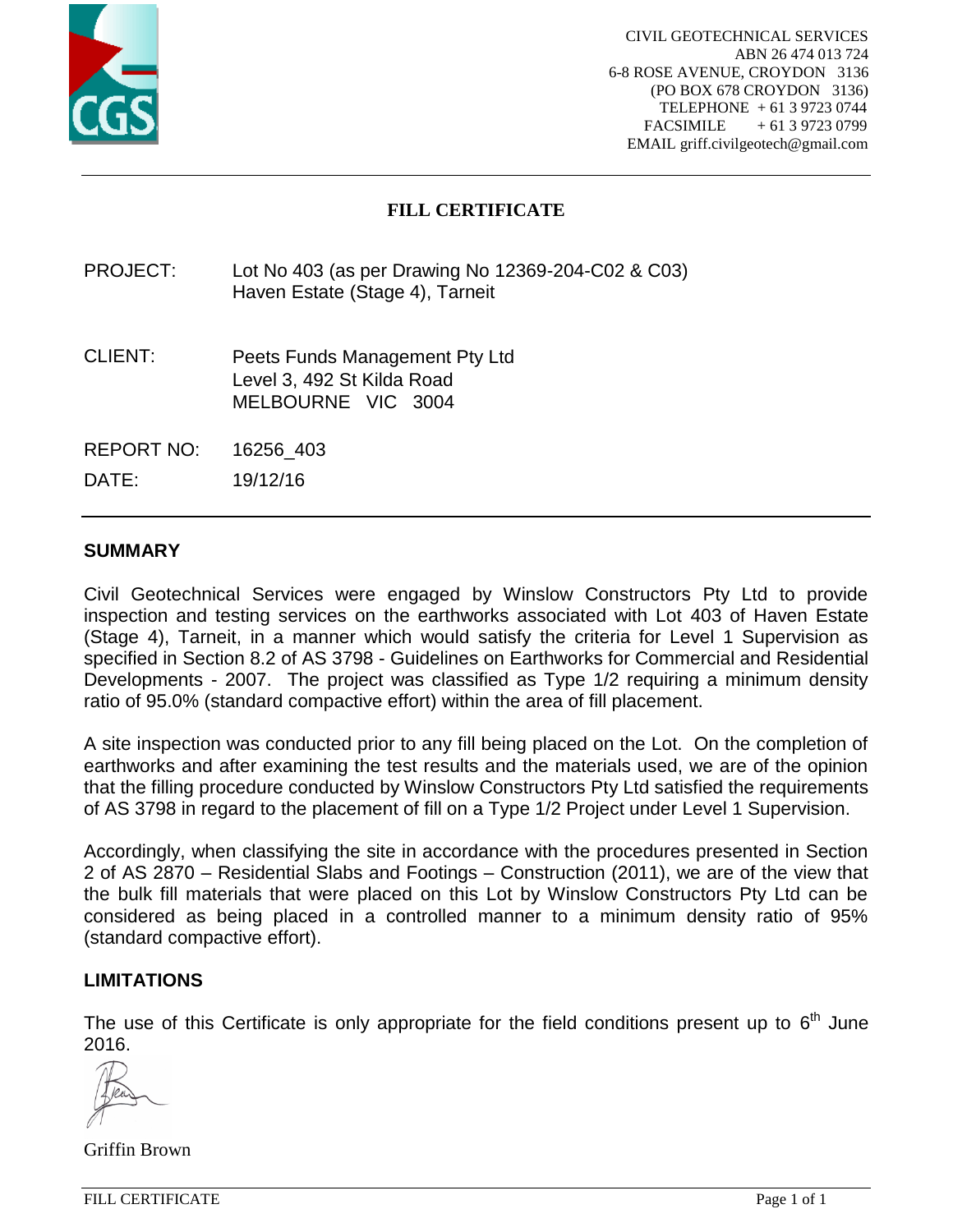

## **FILL CERTIFICATE**

## PROJECT: Lot No 404 (as per Drawing No 12369-204-C02 & C03) Haven Estate (Stage 4), Tarneit

- CLIENT: Peets Funds Management Pty Ltd Level 3, 492 St Kilda Road MELBOURNE VIC 3004
- REPORT NO: 16256\_404

DATE: 19/12/16

### **SUMMARY**

Civil Geotechnical Services were engaged by Winslow Constructors Pty Ltd to provide inspection and testing services on the earthworks associated with Lot 404 of Haven Estate (Stage 4), Tarneit, in a manner which would satisfy the criteria for Level 1 Supervision as specified in Section 8.2 of AS 3798 - Guidelines on Earthworks for Commercial and Residential Developments - 2007. The project was classified as Type 1/2 requiring a minimum density ratio of 95.0% (standard compactive effort) within the area of fill placement.

A site inspection was conducted prior to any fill being placed on the Lot. On the completion of earthworks and after examining the test results and the materials used, we are of the opinion that the filling procedure conducted by Winslow Constructors Pty Ltd satisfied the requirements of AS 3798 in regard to the placement of fill on a Type 1/2 Project under Level 1 Supervision.

Accordingly, when classifying the site in accordance with the procedures presented in Section 2 of AS 2870 – Residential Slabs and Footings – Construction (2011), we are of the view that the bulk fill materials that were placed on this Lot by Winslow Constructors Pty Ltd can be considered as being placed in a controlled manner to a minimum density ratio of 95% (standard compactive effort).

#### **LIMITATIONS**

The use of this Certificate is only appropriate for the field conditions present up to  $6<sup>th</sup>$  June 2016.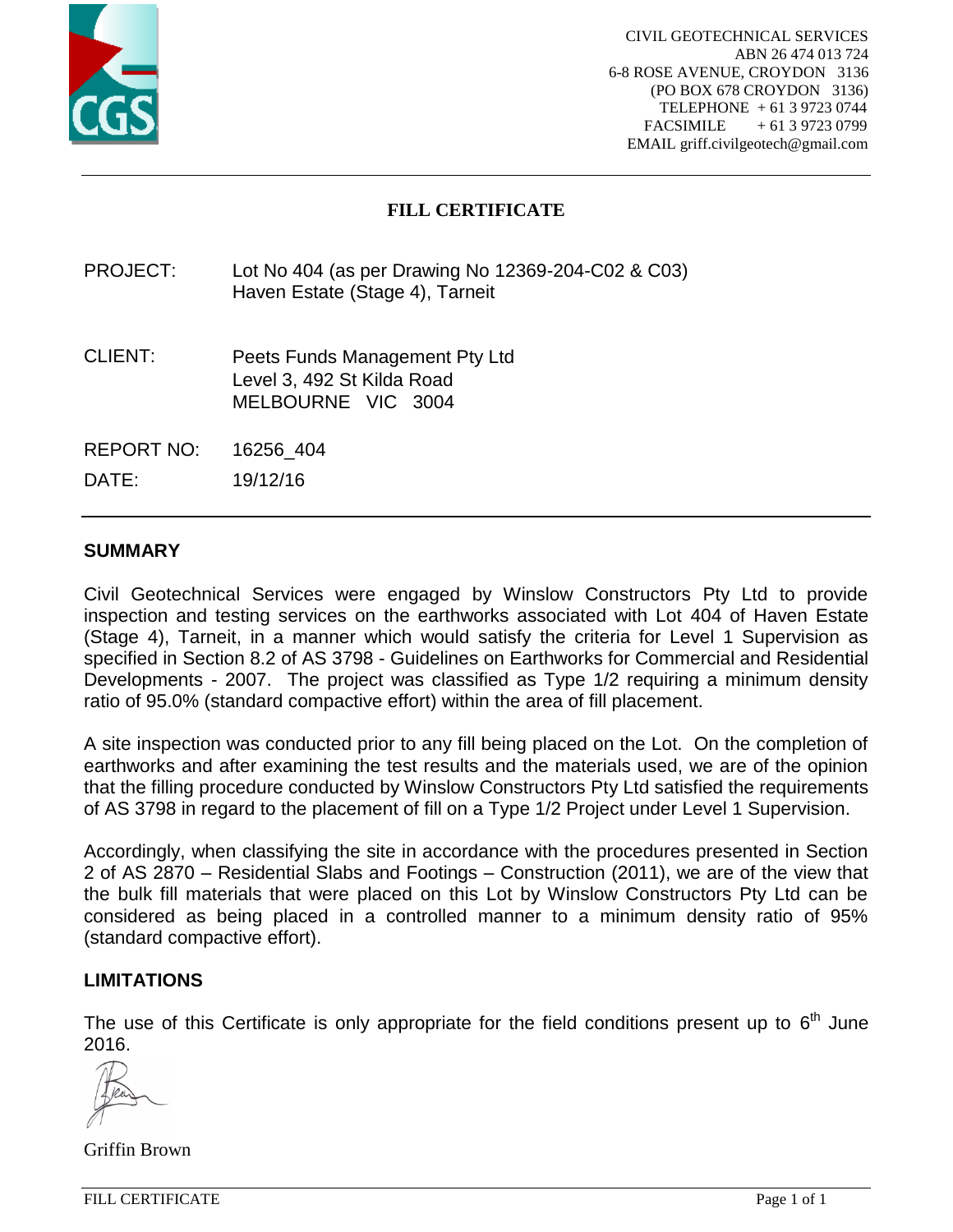

# **FILL CERTIFICATE**

## PROJECT: Lot No 410 (as per Drawing No 12369-204-C02 & C03) Haven Estate (Stage 4), Tarneit

- CLIENT: Peets Funds Management Pty Ltd Level 3, 492 St Kilda Road MELBOURNE VIC 3004
- REPORT NO: 16256\_410

DATE: 19/12/16

## **SUMMARY**

Civil Geotechnical Services were engaged by Winslow Constructors Pty Ltd to provide inspection and testing services on the earthworks associated with Lot 410 of Haven Estate (Stage 4), Tarneit, in a manner which would satisfy the criteria for Level 1 Supervision as specified in Section 8.2 of AS 3798 - Guidelines on Earthworks for Commercial and Residential Developments - 2007. The project was classified as Type 1/2 requiring a minimum density ratio of 95.0% (standard compactive effort) within the area of fill placement.

A site inspection was conducted prior to any fill being placed on the Lot. On the completion of earthworks and after examining the test results and the materials used, we are of the opinion that the filling procedure conducted by Winslow Constructors Pty Ltd satisfied the requirements of AS 3798 in regard to the placement of fill on a Type 1/2 Project under Level 1 Supervision.

Accordingly, when classifying the site in accordance with the procedures presented in Section 2 of AS 2870 – Residential Slabs and Footings – Construction (2011), we are of the view that the bulk fill materials that were placed on this Lot by Winslow Constructors Pty Ltd can be considered as being placed in a controlled manner to a minimum density ratio of 95% (standard compactive effort).

#### **LIMITATIONS**

The use of this Certificate is only appropriate for the field conditions present up to  $6<sup>th</sup>$  June 2016.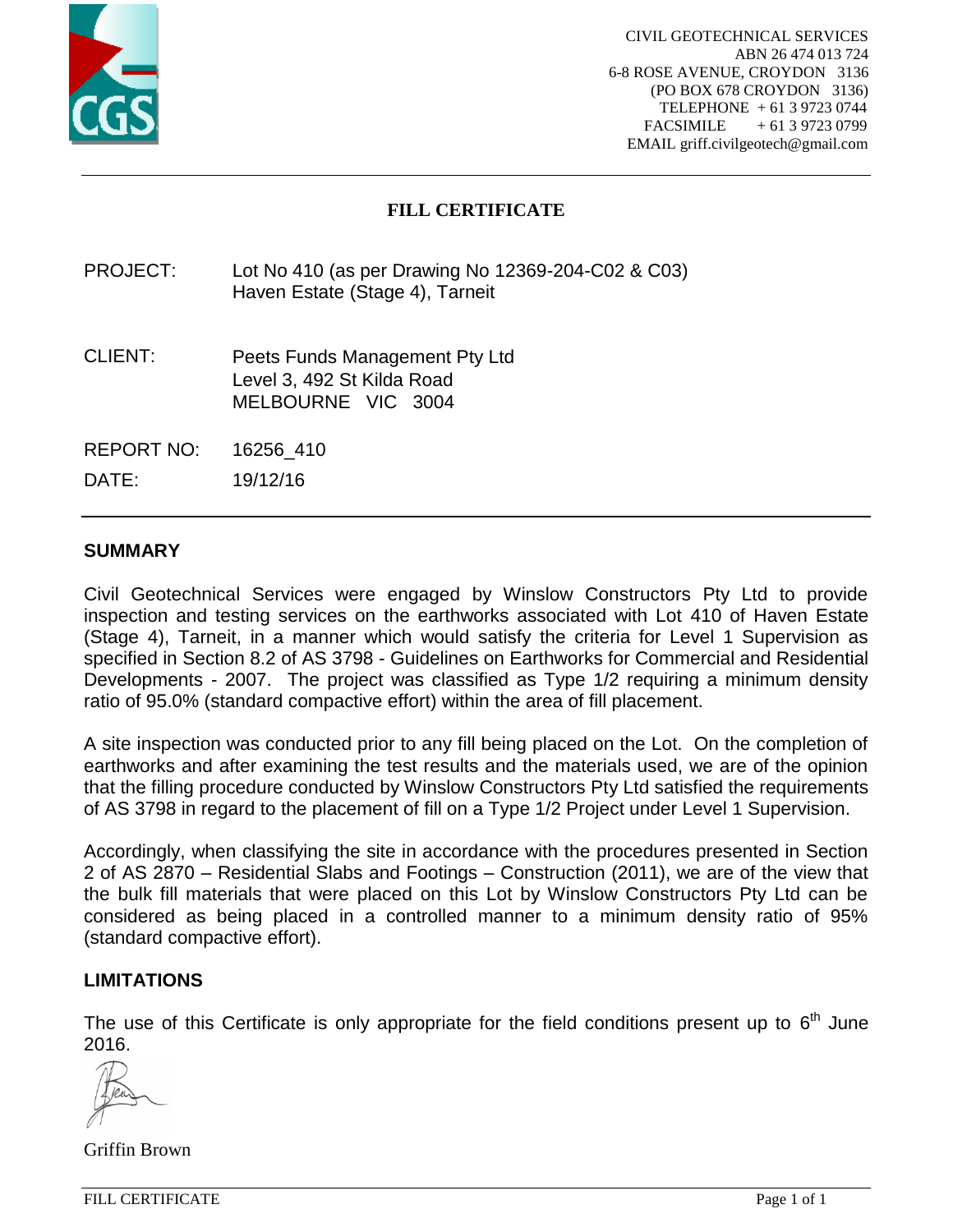

## **FILL CERTIFICATE**

## PROJECT: Lot No 411 (as per Drawing No 12369-204-C02 & C03) Haven Estate (Stage 4), Tarneit

- CLIENT: Peets Funds Management Pty Ltd Level 3, 492 St Kilda Road MELBOURNE VIC 3004
- REPORT NO: 16256\_411

DATE: 19/12/16

### **SUMMARY**

Civil Geotechnical Services were engaged by Winslow Constructors Pty Ltd to provide inspection and testing services on the earthworks associated with Lot 411 of Haven Estate (Stage 4), Tarneit, in a manner which would satisfy the criteria for Level 1 Supervision as specified in Section 8.2 of AS 3798 - Guidelines on Earthworks for Commercial and Residential Developments - 2007. The project was classified as Type 1/2 requiring a minimum density ratio of 95.0% (standard compactive effort) within the area of fill placement.

A site inspection was conducted prior to any fill being placed on the Lot. On the completion of earthworks and after examining the test results and the materials used, we are of the opinion that the filling procedure conducted by Winslow Constructors Pty Ltd satisfied the requirements of AS 3798 in regard to the placement of fill on a Type 1/2 Project under Level 1 Supervision.

Accordingly, when classifying the site in accordance with the procedures presented in Section 2 of AS 2870 – Residential Slabs and Footings – Construction (2011), we are of the view that the bulk fill materials that were placed on this Lot by Winslow Constructors Pty Ltd can be considered as being placed in a controlled manner to a minimum density ratio of 95% (standard compactive effort).

#### **LIMITATIONS**

The use of this Certificate is only appropriate for the field conditions present up to  $6<sup>th</sup>$  June 2016.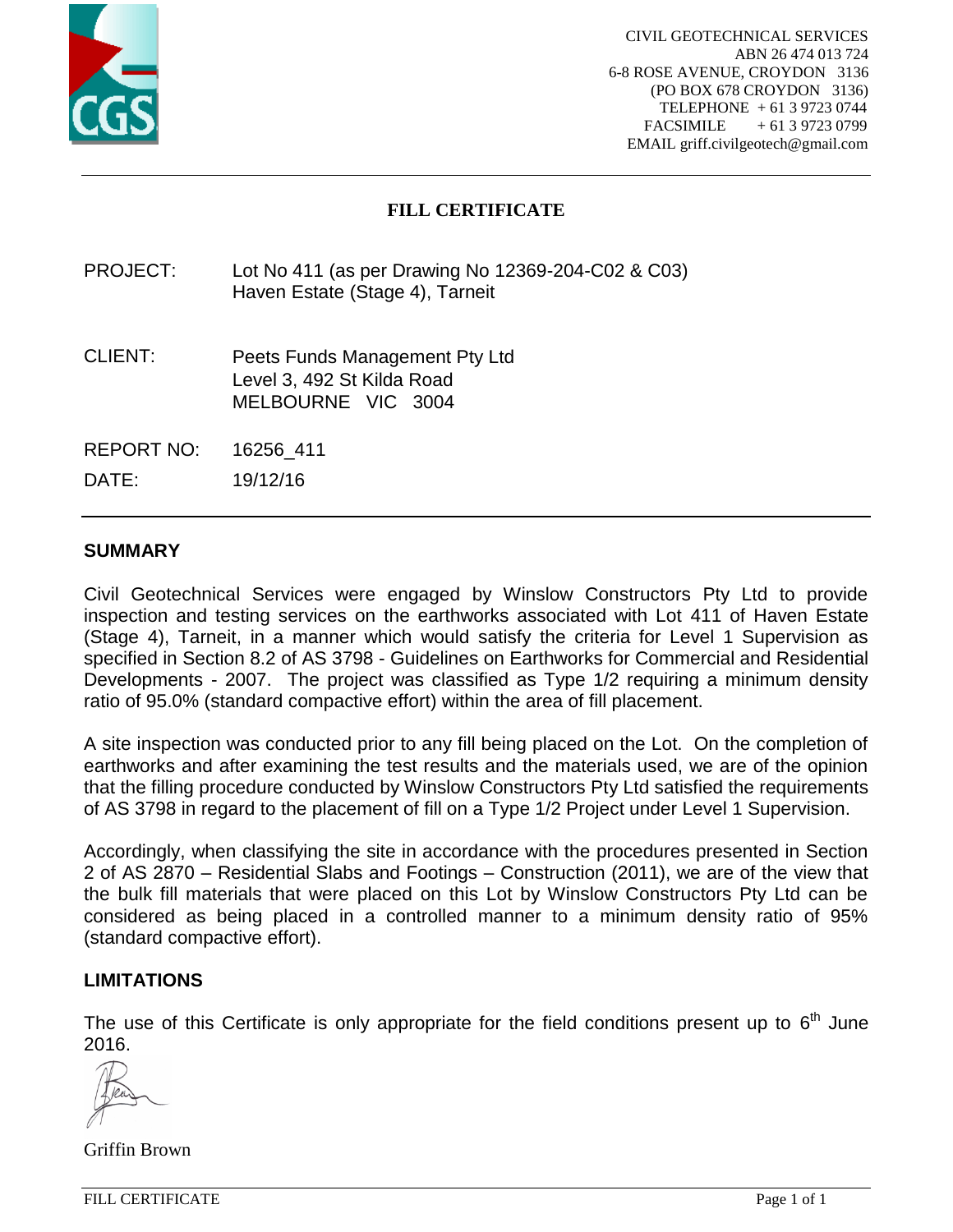

# **FILL CERTIFICATE**

## PROJECT: Lot No 412 (as per Drawing No 12369-204-C02 & C03) Haven Estate (Stage 4), Tarneit

- CLIENT: Peets Funds Management Pty Ltd Level 3, 492 St Kilda Road MELBOURNE VIC 3004
- REPORT NO: 16256\_412

DATE: 19/12/16

### **SUMMARY**

Civil Geotechnical Services were engaged by Winslow Constructors Pty Ltd to provide inspection and testing services on the earthworks associated with Lot 412 of Haven Estate (Stage 4), Tarneit, in a manner which would satisfy the criteria for Level 1 Supervision as specified in Section 8.2 of AS 3798 - Guidelines on Earthworks for Commercial and Residential Developments - 2007. The project was classified as Type 1/2 requiring a minimum density ratio of 95.0% (standard compactive effort) within the area of fill placement.

A site inspection was conducted prior to any fill being placed on the Lot. On the completion of earthworks and after examining the test results and the materials used, we are of the opinion that the filling procedure conducted by Winslow Constructors Pty Ltd satisfied the requirements of AS 3798 in regard to the placement of fill on a Type 1/2 Project under Level 1 Supervision.

Accordingly, when classifying the site in accordance with the procedures presented in Section 2 of AS 2870 – Residential Slabs and Footings – Construction (2011), we are of the view that the bulk fill materials that were placed on this Lot by Winslow Constructors Pty Ltd can be considered as being placed in a controlled manner to a minimum density ratio of 95% (standard compactive effort).

#### **LIMITATIONS**

The use of this Certificate is only appropriate for the field conditions present up to  $6<sup>th</sup>$  June 2016.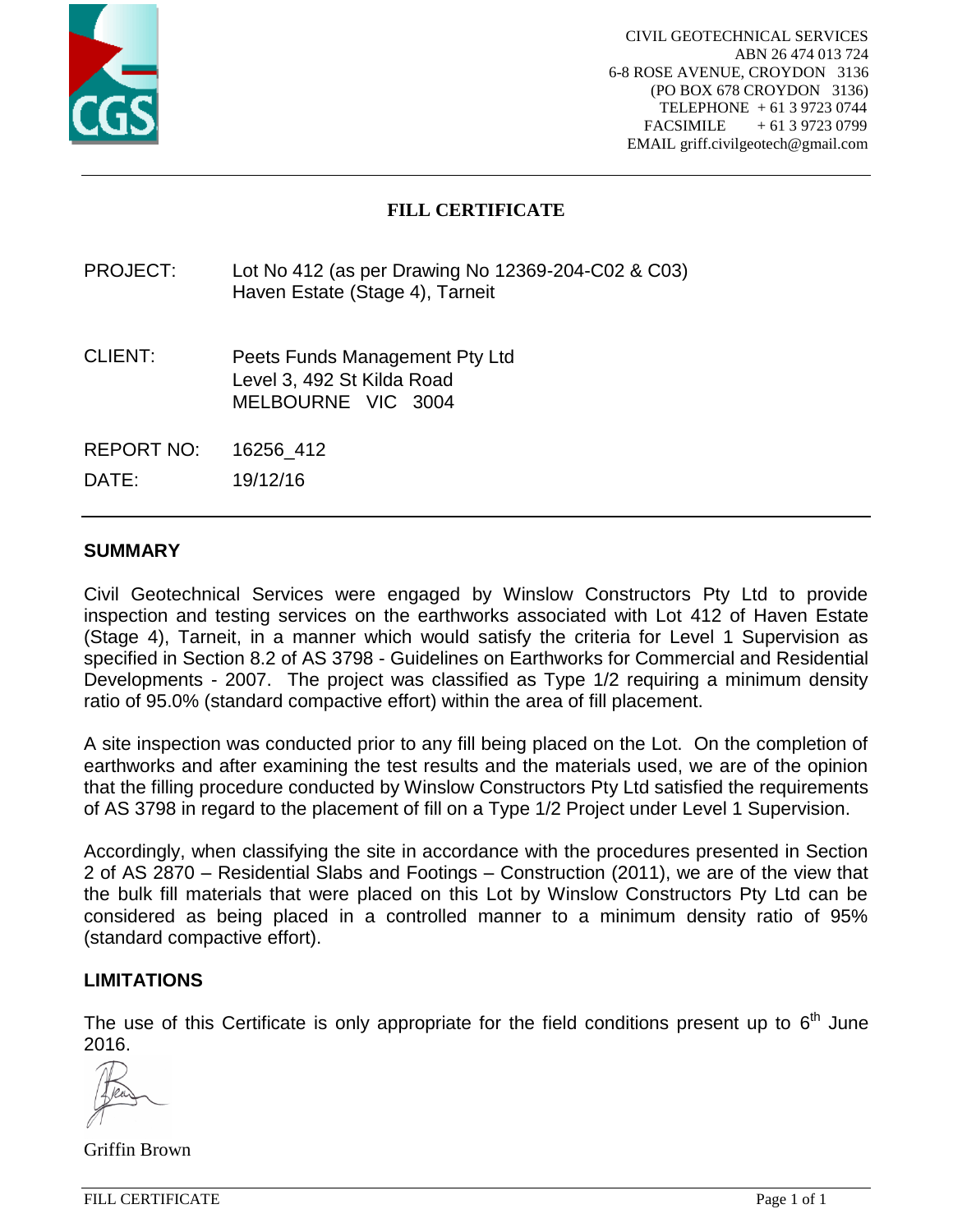

# **FILL CERTIFICATE**

## PROJECT: Lot No 413 (as per Drawing No 12369-204-C02 & C03) Haven Estate (Stage 4), Tarneit

- CLIENT: Peets Funds Management Pty Ltd Level 3, 492 St Kilda Road MELBOURNE VIC 3004
- REPORT NO: 16256\_413

DATE: 19/12/16

## **SUMMARY**

Civil Geotechnical Services were engaged by Winslow Constructors Pty Ltd to provide inspection and testing services on the earthworks associated with Lot 413 of Haven Estate (Stage 4), Tarneit, in a manner which would satisfy the criteria for Level 1 Supervision as specified in Section 8.2 of AS 3798 - Guidelines on Earthworks for Commercial and Residential Developments - 2007. The project was classified as Type 1/2 requiring a minimum density ratio of 95.0% (standard compactive effort) within the area of fill placement.

A site inspection was conducted prior to any fill being placed on the Lot. On the completion of earthworks and after examining the test results and the materials used, we are of the opinion that the filling procedure conducted by Winslow Constructors Pty Ltd satisfied the requirements of AS 3798 in regard to the placement of fill on a Type 1/2 Project under Level 1 Supervision.

Accordingly, when classifying the site in accordance with the procedures presented in Section 2 of AS 2870 – Residential Slabs and Footings – Construction (2011), we are of the view that the bulk fill materials that were placed on this Lot by Winslow Constructors Pty Ltd can be considered as being placed in a controlled manner to a minimum density ratio of 95% (standard compactive effort).

#### **LIMITATIONS**

The use of this Certificate is only appropriate for the field conditions present up to  $6<sup>th</sup>$  June 2016.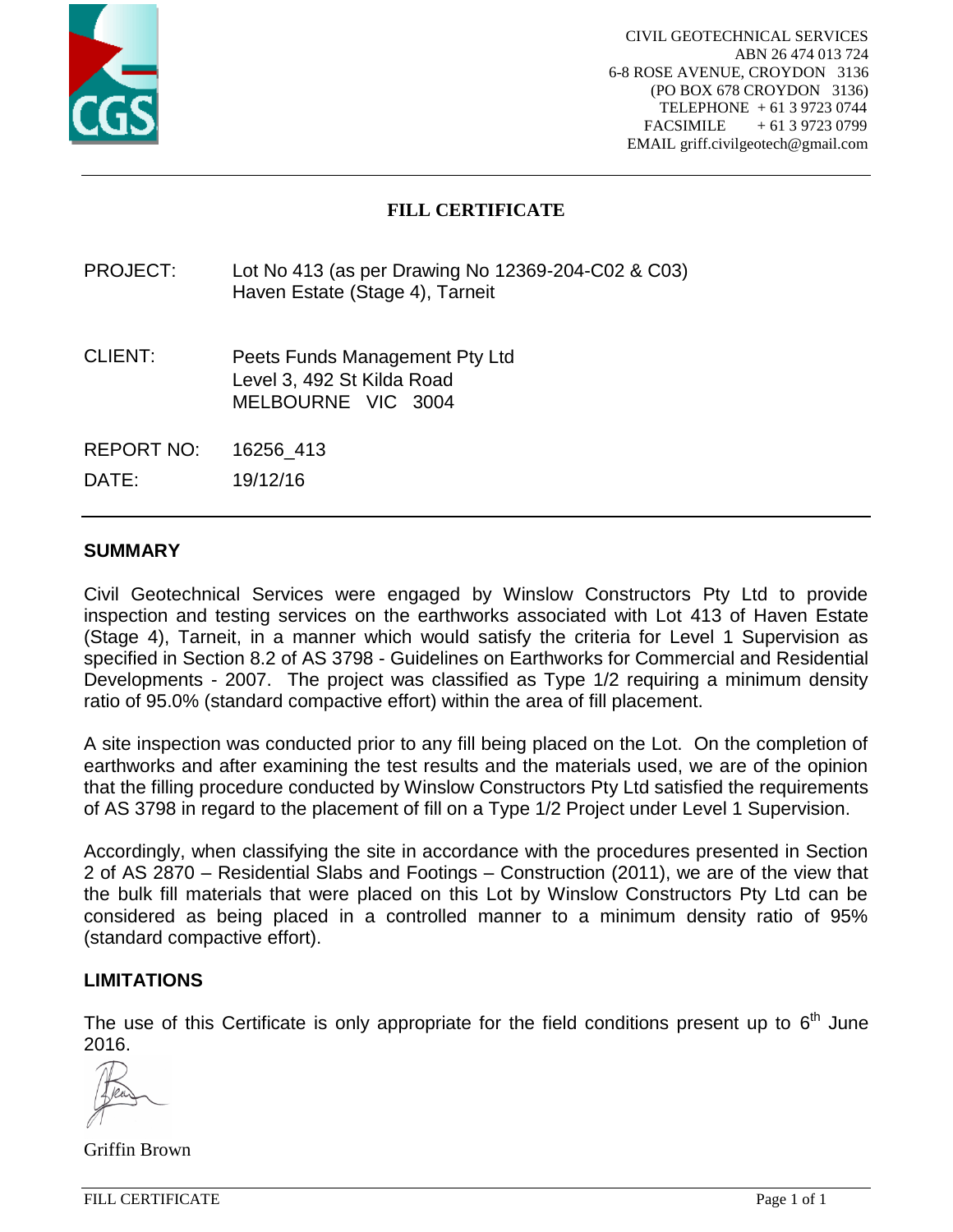

## **FILL CERTIFICATE**

## PROJECT: Lot No 414 (as per Drawing No 12369-204-C02 & C03) Haven Estate (Stage 4), Tarneit

- CLIENT: Peets Funds Management Pty Ltd Level 3, 492 St Kilda Road MELBOURNE VIC 3004
- REPORT NO: 16256\_414

DATE: 19/12/16

### **SUMMARY**

Civil Geotechnical Services were engaged by Winslow Constructors Pty Ltd to provide inspection and testing services on the earthworks associated with Lot 414 of Haven Estate (Stage 4), Tarneit, in a manner which would satisfy the criteria for Level 1 Supervision as specified in Section 8.2 of AS 3798 - Guidelines on Earthworks for Commercial and Residential Developments - 2007. The project was classified as Type 1/2 requiring a minimum density ratio of 95.0% (standard compactive effort) within the area of fill placement.

A site inspection was conducted prior to any fill being placed on the Lot. On the completion of earthworks and after examining the test results and the materials used, we are of the opinion that the filling procedure conducted by Winslow Constructors Pty Ltd satisfied the requirements of AS 3798 in regard to the placement of fill on a Type 1/2 Project under Level 1 Supervision.

Accordingly, when classifying the site in accordance with the procedures presented in Section 2 of AS 2870 – Residential Slabs and Footings – Construction (2011), we are of the view that the bulk fill materials that were placed on this Lot by Winslow Constructors Pty Ltd can be considered as being placed in a controlled manner to a minimum density ratio of 95% (standard compactive effort).

#### **LIMITATIONS**

The use of this Certificate is only appropriate for the field conditions present up to  $6<sup>th</sup>$  June 2016.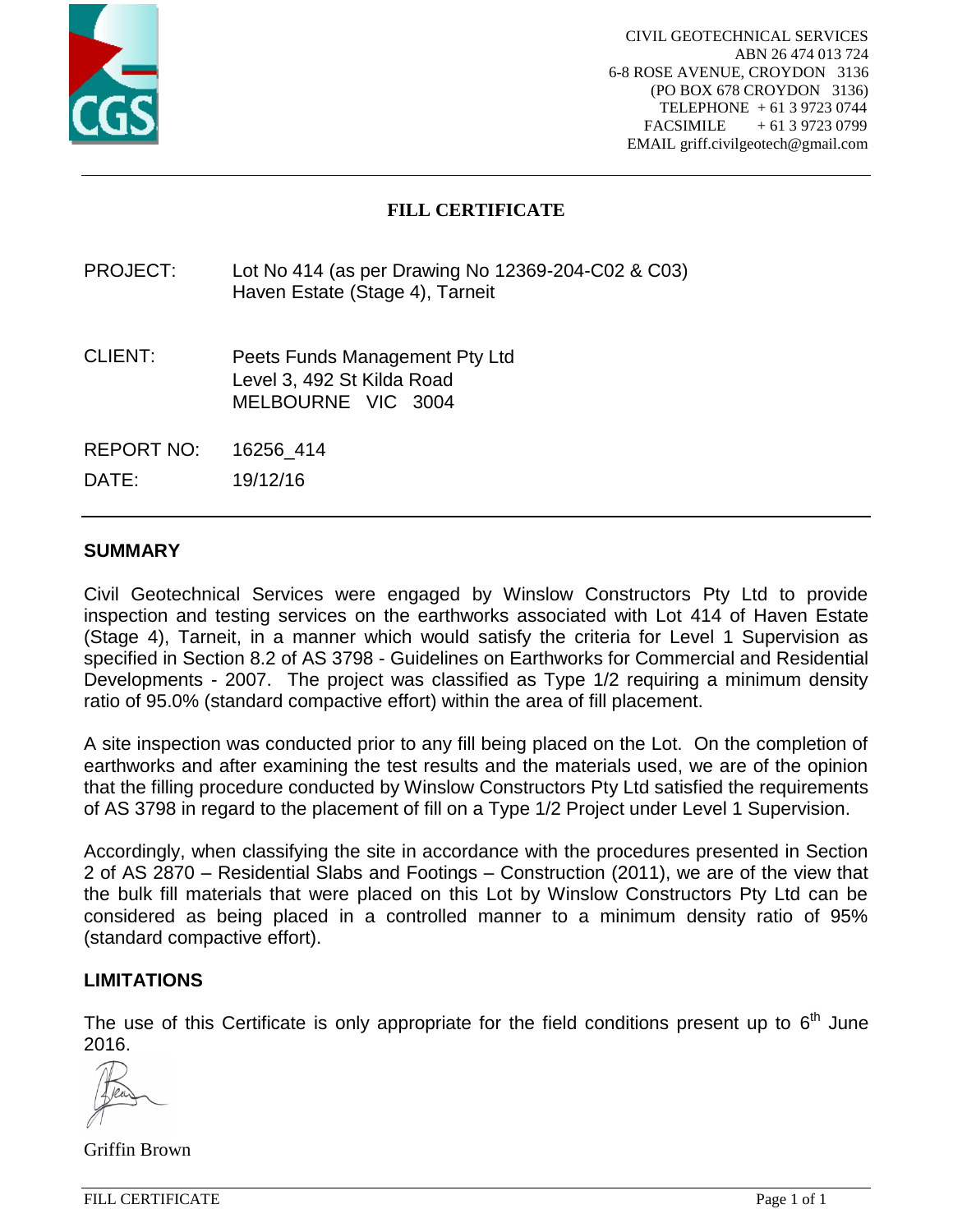

# **FILL CERTIFICATE**

## PROJECT: Lot No 415 (as per Drawing No 12369-204-C02 & C03) Haven Estate (Stage 4), Tarneit

- CLIENT: Peets Funds Management Pty Ltd Level 3, 492 St Kilda Road MELBOURNE VIC 3004
- REPORT NO: 16256\_415

DATE: 19/12/16

### **SUMMARY**

Civil Geotechnical Services were engaged by Winslow Constructors Pty Ltd to provide inspection and testing services on the earthworks associated with Lot 415 of Haven Estate (Stage 4), Tarneit, in a manner which would satisfy the criteria for Level 1 Supervision as specified in Section 8.2 of AS 3798 - Guidelines on Earthworks for Commercial and Residential Developments - 2007. The project was classified as Type 1/2 requiring a minimum density ratio of 95.0% (standard compactive effort) within the area of fill placement.

A site inspection was conducted prior to any fill being placed on the Lot. On the completion of earthworks and after examining the test results and the materials used, we are of the opinion that the filling procedure conducted by Winslow Constructors Pty Ltd satisfied the requirements of AS 3798 in regard to the placement of fill on a Type 1/2 Project under Level 1 Supervision.

Accordingly, when classifying the site in accordance with the procedures presented in Section 2 of AS 2870 – Residential Slabs and Footings – Construction (2011), we are of the view that the bulk fill materials that were placed on this Lot by Winslow Constructors Pty Ltd can be considered as being placed in a controlled manner to a minimum density ratio of 95% (standard compactive effort).

#### **LIMITATIONS**

The use of this Certificate is only appropriate for the field conditions present up to  $6<sup>th</sup>$  June 2016.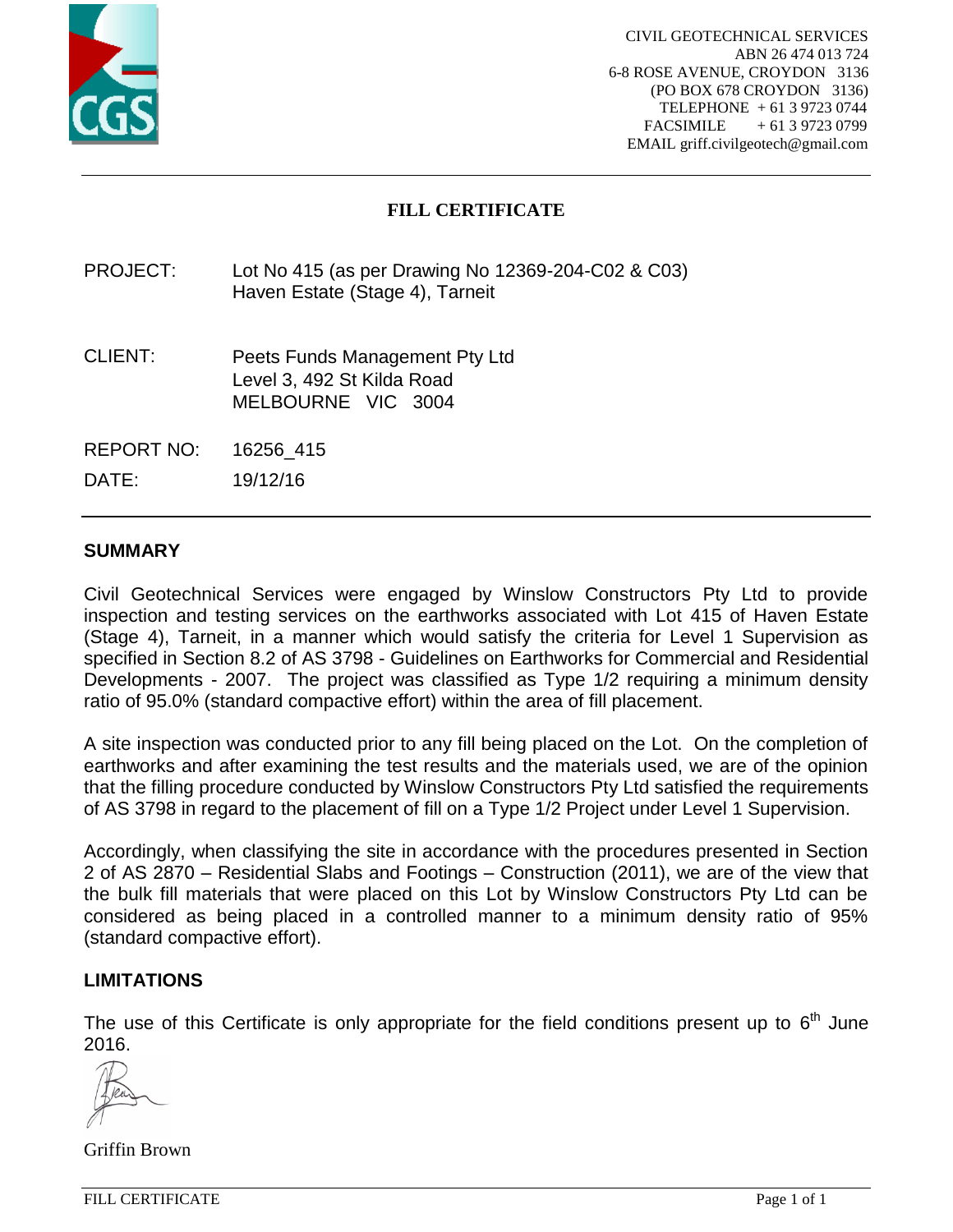

# **FILL CERTIFICATE**

## PROJECT: Lot No 416 (as per Drawing No 12369-204-C02 & C03) Haven Estate (Stage 4), Tarneit

- CLIENT: Peets Funds Management Pty Ltd Level 3, 492 St Kilda Road MELBOURNE VIC 3004
- REPORT NO: 16256\_416

DATE: 19/12/16

### **SUMMARY**

Civil Geotechnical Services were engaged by Winslow Constructors Pty Ltd to provide inspection and testing services on the earthworks associated with Lot 416 of Haven Estate (Stage 4), Tarneit, in a manner which would satisfy the criteria for Level 1 Supervision as specified in Section 8.2 of AS 3798 - Guidelines on Earthworks for Commercial and Residential Developments - 2007. The project was classified as Type 1/2 requiring a minimum density ratio of 95.0% (standard compactive effort) within the area of fill placement.

A site inspection was conducted prior to any fill being placed on the Lot. On the completion of earthworks and after examining the test results and the materials used, we are of the opinion that the filling procedure conducted by Winslow Constructors Pty Ltd satisfied the requirements of AS 3798 in regard to the placement of fill on a Type 1/2 Project under Level 1 Supervision.

Accordingly, when classifying the site in accordance with the procedures presented in Section 2 of AS 2870 – Residential Slabs and Footings – Construction (2011), we are of the view that the bulk fill materials that were placed on this Lot by Winslow Constructors Pty Ltd can be considered as being placed in a controlled manner to a minimum density ratio of 95% (standard compactive effort).

#### **LIMITATIONS**

The use of this Certificate is only appropriate for the field conditions present up to  $6<sup>th</sup>$  June 2016.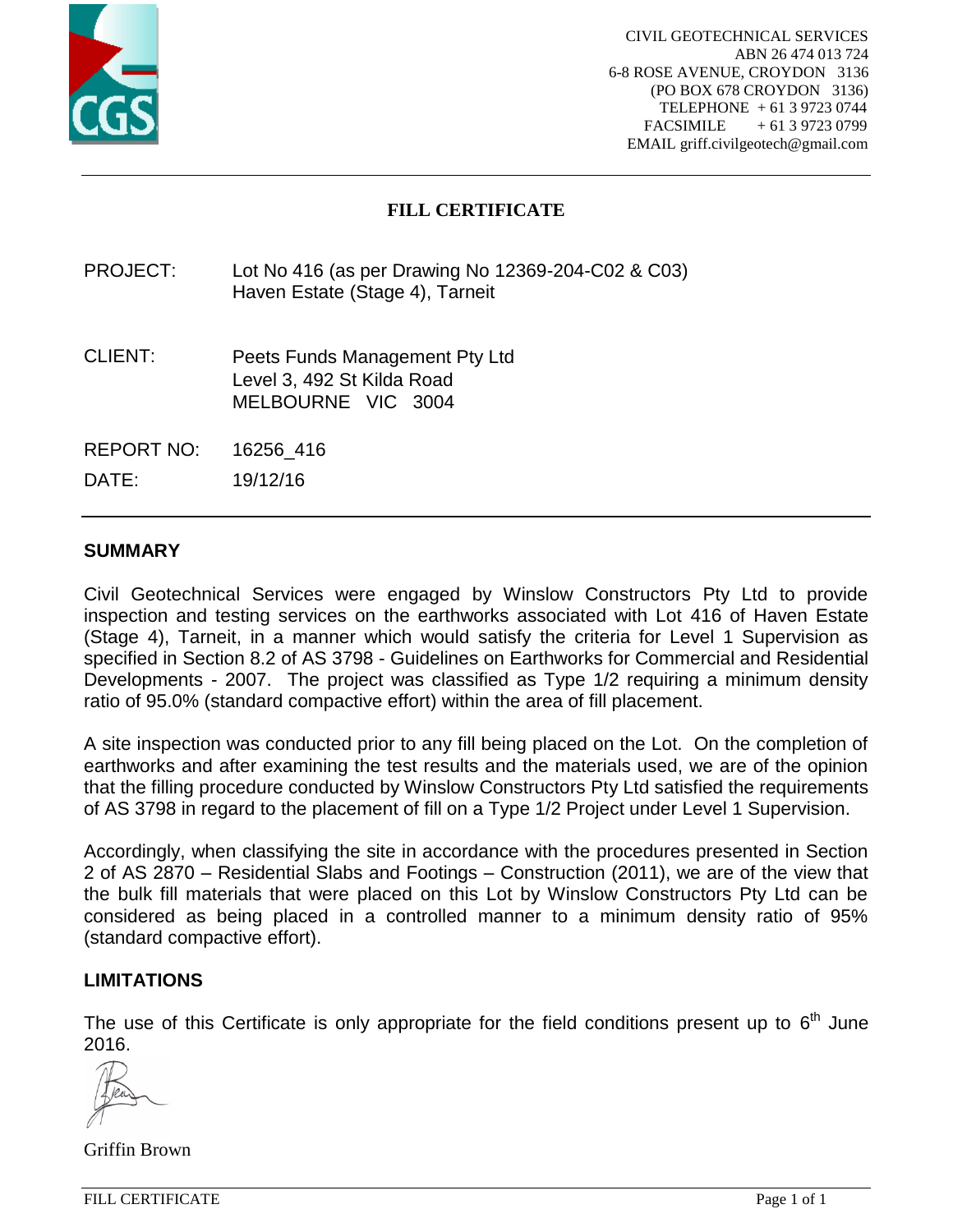

# **FILL CERTIFICATE**

## PROJECT: Lot No 417 (as per Drawing No 12369-204-C02 & C03) Haven Estate (Stage 4), Tarneit

- CLIENT: Peets Funds Management Pty Ltd Level 3, 492 St Kilda Road MELBOURNE VIC 3004
- REPORT NO: 16256\_417

DATE: 19/12/16

### **SUMMARY**

Civil Geotechnical Services were engaged by Winslow Constructors Pty Ltd to provide inspection and testing services on the earthworks associated with Lot 417 of Haven Estate (Stage 4), Tarneit, in a manner which would satisfy the criteria for Level 1 Supervision as specified in Section 8.2 of AS 3798 - Guidelines on Earthworks for Commercial and Residential Developments - 2007. The project was classified as Type 1/2 requiring a minimum density ratio of 95.0% (standard compactive effort) within the area of fill placement.

A site inspection was conducted prior to any fill being placed on the Lot. On the completion of earthworks and after examining the test results and the materials used, we are of the opinion that the filling procedure conducted by Winslow Constructors Pty Ltd satisfied the requirements of AS 3798 in regard to the placement of fill on a Type 1/2 Project under Level 1 Supervision.

Accordingly, when classifying the site in accordance with the procedures presented in Section 2 of AS 2870 – Residential Slabs and Footings – Construction (2011), we are of the view that the bulk fill materials that were placed on this Lot by Winslow Constructors Pty Ltd can be considered as being placed in a controlled manner to a minimum density ratio of 95% (standard compactive effort).

#### **LIMITATIONS**

The use of this Certificate is only appropriate for the field conditions present up to  $6<sup>th</sup>$  June 2016.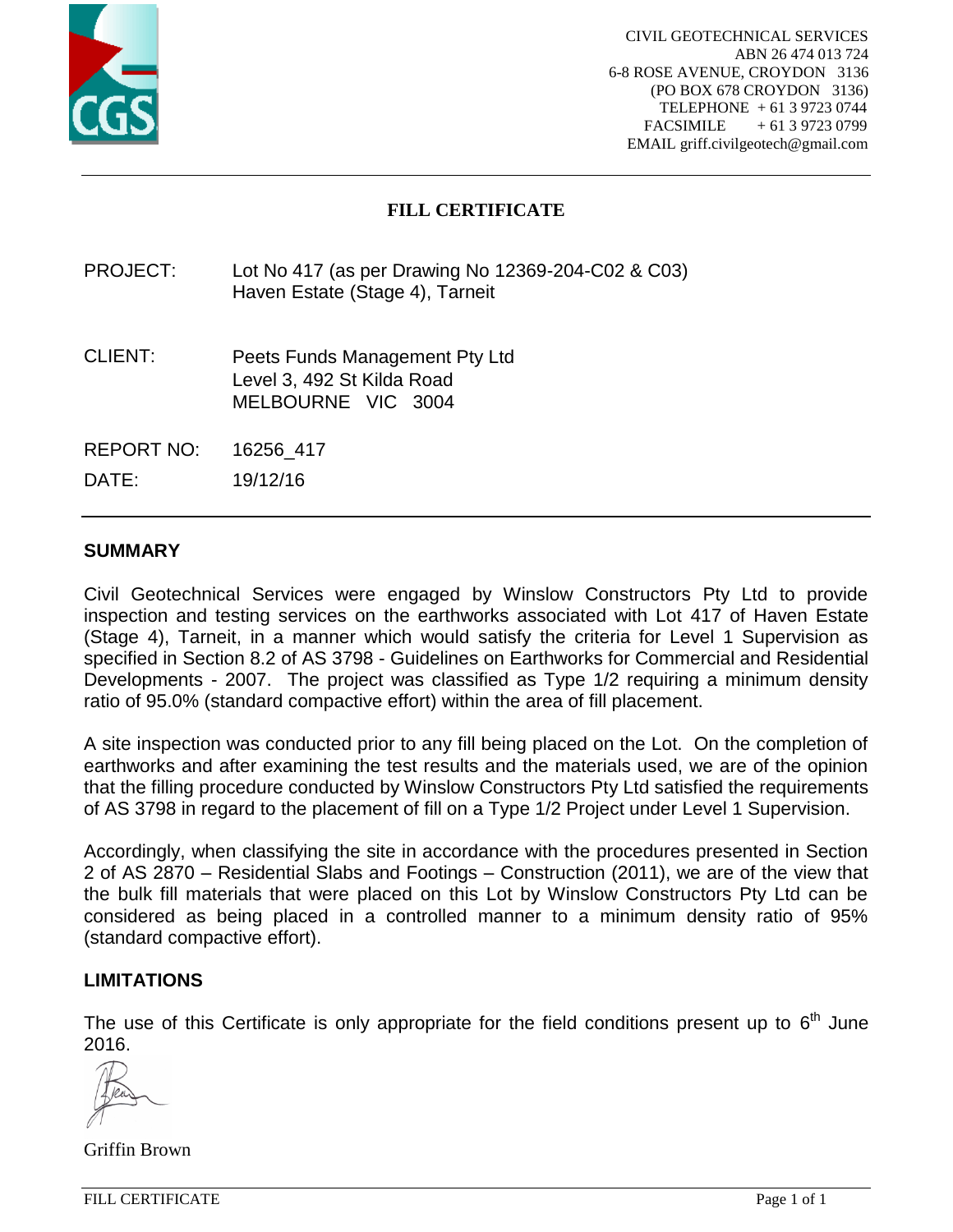

# **FILL CERTIFICATE**

## PROJECT: Lot No 418 (as per Drawing No 12369-204-C02 & C03) Haven Estate (Stage 4), Tarneit

- CLIENT: Peets Funds Management Pty Ltd Level 3, 492 St Kilda Road MELBOURNE VIC 3004
- REPORT NO: 16256\_418

DATE: 19/12/16

### **SUMMARY**

Civil Geotechnical Services were engaged by Winslow Constructors Pty Ltd to provide inspection and testing services on the earthworks associated with Lot 418 of Haven Estate (Stage 4), Tarneit, in a manner which would satisfy the criteria for Level 1 Supervision as specified in Section 8.2 of AS 3798 - Guidelines on Earthworks for Commercial and Residential Developments - 2007. The project was classified as Type 1/2 requiring a minimum density ratio of 95.0% (standard compactive effort) within the area of fill placement.

A site inspection was conducted prior to any fill being placed on the Lot. On the completion of earthworks and after examining the test results and the materials used, we are of the opinion that the filling procedure conducted by Winslow Constructors Pty Ltd satisfied the requirements of AS 3798 in regard to the placement of fill on a Type 1/2 Project under Level 1 Supervision.

Accordingly, when classifying the site in accordance with the procedures presented in Section 2 of AS 2870 – Residential Slabs and Footings – Construction (2011), we are of the view that the bulk fill materials that were placed on this Lot by Winslow Constructors Pty Ltd can be considered as being placed in a controlled manner to a minimum density ratio of 95% (standard compactive effort).

#### **LIMITATIONS**

The use of this Certificate is only appropriate for the field conditions present up to  $6<sup>th</sup>$  June 2016.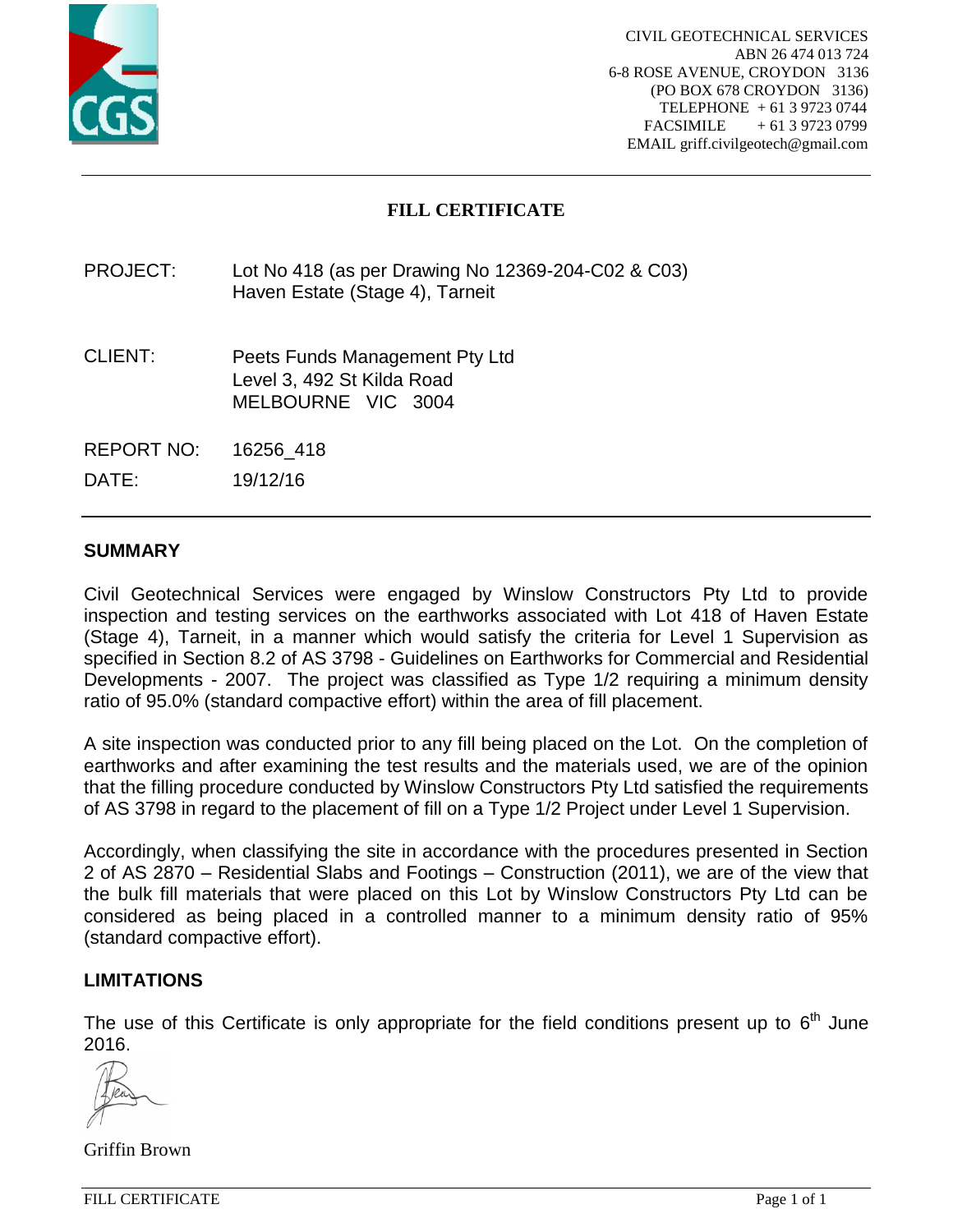

## **FILL CERTIFICATE**

## PROJECT: Lot No 419 (as per Drawing No 12369-204-C02 & C03) Haven Estate (Stage 4), Tarneit

- CLIENT: Peets Funds Management Pty Ltd Level 3, 492 St Kilda Road MELBOURNE VIC 3004
- REPORT NO: 16256\_419

DATE: 19/12/16

## **SUMMARY**

Civil Geotechnical Services were engaged by Winslow Constructors Pty Ltd to provide inspection and testing services on the earthworks associated with Lot 419 of Haven Estate (Stage 4), Tarneit, in a manner which would satisfy the criteria for Level 1 Supervision as specified in Section 8.2 of AS 3798 - Guidelines on Earthworks for Commercial and Residential Developments - 2007. The project was classified as Type 1/2 requiring a minimum density ratio of 95.0% (standard compactive effort) within the area of fill placement.

A site inspection was conducted prior to any fill being placed on the Lot. On the completion of earthworks and after examining the test results and the materials used, we are of the opinion that the filling procedure conducted by Winslow Constructors Pty Ltd satisfied the requirements of AS 3798 in regard to the placement of fill on a Type 1/2 Project under Level 1 Supervision.

Accordingly, when classifying the site in accordance with the procedures presented in Section 2 of AS 2870 – Residential Slabs and Footings – Construction (2011), we are of the view that the bulk fill materials that were placed on this Lot by Winslow Constructors Pty Ltd can be considered as being placed in a controlled manner to a minimum density ratio of 95% (standard compactive effort).

#### **LIMITATIONS**

The use of this Certificate is only appropriate for the field conditions present up to  $6<sup>th</sup>$  June 2016.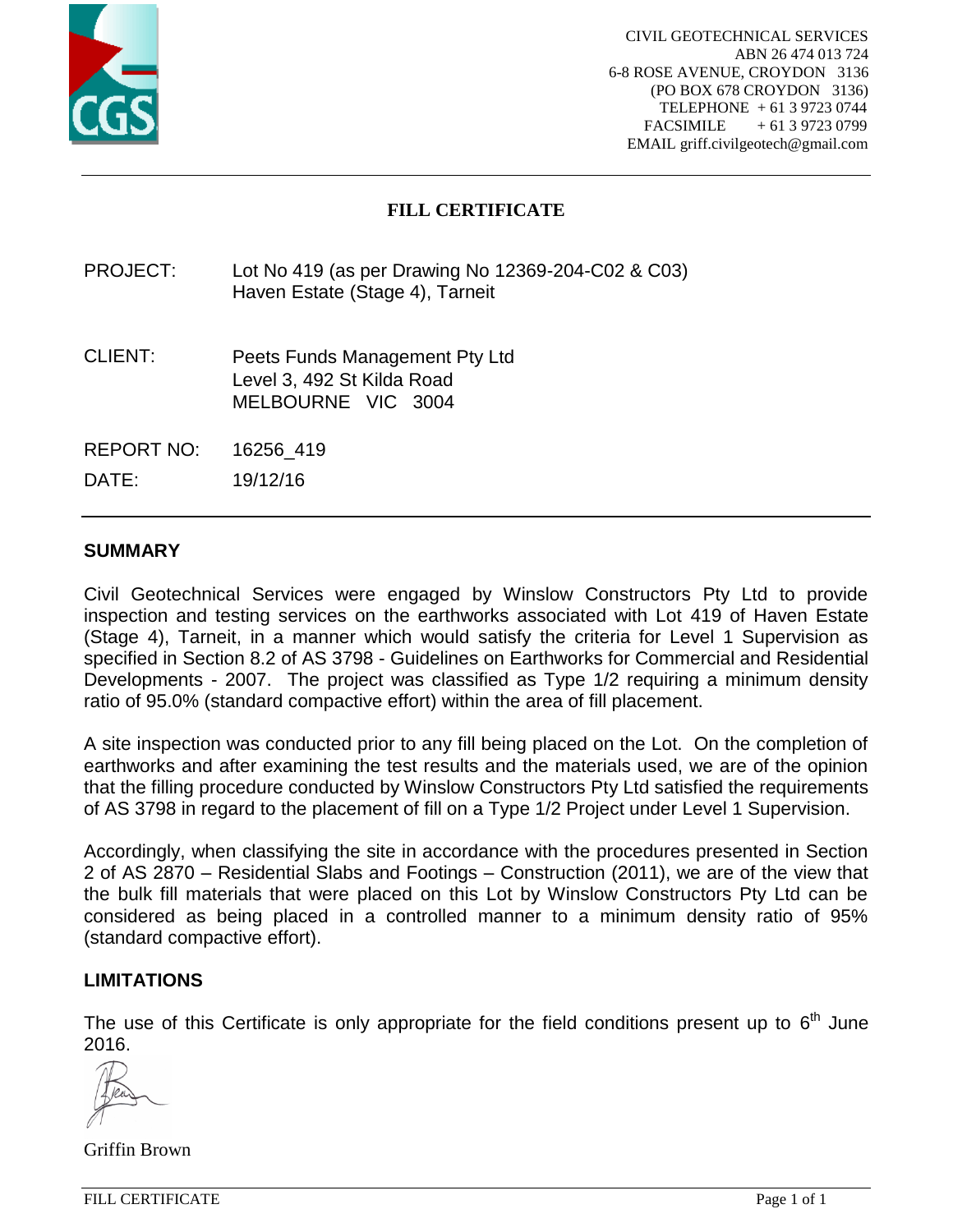

## **FILL CERTIFICATE**

## PROJECT: Lot No 420 (as per Drawing No 12369-204-C02 & C03) Haven Estate (Stage 4), Tarneit

- CLIENT: Peets Funds Management Pty Ltd Level 3, 492 St Kilda Road MELBOURNE VIC 3004
- REPORT NO: 16256\_420

DATE: 19/12/16

### **SUMMARY**

Civil Geotechnical Services were engaged by Winslow Constructors Pty Ltd to provide inspection and testing services on the earthworks associated with Lot 420 of Haven Estate (Stage 4), Tarneit, in a manner which would satisfy the criteria for Level 1 Supervision as specified in Section 8.2 of AS 3798 - Guidelines on Earthworks for Commercial and Residential Developments - 2007. The project was classified as Type 1/2 requiring a minimum density ratio of 95.0% (standard compactive effort) within the area of fill placement.

A site inspection was conducted prior to any fill being placed on the Lot. On the completion of earthworks and after examining the test results and the materials used, we are of the opinion that the filling procedure conducted by Winslow Constructors Pty Ltd satisfied the requirements of AS 3798 in regard to the placement of fill on a Type 1/2 Project under Level 1 Supervision.

Accordingly, when classifying the site in accordance with the procedures presented in Section 2 of AS 2870 – Residential Slabs and Footings – Construction (2011), we are of the view that the bulk fill materials that were placed on this Lot by Winslow Constructors Pty Ltd can be considered as being placed in a controlled manner to a minimum density ratio of 95% (standard compactive effort).

#### **LIMITATIONS**

The use of this Certificate is only appropriate for the field conditions present up to  $6<sup>th</sup>$  June 2016.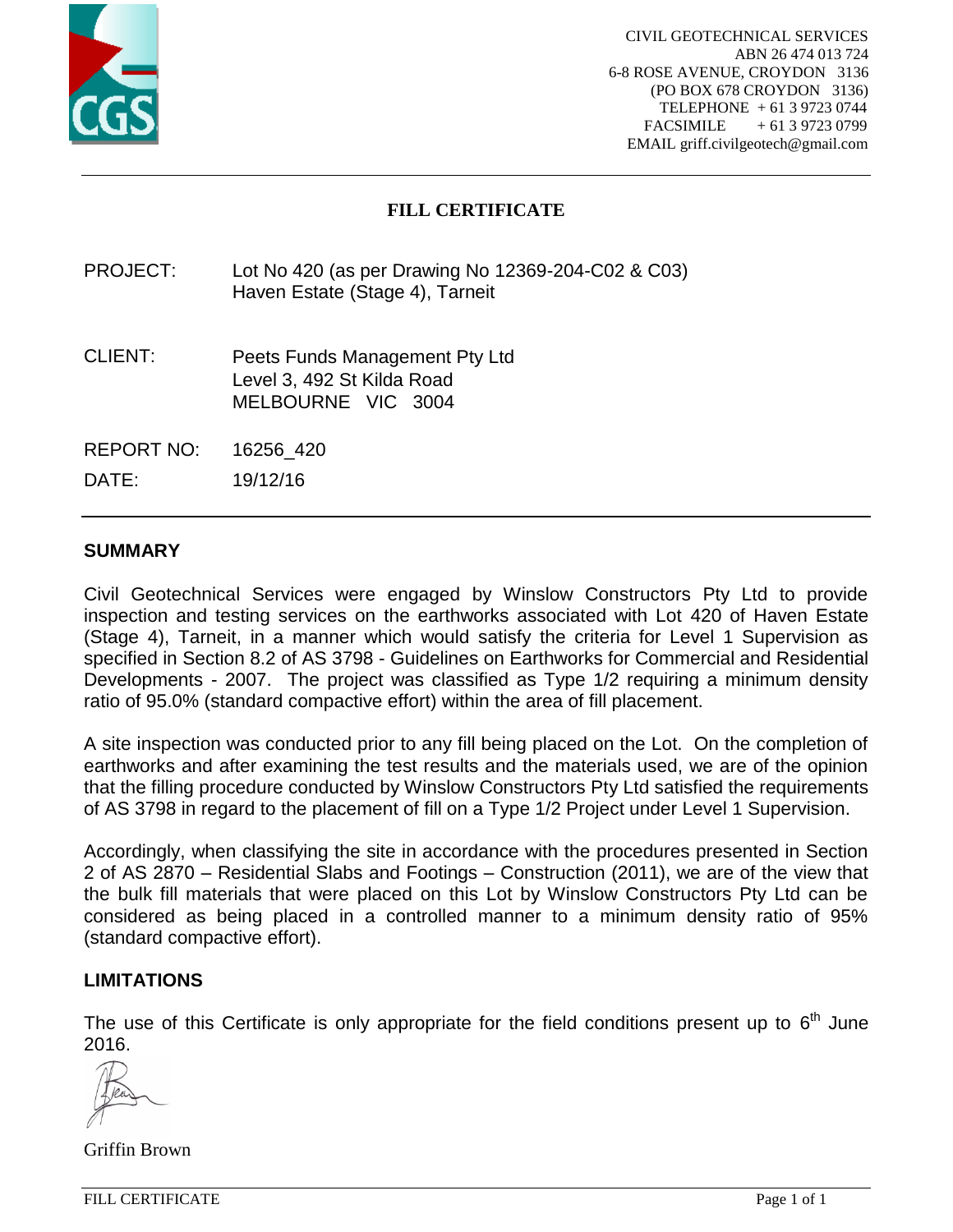

## **FILL CERTIFICATE**

## PROJECT: Lot No 421 (as per Drawing No 12369-204-C02 & C03) Haven Estate (Stage 4), Tarneit

- CLIENT: Peets Funds Management Pty Ltd Level 3, 492 St Kilda Road MELBOURNE VIC 3004
- REPORT NO: 16256\_421

DATE: 19/12/16

### **SUMMARY**

Civil Geotechnical Services were engaged by Winslow Constructors Pty Ltd to provide inspection and testing services on the earthworks associated with Lot 421 of Haven Estate (Stage 4), Tarneit, in a manner which would satisfy the criteria for Level 1 Supervision as specified in Section 8.2 of AS 3798 - Guidelines on Earthworks for Commercial and Residential Developments - 2007. The project was classified as Type 1/2 requiring a minimum density ratio of 95.0% (standard compactive effort) within the area of fill placement.

A site inspection was conducted prior to any fill being placed on the Lot. On the completion of earthworks and after examining the test results and the materials used, we are of the opinion that the filling procedure conducted by Winslow Constructors Pty Ltd satisfied the requirements of AS 3798 in regard to the placement of fill on a Type 1/2 Project under Level 1 Supervision.

Accordingly, when classifying the site in accordance with the procedures presented in Section 2 of AS 2870 – Residential Slabs and Footings – Construction (2011), we are of the view that the bulk fill materials that were placed on this Lot by Winslow Constructors Pty Ltd can be considered as being placed in a controlled manner to a minimum density ratio of 95% (standard compactive effort).

#### **LIMITATIONS**

The use of this Certificate is only appropriate for the field conditions present up to  $6<sup>th</sup>$  June 2016.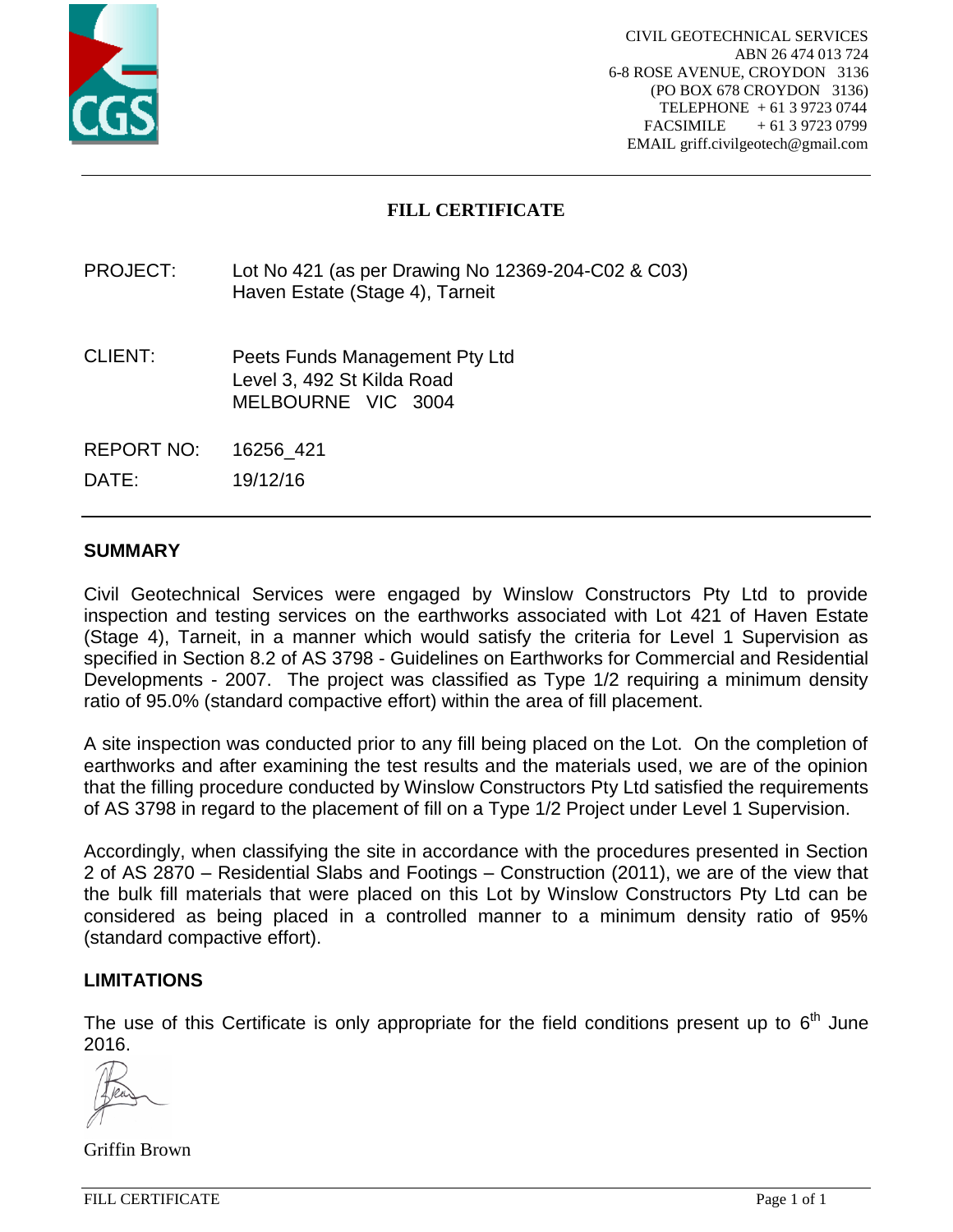

## **FILL CERTIFICATE**

## PROJECT: Lot No 422 (as per Drawing No 12369-204-C02 & C03) Haven Estate (Stage 4), Tarneit

- CLIENT: Peets Funds Management Pty Ltd Level 3, 492 St Kilda Road MELBOURNE VIC 3004
- REPORT NO: 16256\_422

DATE: 19/12/16

## **SUMMARY**

Civil Geotechnical Services were engaged by Winslow Constructors Pty Ltd to provide inspection and testing services on the earthworks associated with Lot 422 of Haven Estate (Stage 4), Tarneit, in a manner which would satisfy the criteria for Level 1 Supervision as specified in Section 8.2 of AS 3798 - Guidelines on Earthworks for Commercial and Residential Developments - 2007. The project was classified as Type 1/2 requiring a minimum density ratio of 95.0% (standard compactive effort) within the area of fill placement.

A site inspection was conducted prior to any fill being placed on the Lot. On the completion of earthworks and after examining the test results and the materials used, we are of the opinion that the filling procedure conducted by Winslow Constructors Pty Ltd satisfied the requirements of AS 3798 in regard to the placement of fill on a Type 1/2 Project under Level 1 Supervision.

Accordingly, when classifying the site in accordance with the procedures presented in Section 2 of AS 2870 – Residential Slabs and Footings – Construction (2011), we are of the view that the bulk fill materials that were placed on this Lot by Winslow Constructors Pty Ltd can be considered as being placed in a controlled manner to a minimum density ratio of 95% (standard compactive effort).

#### **LIMITATIONS**

The use of this Certificate is only appropriate for the field conditions present up to  $6<sup>th</sup>$  June 2016.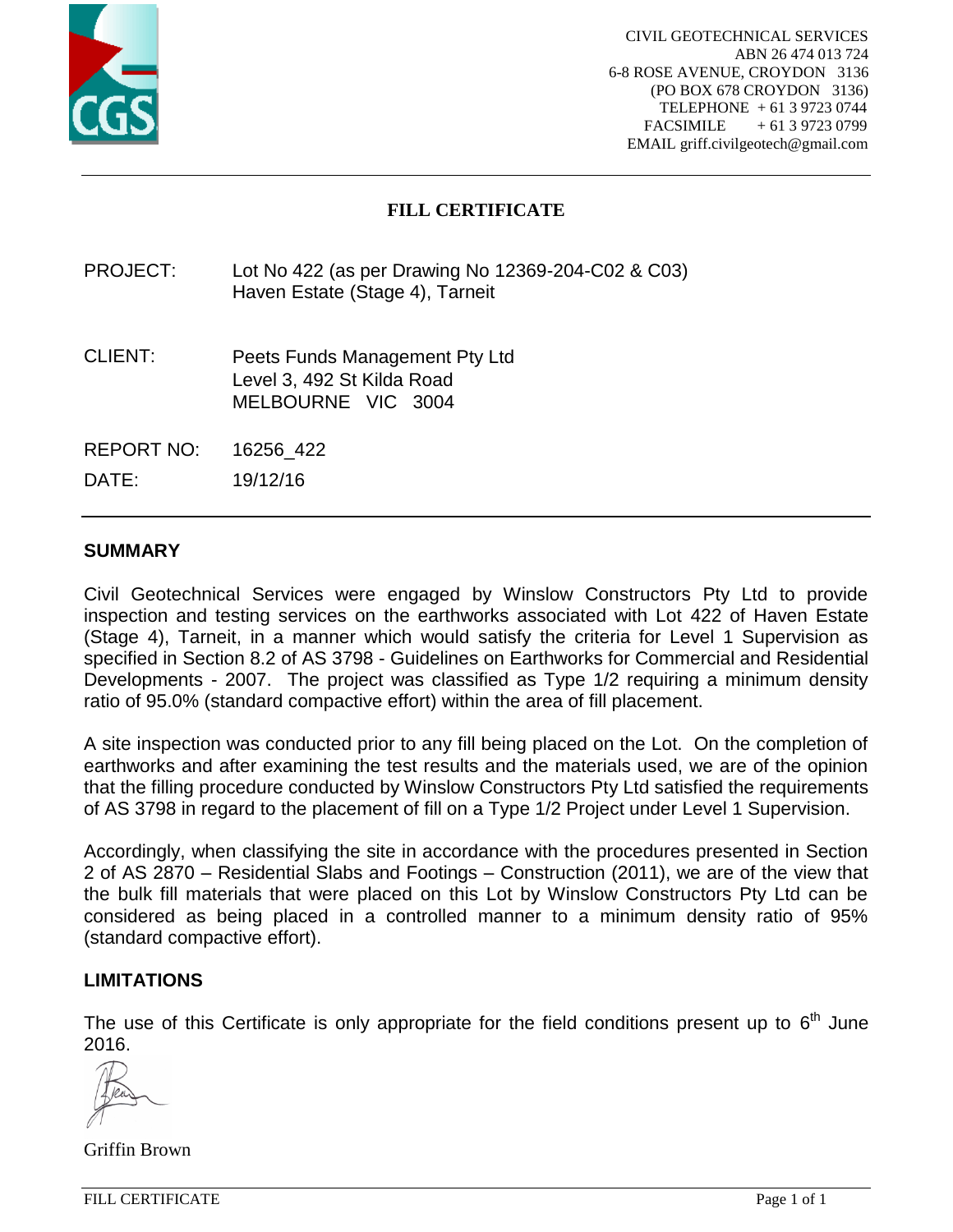

# **FILL CERTIFICATE**

## PROJECT: Lot No 423 (as per Drawing No 12369-204-C02 & C03) Haven Estate (Stage 4), Tarneit

- CLIENT: Peets Funds Management Pty Ltd Level 3, 492 St Kilda Road MELBOURNE VIC 3004
- REPORT NO: 16256\_423

DATE: 19/12/16

### **SUMMARY**

Civil Geotechnical Services were engaged by Winslow Constructors Pty Ltd to provide inspection and testing services on the earthworks associated with Lot 423 of Haven Estate (Stage 4), Tarneit, in a manner which would satisfy the criteria for Level 1 Supervision as specified in Section 8.2 of AS 3798 - Guidelines on Earthworks for Commercial and Residential Developments - 2007. The project was classified as Type 1/2 requiring a minimum density ratio of 95.0% (standard compactive effort) within the area of fill placement.

A site inspection was conducted prior to any fill being placed on the Lot. On the completion of earthworks and after examining the test results and the materials used, we are of the opinion that the filling procedure conducted by Winslow Constructors Pty Ltd satisfied the requirements of AS 3798 in regard to the placement of fill on a Type 1/2 Project under Level 1 Supervision.

Accordingly, when classifying the site in accordance with the procedures presented in Section 2 of AS 2870 – Residential Slabs and Footings – Construction (2011), we are of the view that the bulk fill materials that were placed on this Lot by Winslow Constructors Pty Ltd can be considered as being placed in a controlled manner to a minimum density ratio of 95% (standard compactive effort).

#### **LIMITATIONS**

The use of this Certificate is only appropriate for the field conditions present up to  $6<sup>th</sup>$  June 2016.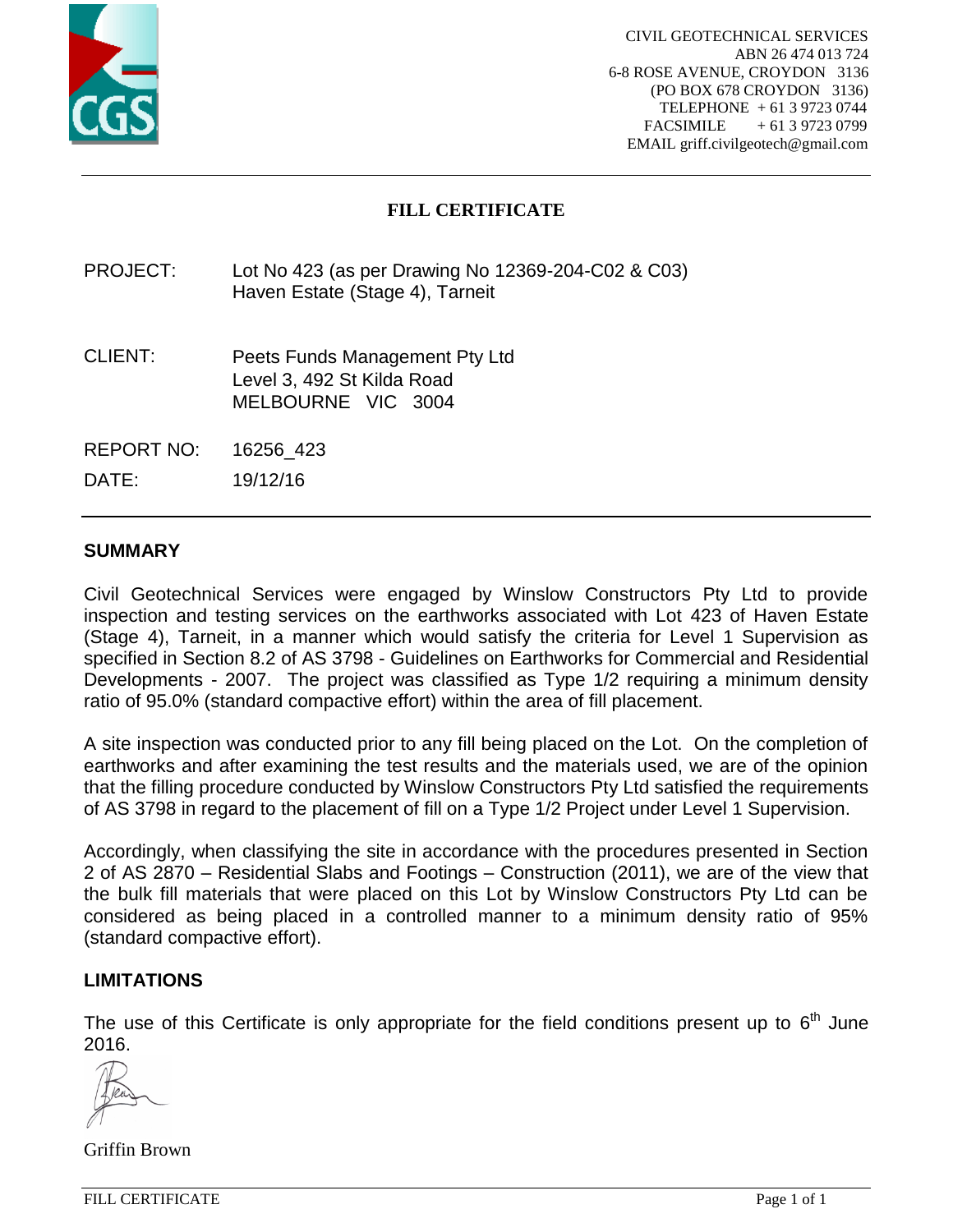

## **FILL CERTIFICATE**

## PROJECT: Lot No 424 (as per Drawing No 12369-204-C02 & C03) Haven Estate (Stage 4), Tarneit

- CLIENT: Peets Funds Management Pty Ltd Level 3, 492 St Kilda Road MELBOURNE VIC 3004
- REPORT NO: 16256\_424

DATE: 19/12/16

## **SUMMARY**

Civil Geotechnical Services were engaged by Winslow Constructors Pty Ltd to provide inspection and testing services on the earthworks associated with Lot 424 of Haven Estate (Stage 4), Tarneit, in a manner which would satisfy the criteria for Level 1 Supervision as specified in Section 8.2 of AS 3798 - Guidelines on Earthworks for Commercial and Residential Developments - 2007. The project was classified as Type 1/2 requiring a minimum density ratio of 95.0% (standard compactive effort) within the area of fill placement.

A site inspection was conducted prior to any fill being placed on the Lot. On the completion of earthworks and after examining the test results and the materials used, we are of the opinion that the filling procedure conducted by Winslow Constructors Pty Ltd satisfied the requirements of AS 3798 in regard to the placement of fill on a Type 1/2 Project under Level 1 Supervision.

Accordingly, when classifying the site in accordance with the procedures presented in Section 2 of AS 2870 – Residential Slabs and Footings – Construction (2011), we are of the view that the bulk fill materials that were placed on this Lot by Winslow Constructors Pty Ltd can be considered as being placed in a controlled manner to a minimum density ratio of 95% (standard compactive effort).

#### **LIMITATIONS**

The use of this Certificate is only appropriate for the field conditions present up to  $6<sup>th</sup>$  June 2016.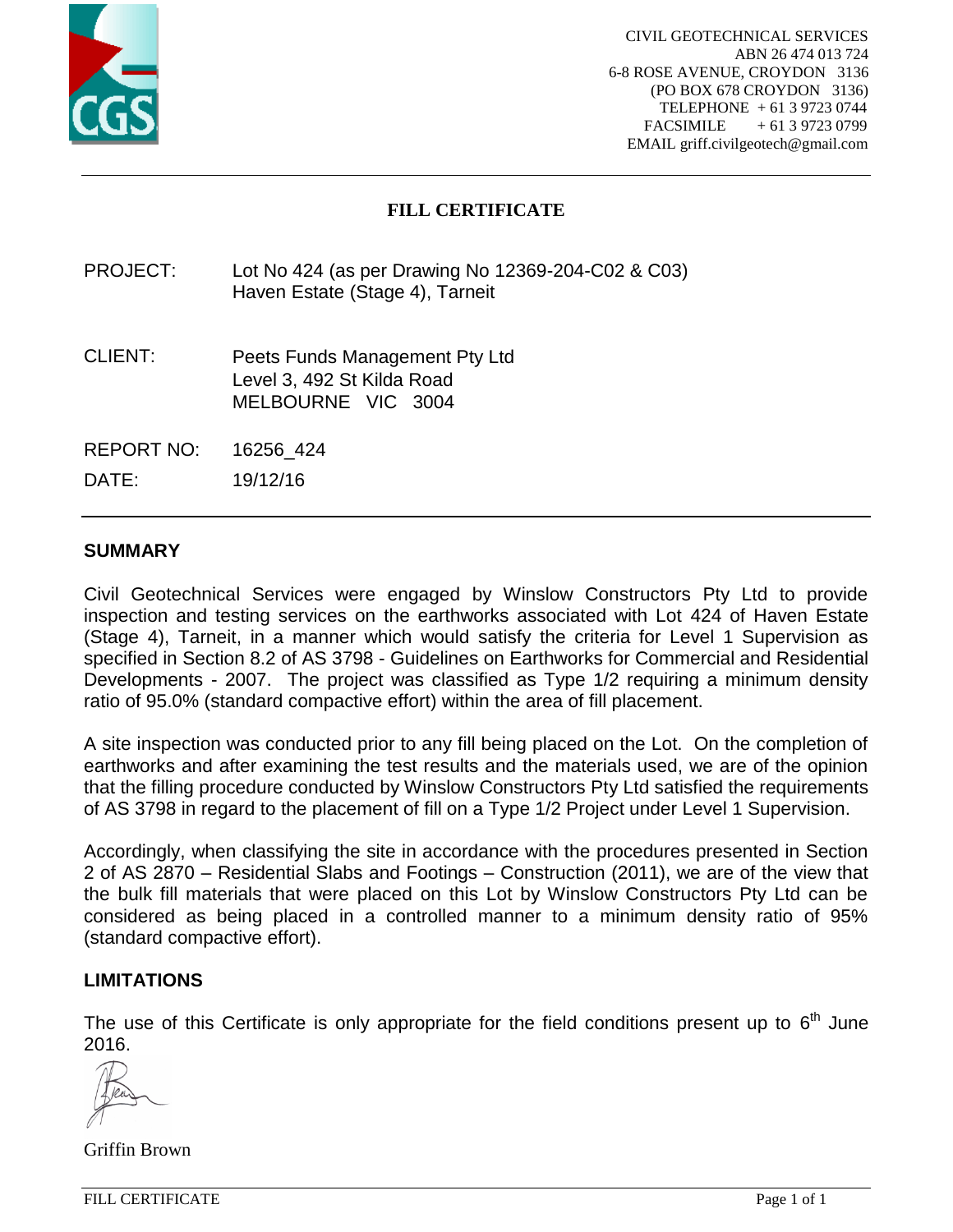

# **FILL CERTIFICATE**

## PROJECT: Lot No 425 (as per Drawing No 12369-204-C02 & C03) Haven Estate (Stage 4), Tarneit

- CLIENT: Peets Funds Management Pty Ltd Level 3, 492 St Kilda Road MELBOURNE VIC 3004
- REPORT NO: 16256\_425

DATE: 19/12/16

### **SUMMARY**

Civil Geotechnical Services were engaged by Winslow Constructors Pty Ltd to provide inspection and testing services on the earthworks associated with Lot 425 of Haven Estate (Stage 4), Tarneit, in a manner which would satisfy the criteria for Level 1 Supervision as specified in Section 8.2 of AS 3798 - Guidelines on Earthworks for Commercial and Residential Developments - 2007. The project was classified as Type 1/2 requiring a minimum density ratio of 95.0% (standard compactive effort) within the area of fill placement.

A site inspection was conducted prior to any fill being placed on the Lot. On the completion of earthworks and after examining the test results and the materials used, we are of the opinion that the filling procedure conducted by Winslow Constructors Pty Ltd satisfied the requirements of AS 3798 in regard to the placement of fill on a Type 1/2 Project under Level 1 Supervision.

Accordingly, when classifying the site in accordance with the procedures presented in Section 2 of AS 2870 – Residential Slabs and Footings – Construction (2011), we are of the view that the bulk fill materials that were placed on this Lot by Winslow Constructors Pty Ltd can be considered as being placed in a controlled manner to a minimum density ratio of 95% (standard compactive effort).

#### **LIMITATIONS**

The use of this Certificate is only appropriate for the field conditions present up to  $6<sup>th</sup>$  June 2016.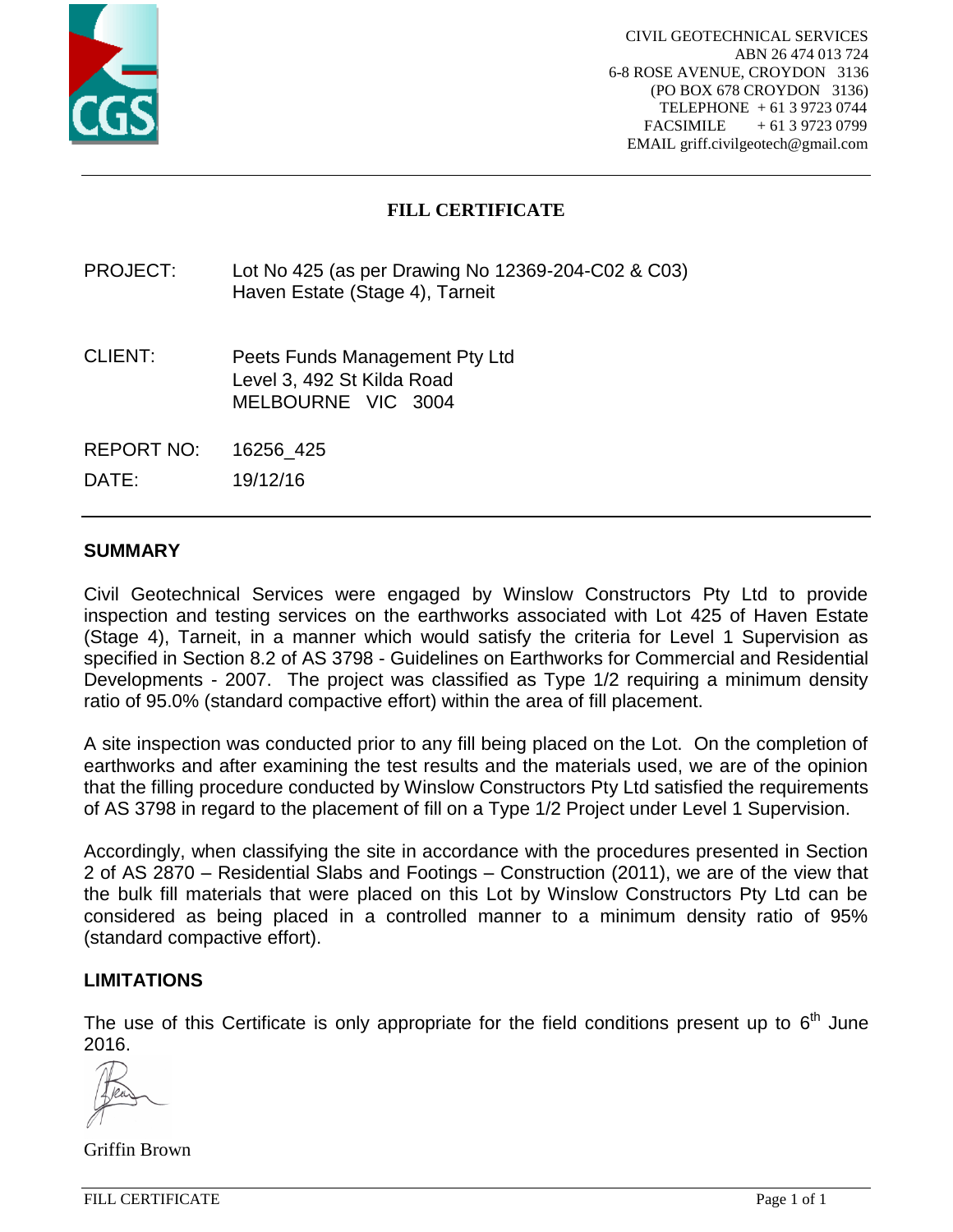

## **FILL CERTIFICATE**

## PROJECT: Lot No 426 (as per Drawing No 12369-204-C02 & C03) Haven Estate (Stage 4), Tarneit

- CLIENT: Peets Funds Management Pty Ltd Level 3, 492 St Kilda Road MELBOURNE VIC 3004
- REPORT NO: 16256\_426

DATE: 19/12/16

### **SUMMARY**

Civil Geotechnical Services were engaged by Winslow Constructors Pty Ltd to provide inspection and testing services on the earthworks associated with Lot 426 of Haven Estate (Stage 4), Tarneit, in a manner which would satisfy the criteria for Level 1 Supervision as specified in Section 8.2 of AS 3798 - Guidelines on Earthworks for Commercial and Residential Developments - 2007. The project was classified as Type 1/2 requiring a minimum density ratio of 95.0% (standard compactive effort) within the area of fill placement.

A site inspection was conducted prior to any fill being placed on the Lot. On the completion of earthworks and after examining the test results and the materials used, we are of the opinion that the filling procedure conducted by Winslow Constructors Pty Ltd satisfied the requirements of AS 3798 in regard to the placement of fill on a Type 1/2 Project under Level 1 Supervision.

Accordingly, when classifying the site in accordance with the procedures presented in Section 2 of AS 2870 – Residential Slabs and Footings – Construction (2011), we are of the view that the bulk fill materials that were placed on this Lot by Winslow Constructors Pty Ltd can be considered as being placed in a controlled manner to a minimum density ratio of 95% (standard compactive effort).

#### **LIMITATIONS**

The use of this Certificate is only appropriate for the field conditions present up to  $6<sup>th</sup>$  June 2016.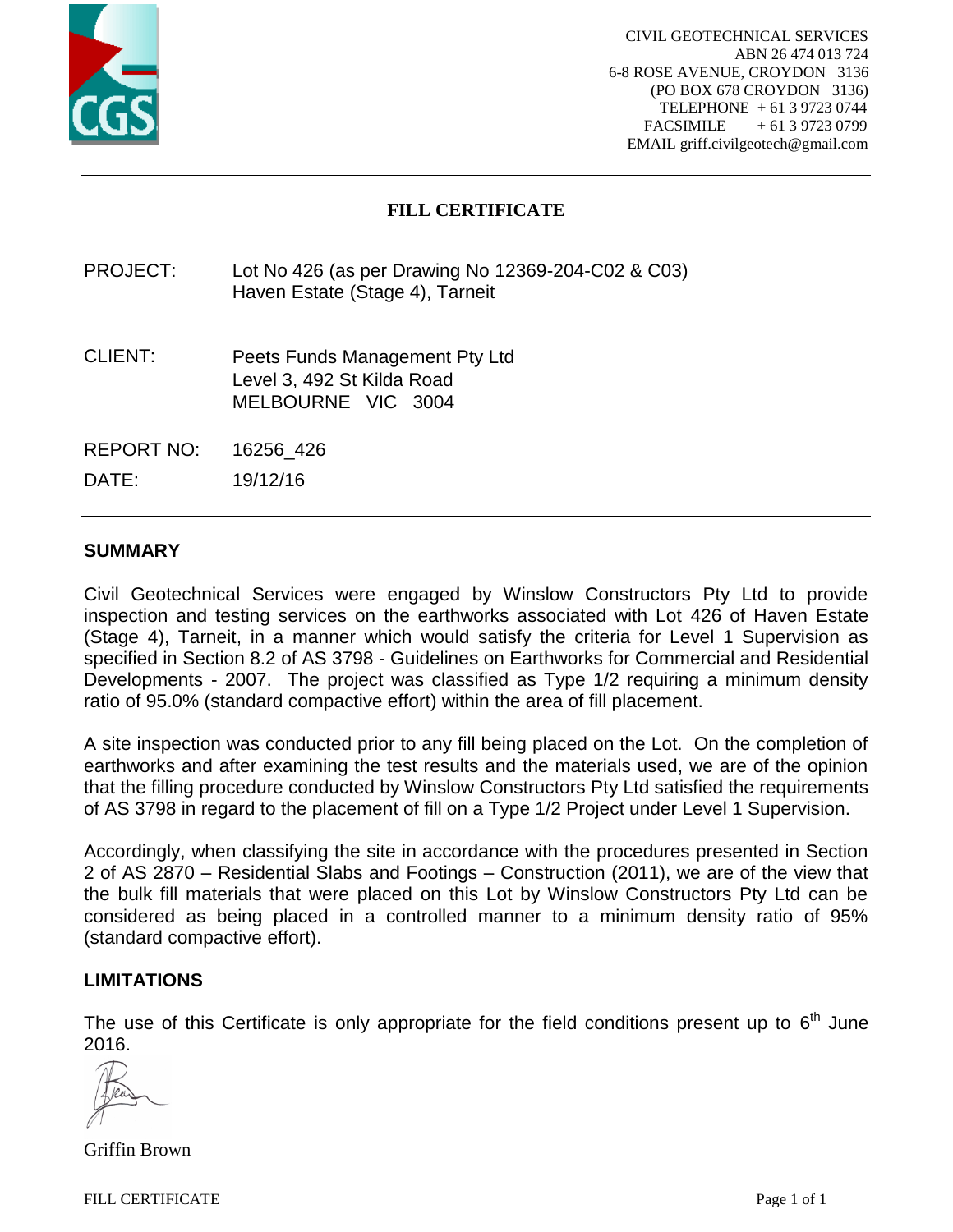

# **FILL CERTIFICATE**

## PROJECT: Lot No 427 (as per Drawing No 12369-204-C02 & C03) Haven Estate (Stage 4), Tarneit

- CLIENT: Peets Funds Management Pty Ltd Level 3, 492 St Kilda Road MELBOURNE VIC 3004
- REPORT NO: 16256\_427

DATE: 19/12/16

## **SUMMARY**

Civil Geotechnical Services were engaged by Winslow Constructors Pty Ltd to provide inspection and testing services on the earthworks associated with Lot 427 of Haven Estate (Stage 4), Tarneit, in a manner which would satisfy the criteria for Level 1 Supervision as specified in Section 8.2 of AS 3798 - Guidelines on Earthworks for Commercial and Residential Developments - 2007. The project was classified as Type 1/2 requiring a minimum density ratio of 95.0% (standard compactive effort) within the area of fill placement.

A site inspection was conducted prior to any fill being placed on the Lot. On the completion of earthworks and after examining the test results and the materials used, we are of the opinion that the filling procedure conducted by Winslow Constructors Pty Ltd satisfied the requirements of AS 3798 in regard to the placement of fill on a Type 1/2 Project under Level 1 Supervision.

Accordingly, when classifying the site in accordance with the procedures presented in Section 2 of AS 2870 – Residential Slabs and Footings – Construction (2011), we are of the view that the bulk fill materials that were placed on this Lot by Winslow Constructors Pty Ltd can be considered as being placed in a controlled manner to a minimum density ratio of 95% (standard compactive effort).

#### **LIMITATIONS**

The use of this Certificate is only appropriate for the field conditions present up to  $6<sup>th</sup>$  June 2016.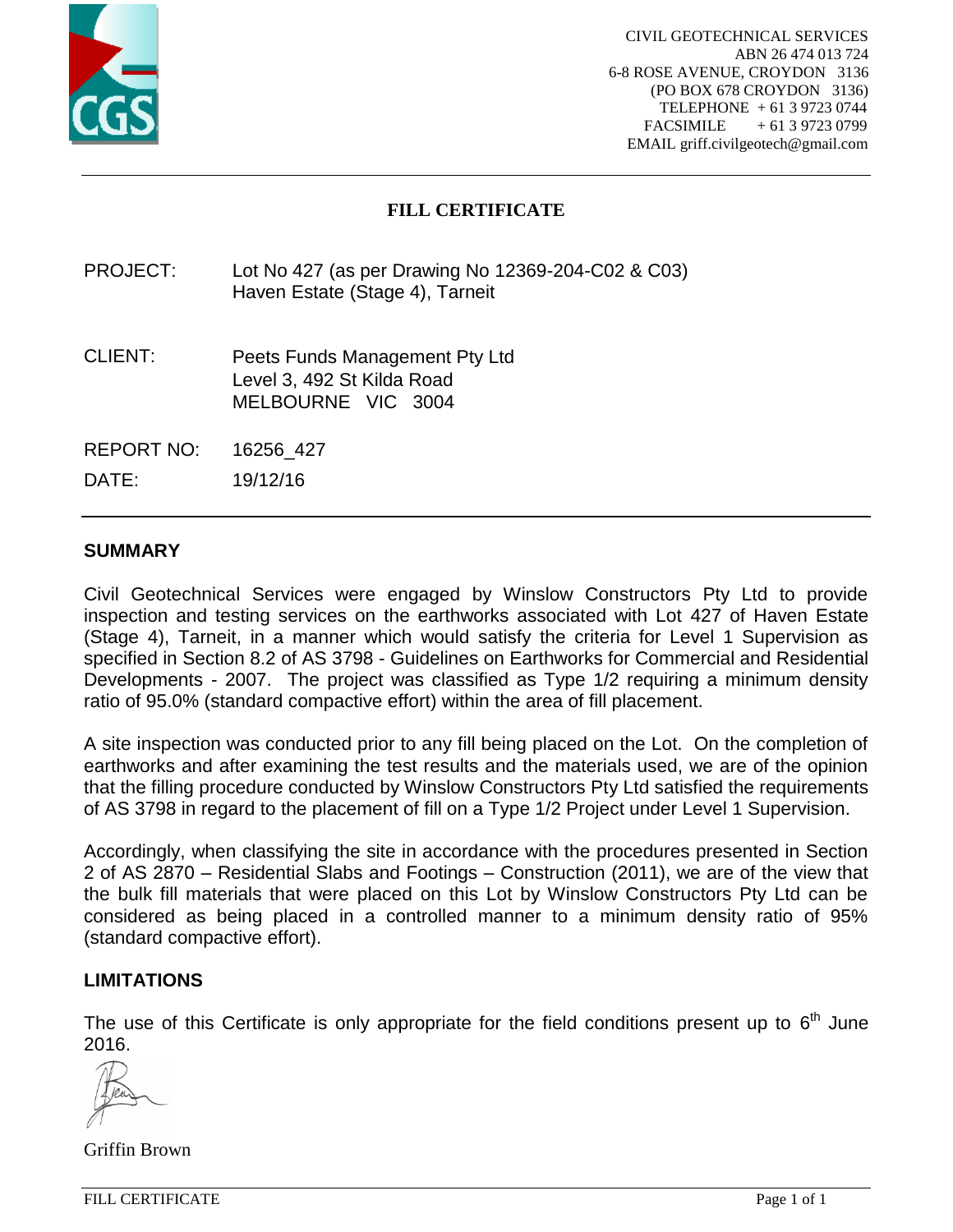

# **FILL CERTIFICATE**

## PROJECT: Lot No 428 (as per Drawing No 12369-204-C02 & C03) Haven Estate (Stage 4), Tarneit

- CLIENT: Peets Funds Management Pty Ltd Level 3, 492 St Kilda Road MELBOURNE VIC 3004
- REPORT NO: 16256\_428

DATE: 19/12/16

## **SUMMARY**

Civil Geotechnical Services were engaged by Winslow Constructors Pty Ltd to provide inspection and testing services on the earthworks associated with Lot 428 of Haven Estate (Stage 4), Tarneit, in a manner which would satisfy the criteria for Level 1 Supervision as specified in Section 8.2 of AS 3798 - Guidelines on Earthworks for Commercial and Residential Developments - 2007. The project was classified as Type 1/2 requiring a minimum density ratio of 95.0% (standard compactive effort) within the area of fill placement.

A site inspection was conducted prior to any fill being placed on the Lot. On the completion of earthworks and after examining the test results and the materials used, we are of the opinion that the filling procedure conducted by Winslow Constructors Pty Ltd satisfied the requirements of AS 3798 in regard to the placement of fill on a Type 1/2 Project under Level 1 Supervision.

Accordingly, when classifying the site in accordance with the procedures presented in Section 2 of AS 2870 – Residential Slabs and Footings – Construction (2011), we are of the view that the bulk fill materials that were placed on this Lot by Winslow Constructors Pty Ltd can be considered as being placed in a controlled manner to a minimum density ratio of 95% (standard compactive effort).

#### **LIMITATIONS**

The use of this Certificate is only appropriate for the field conditions present up to  $6<sup>th</sup>$  June 2016.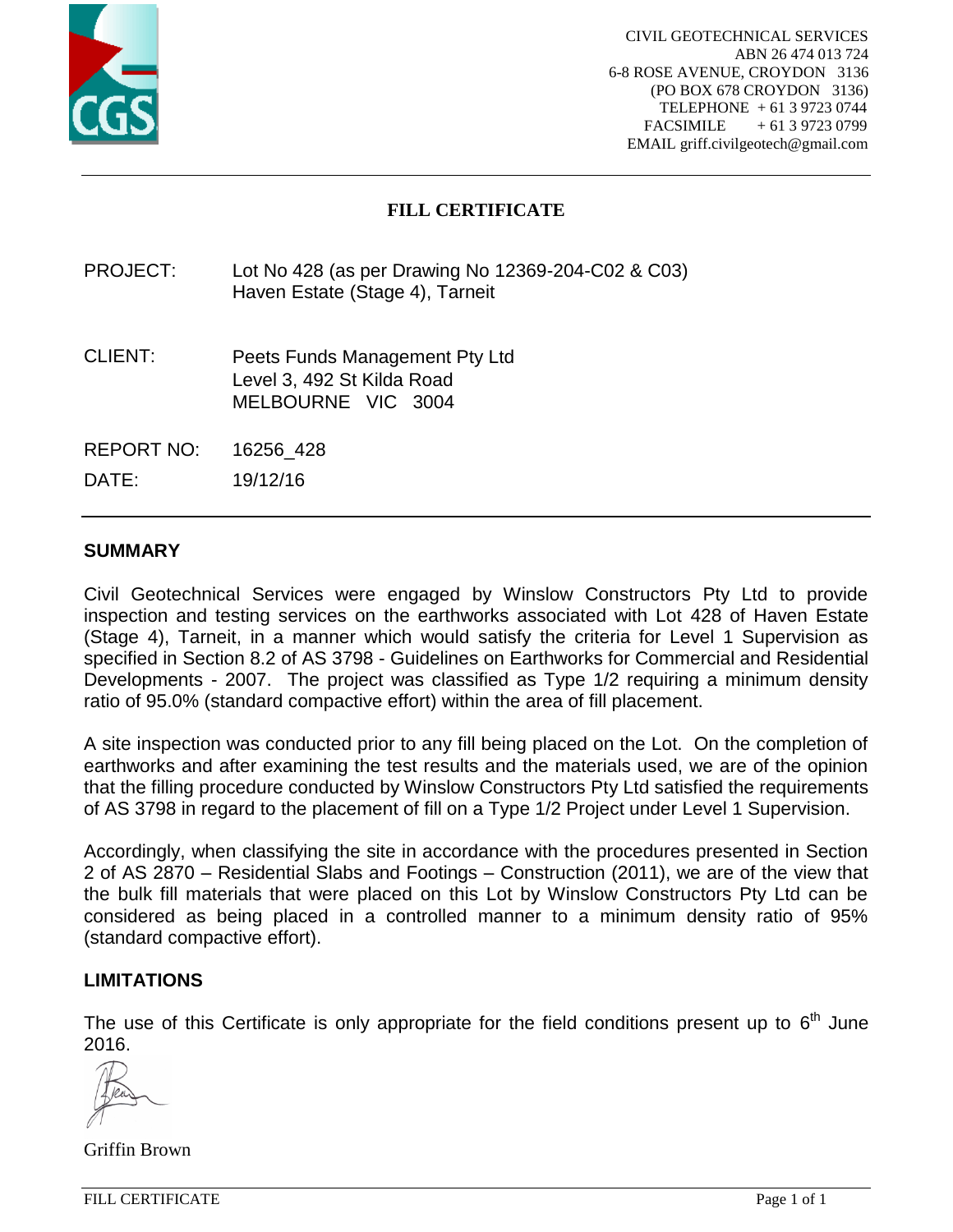

# **FILL CERTIFICATE**

## PROJECT: Lot No 429 (as per Drawing No 12369-204-C02 & C03) Haven Estate (Stage 4), Tarneit

- CLIENT: Peets Funds Management Pty Ltd Level 3, 492 St Kilda Road MELBOURNE VIC 3004
- REPORT NO: 16256\_429

DATE: 19/12/16

### **SUMMARY**

Civil Geotechnical Services were engaged by Winslow Constructors Pty Ltd to provide inspection and testing services on the earthworks associated with Lot 429 of Haven Estate (Stage 4), Tarneit, in a manner which would satisfy the criteria for Level 1 Supervision as specified in Section 8.2 of AS 3798 - Guidelines on Earthworks for Commercial and Residential Developments - 2007. The project was classified as Type 1/2 requiring a minimum density ratio of 95.0% (standard compactive effort) within the area of fill placement.

A site inspection was conducted prior to any fill being placed on the Lot. On the completion of earthworks and after examining the test results and the materials used, we are of the opinion that the filling procedure conducted by Winslow Constructors Pty Ltd satisfied the requirements of AS 3798 in regard to the placement of fill on a Type 1/2 Project under Level 1 Supervision.

Accordingly, when classifying the site in accordance with the procedures presented in Section 2 of AS 2870 – Residential Slabs and Footings – Construction (2011), we are of the view that the bulk fill materials that were placed on this Lot by Winslow Constructors Pty Ltd can be considered as being placed in a controlled manner to a minimum density ratio of 95% (standard compactive effort).

#### **LIMITATIONS**

The use of this Certificate is only appropriate for the field conditions present up to  $6<sup>th</sup>$  June 2016.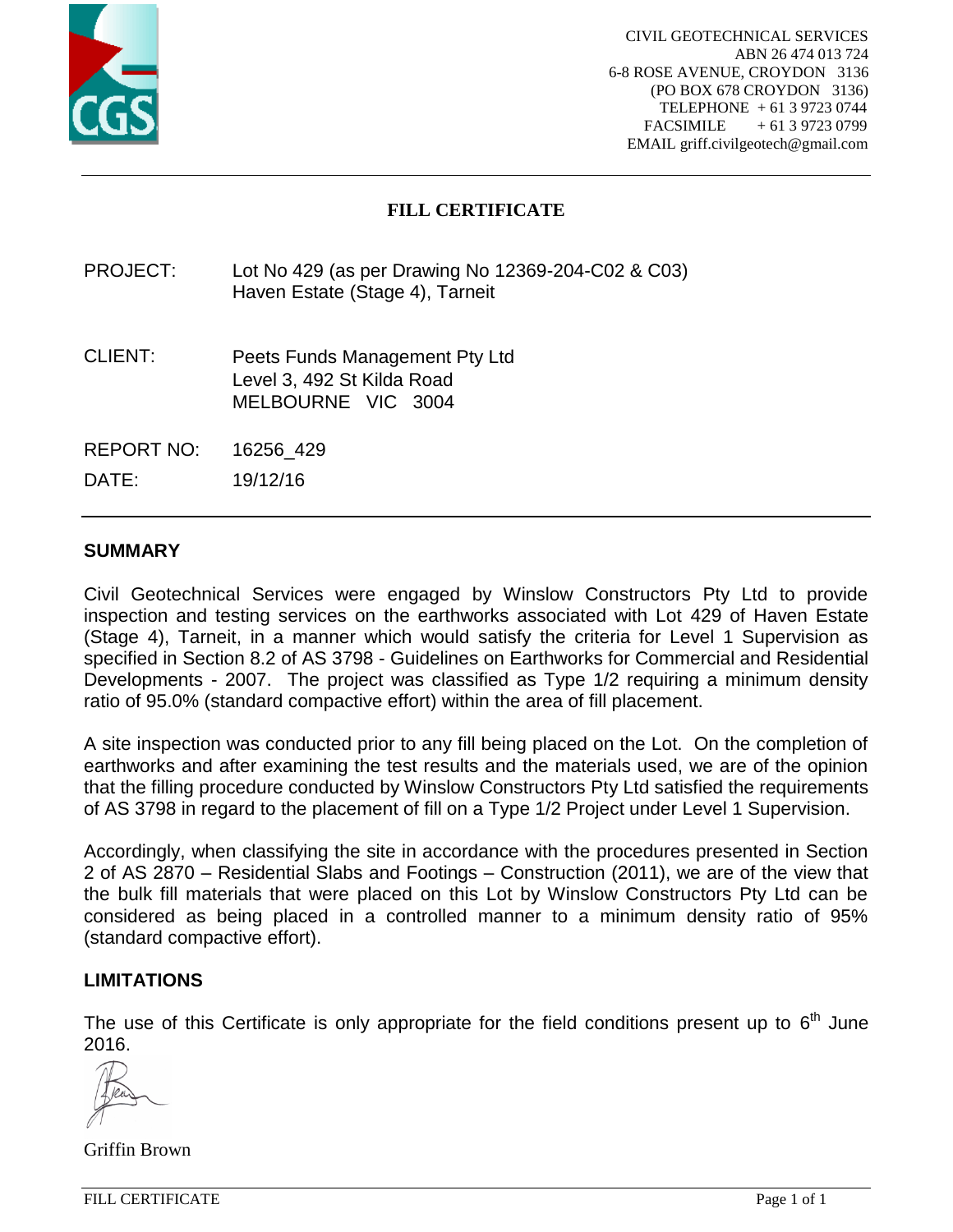

# **FILL CERTIFICATE**

## PROJECT: Lot No 430 (as per Drawing No 12369-204-C02 & C03) Haven Estate (Stage 4), Tarneit

- CLIENT: Peets Funds Management Pty Ltd Level 3, 492 St Kilda Road MELBOURNE VIC 3004
- REPORT NO: 16256\_430

DATE: 19/12/16

### **SUMMARY**

Civil Geotechnical Services were engaged by Winslow Constructors Pty Ltd to provide inspection and testing services on the earthworks associated with Lot 430 of Haven Estate (Stage 4), Tarneit, in a manner which would satisfy the criteria for Level 1 Supervision as specified in Section 8.2 of AS 3798 - Guidelines on Earthworks for Commercial and Residential Developments - 2007. The project was classified as Type 1/2 requiring a minimum density ratio of 95.0% (standard compactive effort) within the area of fill placement.

A site inspection was conducted prior to any fill being placed on the Lot. On the completion of earthworks and after examining the test results and the materials used, we are of the opinion that the filling procedure conducted by Winslow Constructors Pty Ltd satisfied the requirements of AS 3798 in regard to the placement of fill on a Type 1/2 Project under Level 1 Supervision.

Accordingly, when classifying the site in accordance with the procedures presented in Section 2 of AS 2870 – Residential Slabs and Footings – Construction (2011), we are of the view that the bulk fill materials that were placed on this Lot by Winslow Constructors Pty Ltd can be considered as being placed in a controlled manner to a minimum density ratio of 95% (standard compactive effort).

#### **LIMITATIONS**

The use of this Certificate is only appropriate for the field conditions present up to  $6<sup>th</sup>$  June 2016.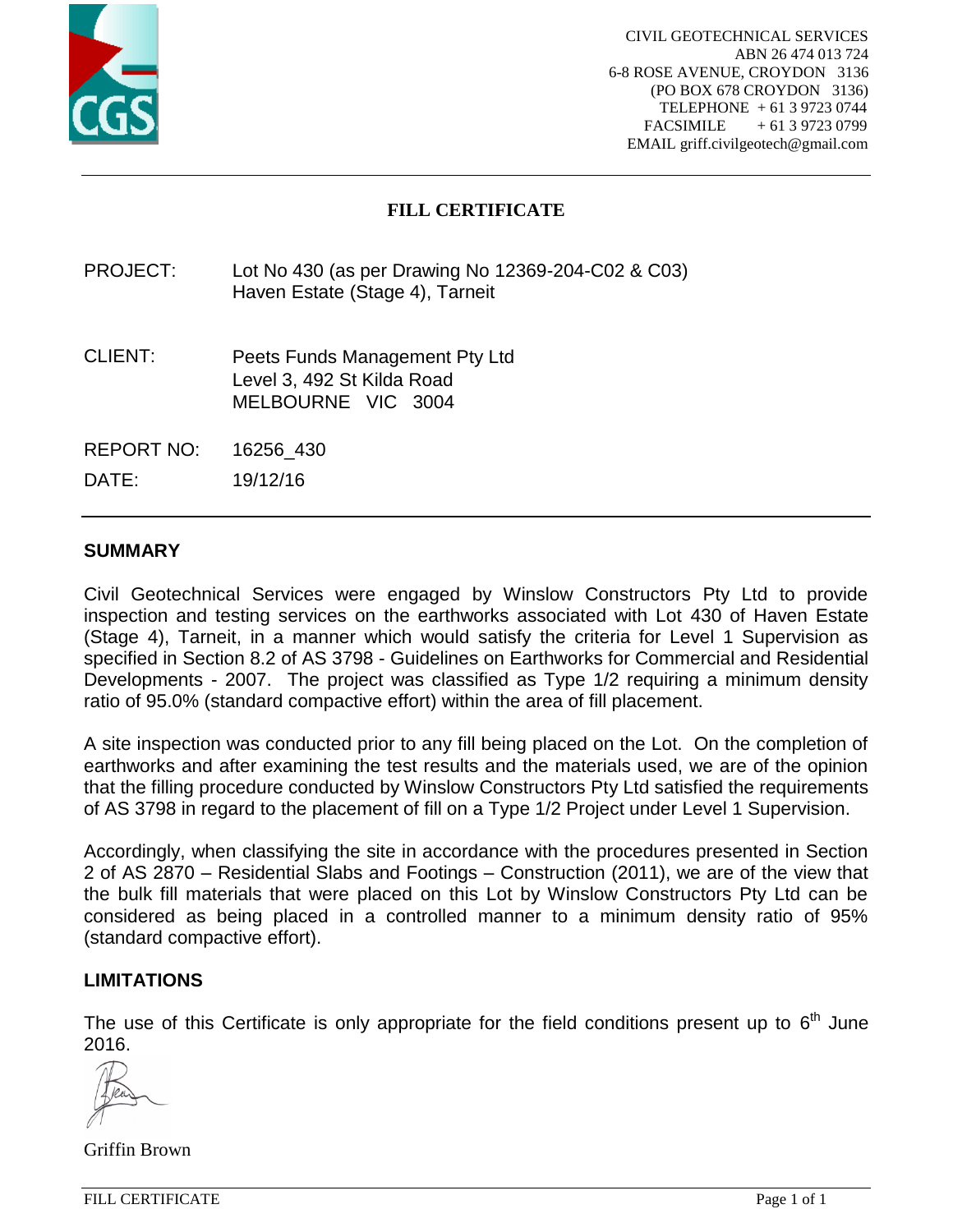

## **FILL CERTIFICATE**

## PROJECT: Lot No 431 (as per Drawing No 12369-204-C02 & C03) Haven Estate (Stage 4), Tarneit

- CLIENT: Peets Funds Management Pty Ltd Level 3, 492 St Kilda Road MELBOURNE VIC 3004
- REPORT NO: 16256\_431

DATE: 19/12/16

### **SUMMARY**

Civil Geotechnical Services were engaged by Winslow Constructors Pty Ltd to provide inspection and testing services on the earthworks associated with Lot 431 of Haven Estate (Stage 4), Tarneit, in a manner which would satisfy the criteria for Level 1 Supervision as specified in Section 8.2 of AS 3798 - Guidelines on Earthworks for Commercial and Residential Developments - 2007. The project was classified as Type 1/2 requiring a minimum density ratio of 95.0% (standard compactive effort) within the area of fill placement.

A site inspection was conducted prior to any fill being placed on the Lot. On the completion of earthworks and after examining the test results and the materials used, we are of the opinion that the filling procedure conducted by Winslow Constructors Pty Ltd satisfied the requirements of AS 3798 in regard to the placement of fill on a Type 1/2 Project under Level 1 Supervision.

Accordingly, when classifying the site in accordance with the procedures presented in Section 2 of AS 2870 – Residential Slabs and Footings – Construction (2011), we are of the view that the bulk fill materials that were placed on this Lot by Winslow Constructors Pty Ltd can be considered as being placed in a controlled manner to a minimum density ratio of 95% (standard compactive effort).

#### **LIMITATIONS**

The use of this Certificate is only appropriate for the field conditions present up to  $6<sup>th</sup>$  June 2016.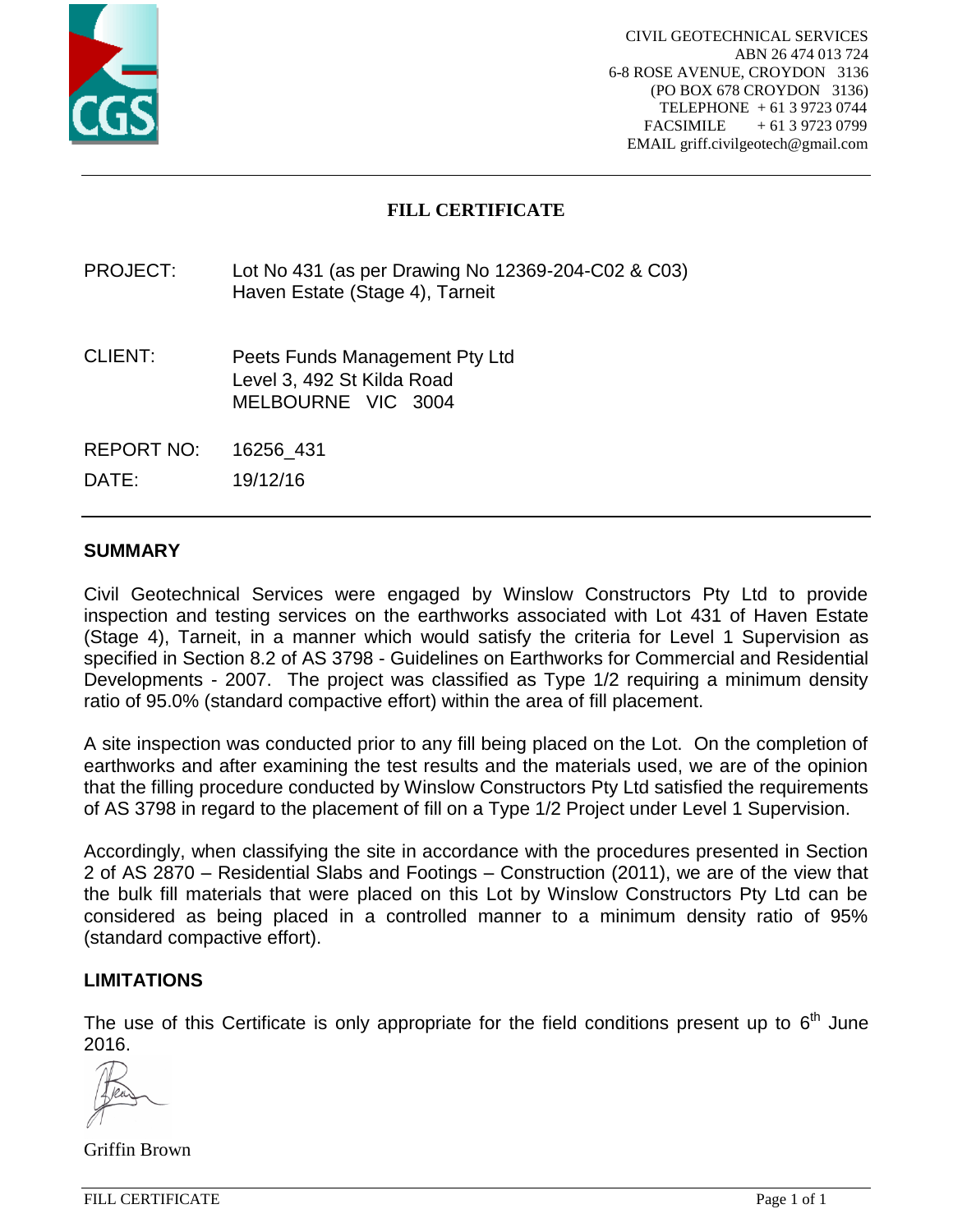

# **FILL CERTIFICATE**

## PROJECT: Lot No 432 (as per Drawing No 12369-204-C02 & C03) Haven Estate (Stage 4), Tarneit

- CLIENT: Peets Funds Management Pty Ltd Level 3, 492 St Kilda Road MELBOURNE VIC 3004
- REPORT NO: 16256\_432

DATE: 19/12/16

## **SUMMARY**

Civil Geotechnical Services were engaged by Winslow Constructors Pty Ltd to provide inspection and testing services on the earthworks associated with Lot 432 of Haven Estate (Stage 4), Tarneit, in a manner which would satisfy the criteria for Level 1 Supervision as specified in Section 8.2 of AS 3798 - Guidelines on Earthworks for Commercial and Residential Developments - 2007. The project was classified as Type 1/2 requiring a minimum density ratio of 95.0% (standard compactive effort) within the area of fill placement.

A site inspection was conducted prior to any fill being placed on the Lot. On the completion of earthworks and after examining the test results and the materials used, we are of the opinion that the filling procedure conducted by Winslow Constructors Pty Ltd satisfied the requirements of AS 3798 in regard to the placement of fill on a Type 1/2 Project under Level 1 Supervision.

Accordingly, when classifying the site in accordance with the procedures presented in Section 2 of AS 2870 – Residential Slabs and Footings – Construction (2011), we are of the view that the bulk fill materials that were placed on this Lot by Winslow Constructors Pty Ltd can be considered as being placed in a controlled manner to a minimum density ratio of 95% (standard compactive effort).

#### **LIMITATIONS**

The use of this Certificate is only appropriate for the field conditions present up to  $6<sup>th</sup>$  June 2016.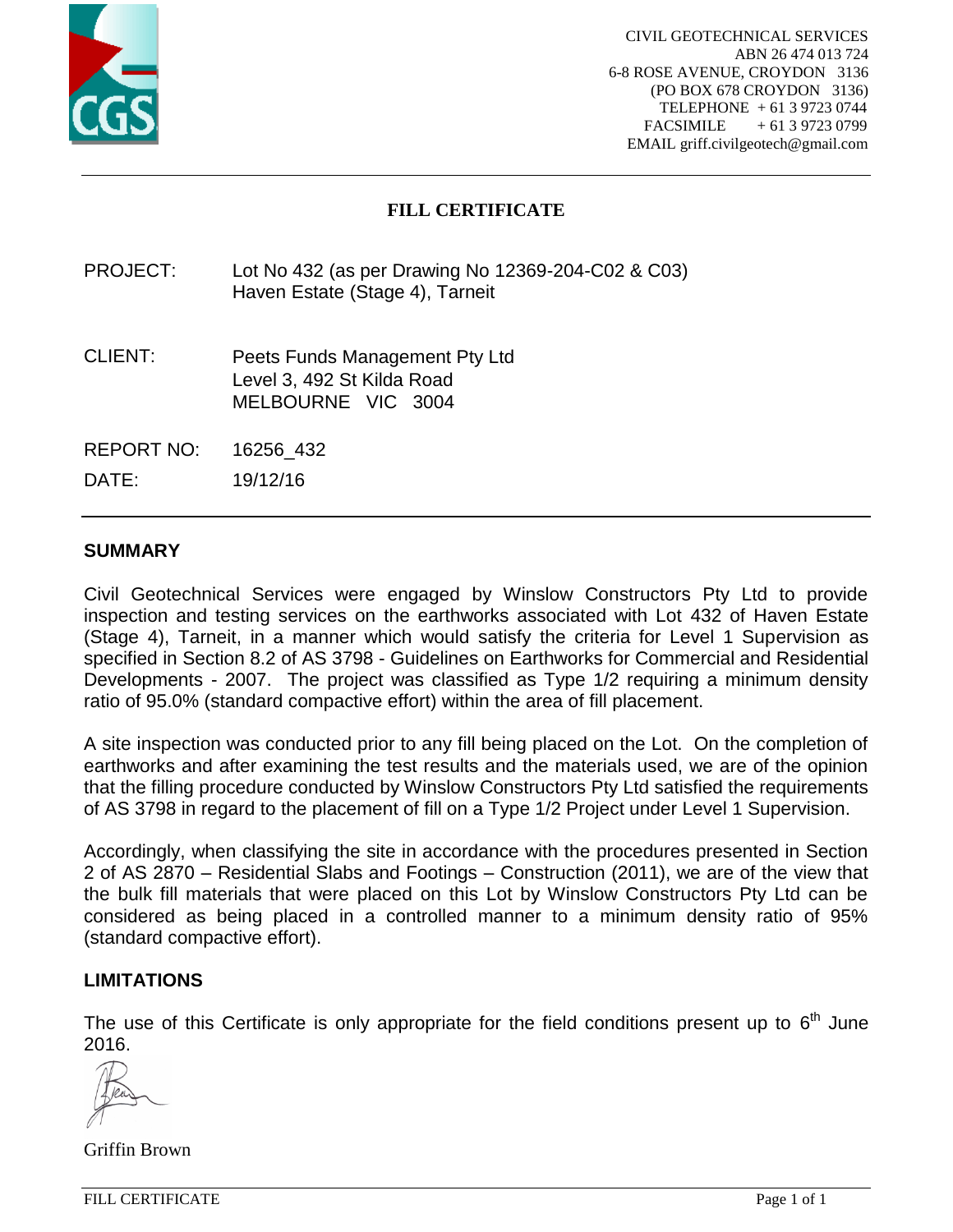

## **FILL CERTIFICATE**

## PROJECT: Lot No 433 (as per Drawing No 12369-204-C02 & C03) Haven Estate (Stage 4), Tarneit

- CLIENT: Peets Funds Management Pty Ltd Level 3, 492 St Kilda Road MELBOURNE VIC 3004
- REPORT NO: 16256\_433

DATE: 19/12/16

### **SUMMARY**

Civil Geotechnical Services were engaged by Winslow Constructors Pty Ltd to provide inspection and testing services on the earthworks associated with Lot 433 of Haven Estate (Stage 4), Tarneit, in a manner which would satisfy the criteria for Level 1 Supervision as specified in Section 8.2 of AS 3798 - Guidelines on Earthworks for Commercial and Residential Developments - 2007. The project was classified as Type 1/2 requiring a minimum density ratio of 95.0% (standard compactive effort) within the area of fill placement.

A site inspection was conducted prior to any fill being placed on the Lot. On the completion of earthworks and after examining the test results and the materials used, we are of the opinion that the filling procedure conducted by Winslow Constructors Pty Ltd satisfied the requirements of AS 3798 in regard to the placement of fill on a Type 1/2 Project under Level 1 Supervision.

Accordingly, when classifying the site in accordance with the procedures presented in Section 2 of AS 2870 – Residential Slabs and Footings – Construction (2011), we are of the view that the bulk fill materials that were placed on this Lot by Winslow Constructors Pty Ltd can be considered as being placed in a controlled manner to a minimum density ratio of 95% (standard compactive effort).

#### **LIMITATIONS**

The use of this Certificate is only appropriate for the field conditions present up to  $6<sup>th</sup>$  June 2016.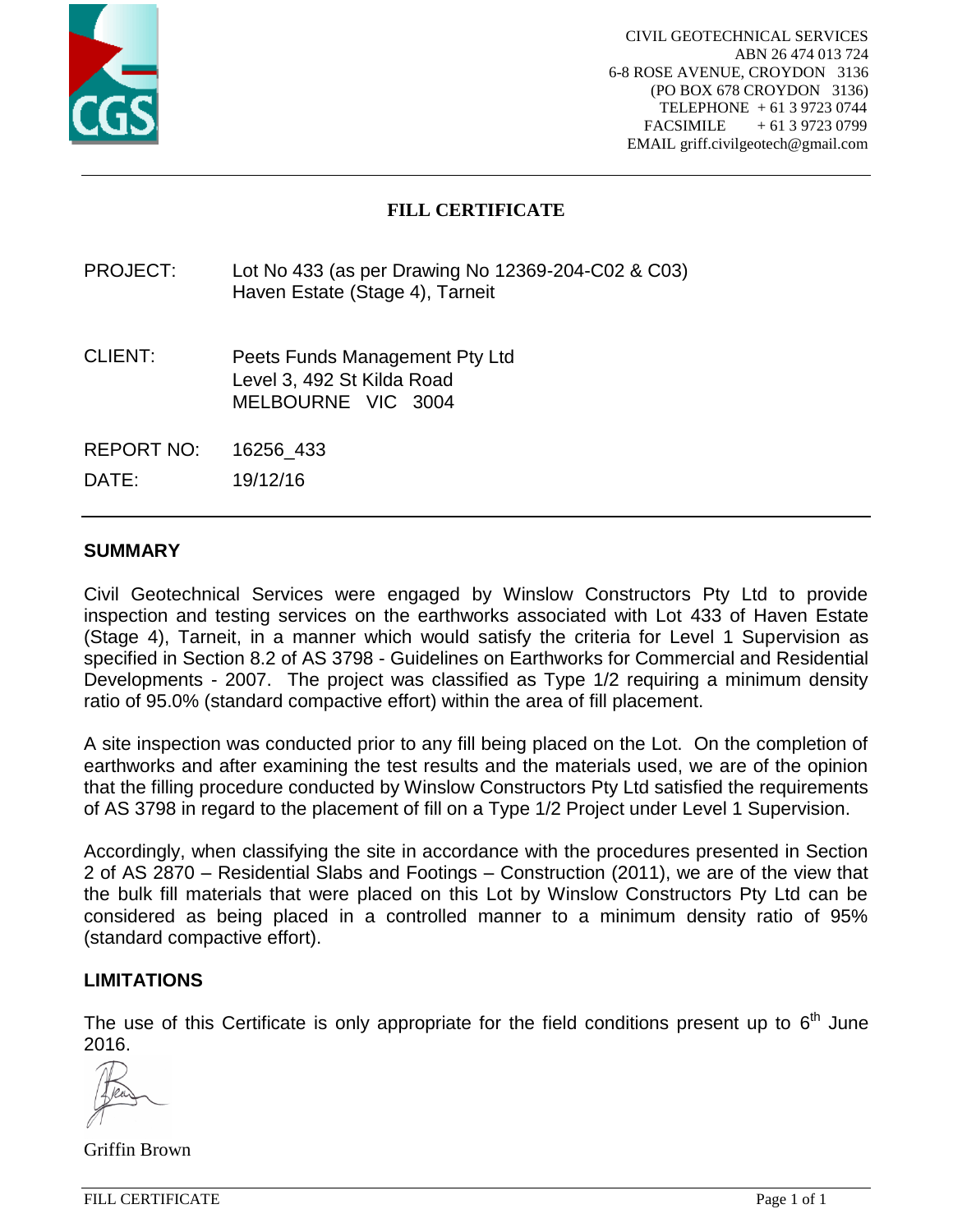

# **FILL CERTIFICATE**

## PROJECT: Lot No 434 (as per Drawing No 12369-204-C02 & C03) Haven Estate (Stage 4), Tarneit

- CLIENT: Peets Funds Management Pty Ltd Level 3, 492 St Kilda Road MELBOURNE VIC 3004
- REPORT NO: 16256\_434

DATE: 19/12/16

### **SUMMARY**

Civil Geotechnical Services were engaged by Winslow Constructors Pty Ltd to provide inspection and testing services on the earthworks associated with Lot 434 of Haven Estate (Stage 4), Tarneit, in a manner which would satisfy the criteria for Level 1 Supervision as specified in Section 8.2 of AS 3798 - Guidelines on Earthworks for Commercial and Residential Developments - 2007. The project was classified as Type 1/2 requiring a minimum density ratio of 95.0% (standard compactive effort) within the area of fill placement.

A site inspection was conducted prior to any fill being placed on the Lot. On the completion of earthworks and after examining the test results and the materials used, we are of the opinion that the filling procedure conducted by Winslow Constructors Pty Ltd satisfied the requirements of AS 3798 in regard to the placement of fill on a Type 1/2 Project under Level 1 Supervision.

Accordingly, when classifying the site in accordance with the procedures presented in Section 2 of AS 2870 – Residential Slabs and Footings – Construction (2011), we are of the view that the bulk fill materials that were placed on this Lot by Winslow Constructors Pty Ltd can be considered as being placed in a controlled manner to a minimum density ratio of 95% (standard compactive effort).

#### **LIMITATIONS**

The use of this Certificate is only appropriate for the field conditions present up to  $6<sup>th</sup>$  June 2016.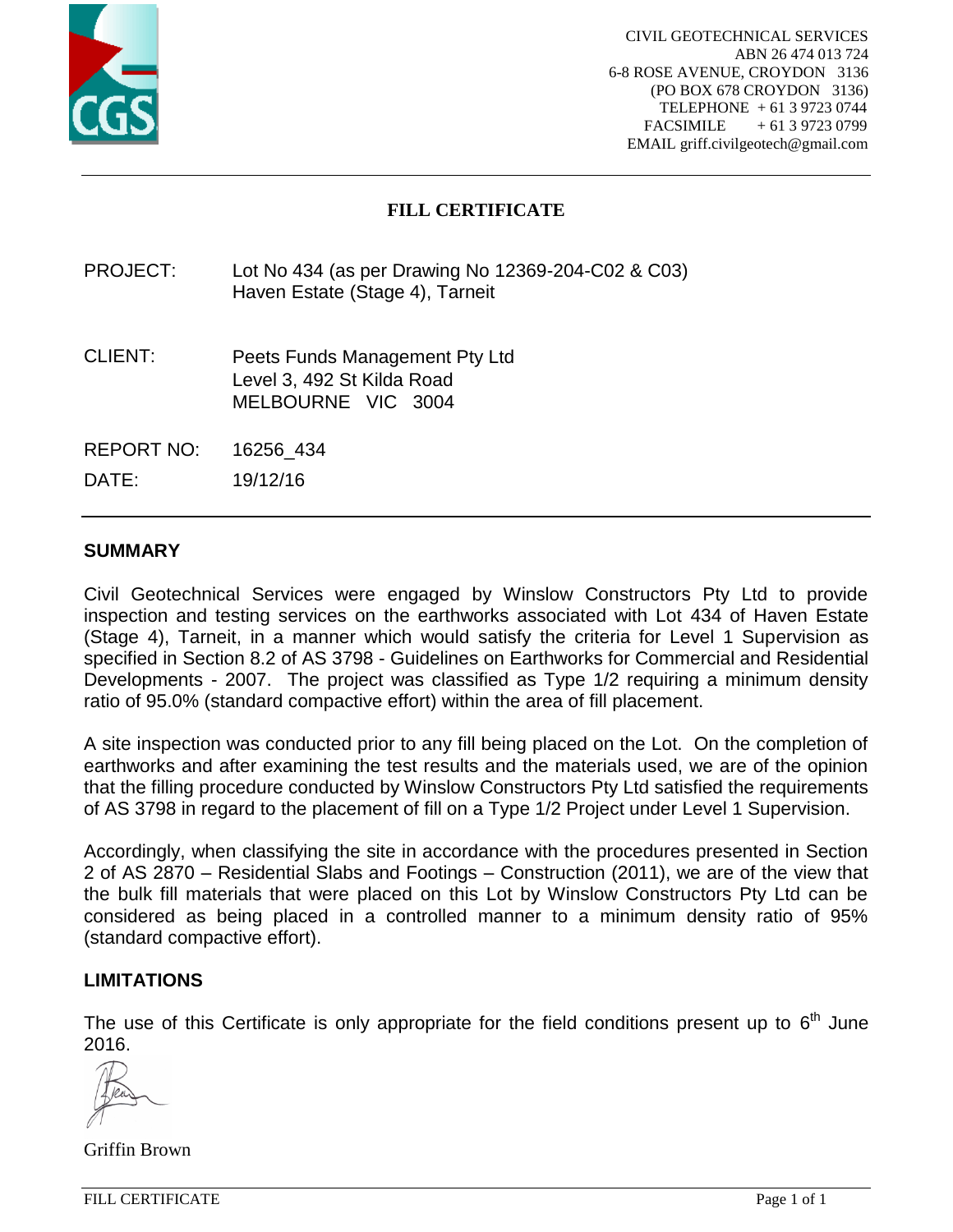

# **FILL CERTIFICATE**

## PROJECT: Lot No 435 (as per Drawing No 12369-204-C02 & C03) Haven Estate (Stage 4), Tarneit

- CLIENT: Peets Funds Management Pty Ltd Level 3, 492 St Kilda Road MELBOURNE VIC 3004
- REPORT NO: 16256\_435

DATE: 19/12/16

### **SUMMARY**

Civil Geotechnical Services were engaged by Winslow Constructors Pty Ltd to provide inspection and testing services on the earthworks associated with Lot 435 of Haven Estate (Stage 4), Tarneit, in a manner which would satisfy the criteria for Level 1 Supervision as specified in Section 8.2 of AS 3798 - Guidelines on Earthworks for Commercial and Residential Developments - 2007. The project was classified as Type 1/2 requiring a minimum density ratio of 95.0% (standard compactive effort) within the area of fill placement.

A site inspection was conducted prior to any fill being placed on the Lot. On the completion of earthworks and after examining the test results and the materials used, we are of the opinion that the filling procedure conducted by Winslow Constructors Pty Ltd satisfied the requirements of AS 3798 in regard to the placement of fill on a Type 1/2 Project under Level 1 Supervision.

Accordingly, when classifying the site in accordance with the procedures presented in Section 2 of AS 2870 – Residential Slabs and Footings – Construction (2011), we are of the view that the bulk fill materials that were placed on this Lot by Winslow Constructors Pty Ltd can be considered as being placed in a controlled manner to a minimum density ratio of 95% (standard compactive effort).

#### **LIMITATIONS**

The use of this Certificate is only appropriate for the field conditions present up to  $6<sup>th</sup>$  June 2016.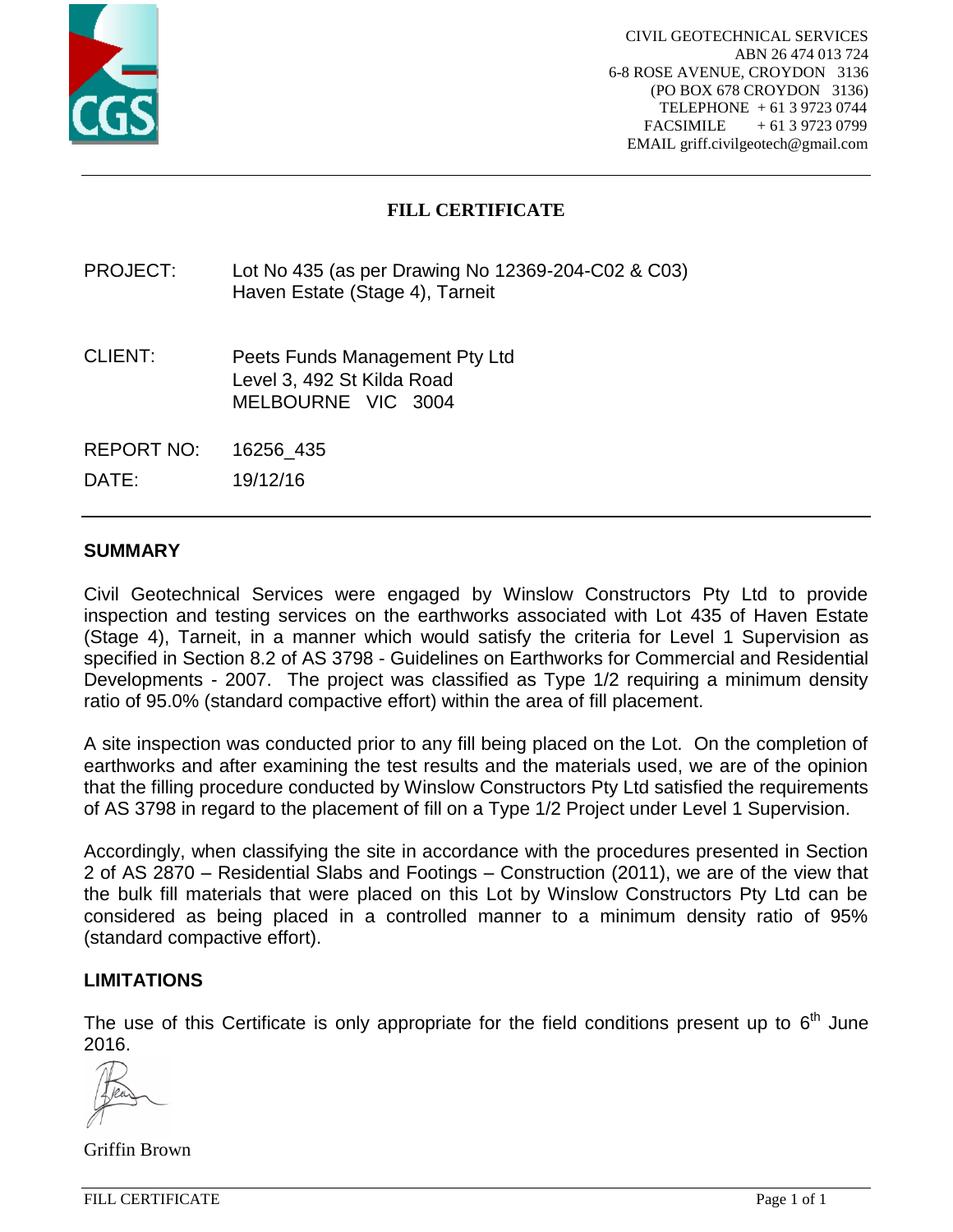

# **FILL CERTIFICATE**

## PROJECT: Lot No 436 (as per Drawing No 12369-204-C02 & C03) Haven Estate (Stage 4), Tarneit

- CLIENT: Peets Funds Management Pty Ltd Level 3, 492 St Kilda Road MELBOURNE VIC 3004
- REPORT NO: 16256\_436

DATE: 19/12/16

### **SUMMARY**

Civil Geotechnical Services were engaged by Winslow Constructors Pty Ltd to provide inspection and testing services on the earthworks associated with Lot 436 of Haven Estate (Stage 4), Tarneit, in a manner which would satisfy the criteria for Level 1 Supervision as specified in Section 8.2 of AS 3798 - Guidelines on Earthworks for Commercial and Residential Developments - 2007. The project was classified as Type 1/2 requiring a minimum density ratio of 95.0% (standard compactive effort) within the area of fill placement.

A site inspection was conducted prior to any fill being placed on the Lot. On the completion of earthworks and after examining the test results and the materials used, we are of the opinion that the filling procedure conducted by Winslow Constructors Pty Ltd satisfied the requirements of AS 3798 in regard to the placement of fill on a Type 1/2 Project under Level 1 Supervision.

Accordingly, when classifying the site in accordance with the procedures presented in Section 2 of AS 2870 – Residential Slabs and Footings – Construction (2011), we are of the view that the bulk fill materials that were placed on this Lot by Winslow Constructors Pty Ltd can be considered as being placed in a controlled manner to a minimum density ratio of 95% (standard compactive effort).

#### **LIMITATIONS**

The use of this Certificate is only appropriate for the field conditions present up to  $6<sup>th</sup>$  June 2016.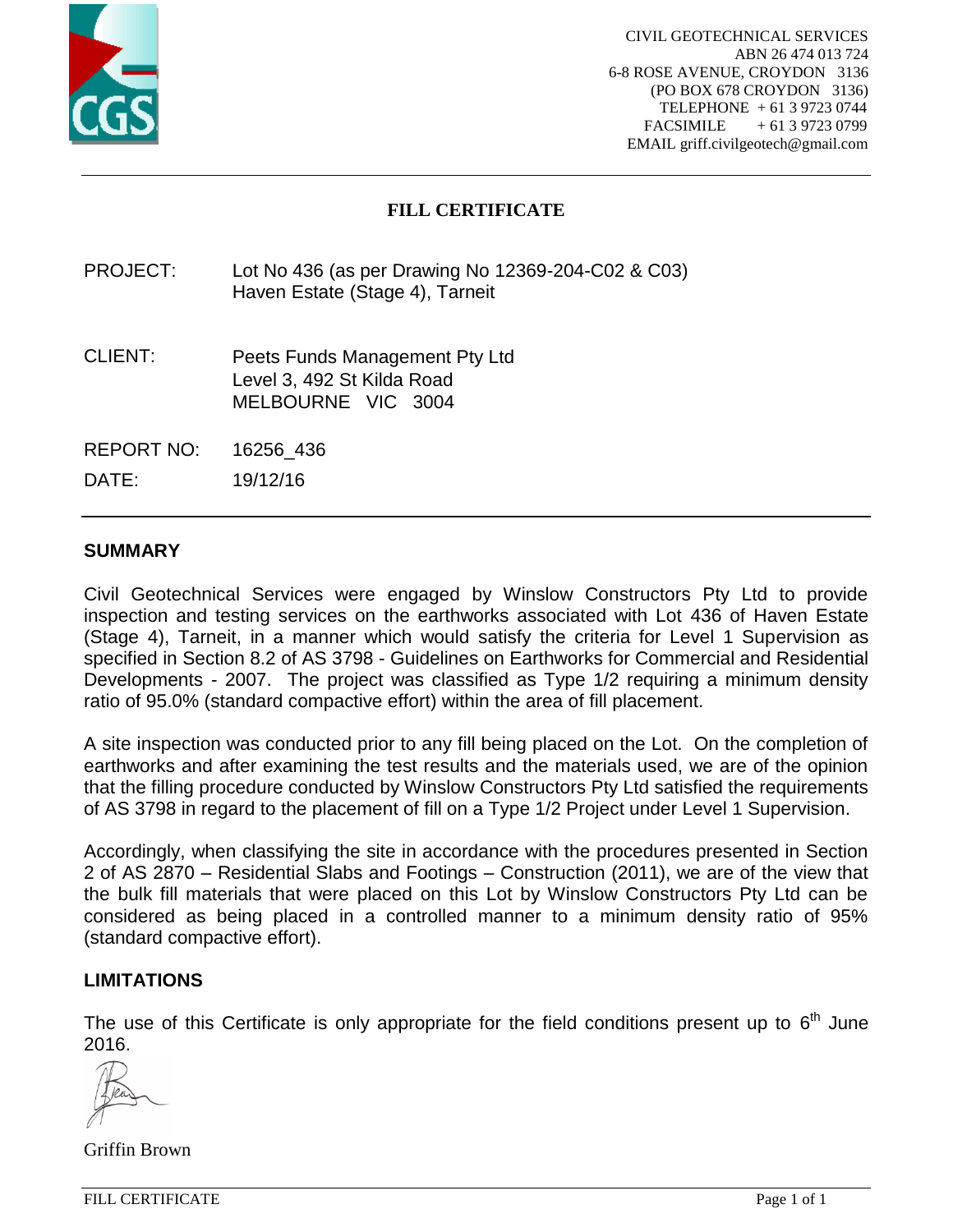

# **FILL CERTIFICATE**

## PROJECT: Lot No 437 (as per Drawing No 12369-204-C02 & C03) Haven Estate (Stage 4), Tarneit

- CLIENT: Peets Funds Management Pty Ltd Level 3, 492 St Kilda Road MELBOURNE VIC 3004
- REPORT NO: 16256\_437

DATE: 19/12/16

## **SUMMARY**

Civil Geotechnical Services were engaged by Winslow Constructors Pty Ltd to provide inspection and testing services on the earthworks associated with Lot 437 of Haven Estate (Stage 4), Tarneit, in a manner which would satisfy the criteria for Level 1 Supervision as specified in Section 8.2 of AS 3798 - Guidelines on Earthworks for Commercial and Residential Developments - 2007. The project was classified as Type 1/2 requiring a minimum density ratio of 95.0% (standard compactive effort) within the area of fill placement.

A site inspection was conducted prior to any fill being placed on the Lot. On the completion of earthworks and after examining the test results and the materials used, we are of the opinion that the filling procedure conducted by Winslow Constructors Pty Ltd satisfied the requirements of AS 3798 in regard to the placement of fill on a Type 1/2 Project under Level 1 Supervision.

Accordingly, when classifying the site in accordance with the procedures presented in Section 2 of AS 2870 – Residential Slabs and Footings – Construction (2011), we are of the view that the bulk fill materials that were placed on this Lot by Winslow Constructors Pty Ltd can be considered as being placed in a controlled manner to a minimum density ratio of 95% (standard compactive effort).

#### **LIMITATIONS**

The use of this Certificate is only appropriate for the field conditions present up to  $6<sup>th</sup>$  June 2016.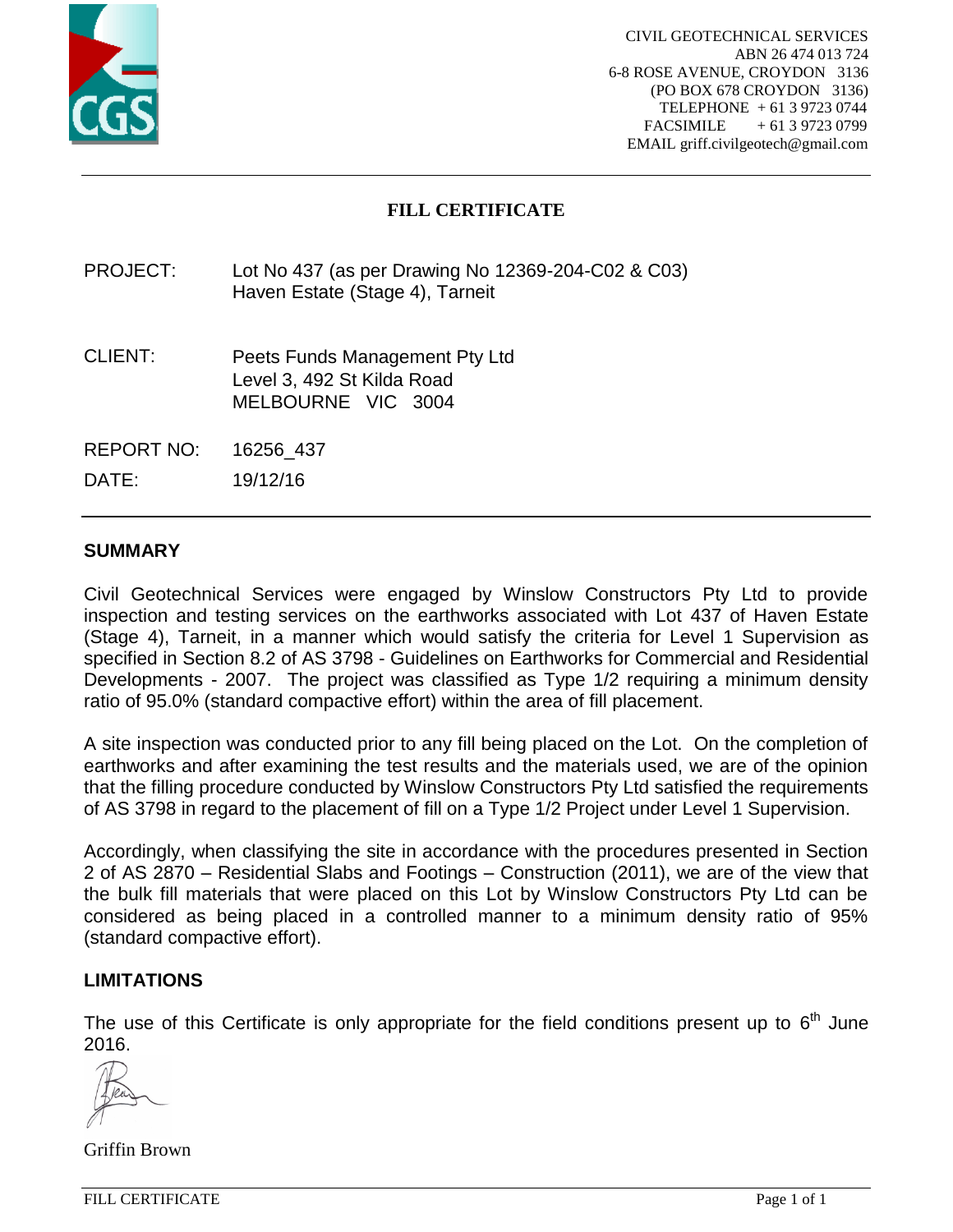

# **FILL CERTIFICATE**

## PROJECT: Lot No 438 (as per Drawing No 12369-204-C02 & C03) Haven Estate (Stage 4), Tarneit

- CLIENT: Peets Funds Management Pty Ltd Level 3, 492 St Kilda Road MELBOURNE VIC 3004
- REPORT NO: 16256\_438

DATE: 19/12/16

## **SUMMARY**

Civil Geotechnical Services were engaged by Winslow Constructors Pty Ltd to provide inspection and testing services on the earthworks associated with Lot 438 of Haven Estate (Stage 4), Tarneit, in a manner which would satisfy the criteria for Level 1 Supervision as specified in Section 8.2 of AS 3798 - Guidelines on Earthworks for Commercial and Residential Developments - 2007. The project was classified as Type 1/2 requiring a minimum density ratio of 95.0% (standard compactive effort) within the area of fill placement.

A site inspection was conducted prior to any fill being placed on the Lot. On the completion of earthworks and after examining the test results and the materials used, we are of the opinion that the filling procedure conducted by Winslow Constructors Pty Ltd satisfied the requirements of AS 3798 in regard to the placement of fill on a Type 1/2 Project under Level 1 Supervision.

Accordingly, when classifying the site in accordance with the procedures presented in Section 2 of AS 2870 – Residential Slabs and Footings – Construction (2011), we are of the view that the bulk fill materials that were placed on this Lot by Winslow Constructors Pty Ltd can be considered as being placed in a controlled manner to a minimum density ratio of 95% (standard compactive effort).

#### **LIMITATIONS**

The use of this Certificate is only appropriate for the field conditions present up to  $6<sup>th</sup>$  June 2016.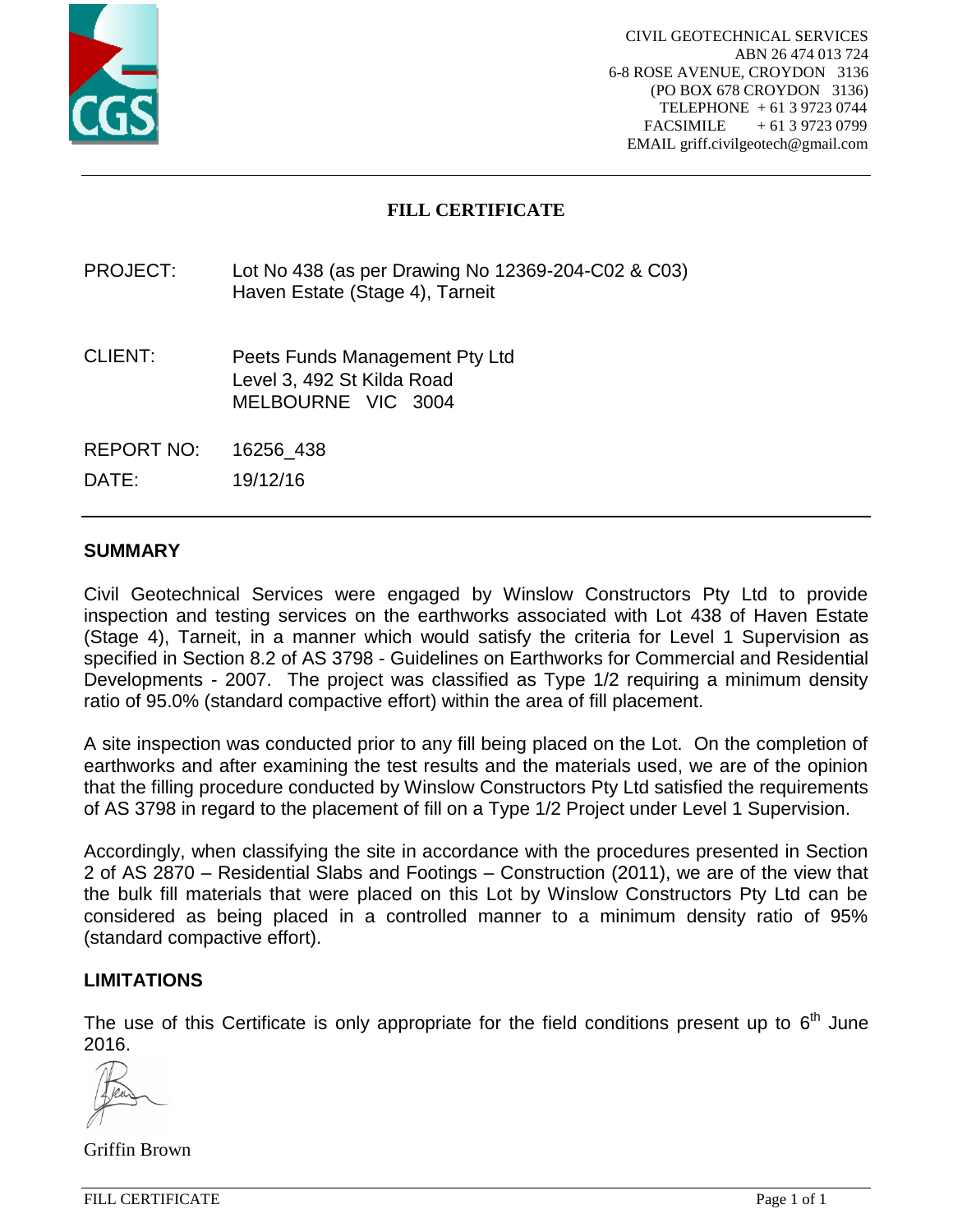

# **FILL CERTIFICATE**

## PROJECT: Lot No 439 (as per Drawing No 12369-204-C02 & C03) Haven Estate (Stage 4), Tarneit

- CLIENT: Peets Funds Management Pty Ltd Level 3, 492 St Kilda Road MELBOURNE VIC 3004
- REPORT NO: 16256\_439

DATE: 19/12/16

## **SUMMARY**

Civil Geotechnical Services were engaged by Winslow Constructors Pty Ltd to provide inspection and testing services on the earthworks associated with Lot 439 of Haven Estate (Stage 4), Tarneit, in a manner which would satisfy the criteria for Level 1 Supervision as specified in Section 8.2 of AS 3798 - Guidelines on Earthworks for Commercial and Residential Developments - 2007. The project was classified as Type 1/2 requiring a minimum density ratio of 95.0% (standard compactive effort) within the area of fill placement.

A site inspection was conducted prior to any fill being placed on the Lot. On the completion of earthworks and after examining the test results and the materials used, we are of the opinion that the filling procedure conducted by Winslow Constructors Pty Ltd satisfied the requirements of AS 3798 in regard to the placement of fill on a Type 1/2 Project under Level 1 Supervision.

Accordingly, when classifying the site in accordance with the procedures presented in Section 2 of AS 2870 – Residential Slabs and Footings – Construction (2011), we are of the view that the bulk fill materials that were placed on this Lot by Winslow Constructors Pty Ltd can be considered as being placed in a controlled manner to a minimum density ratio of 95% (standard compactive effort).

#### **LIMITATIONS**

The use of this Certificate is only appropriate for the field conditions present up to  $6<sup>th</sup>$  June 2016.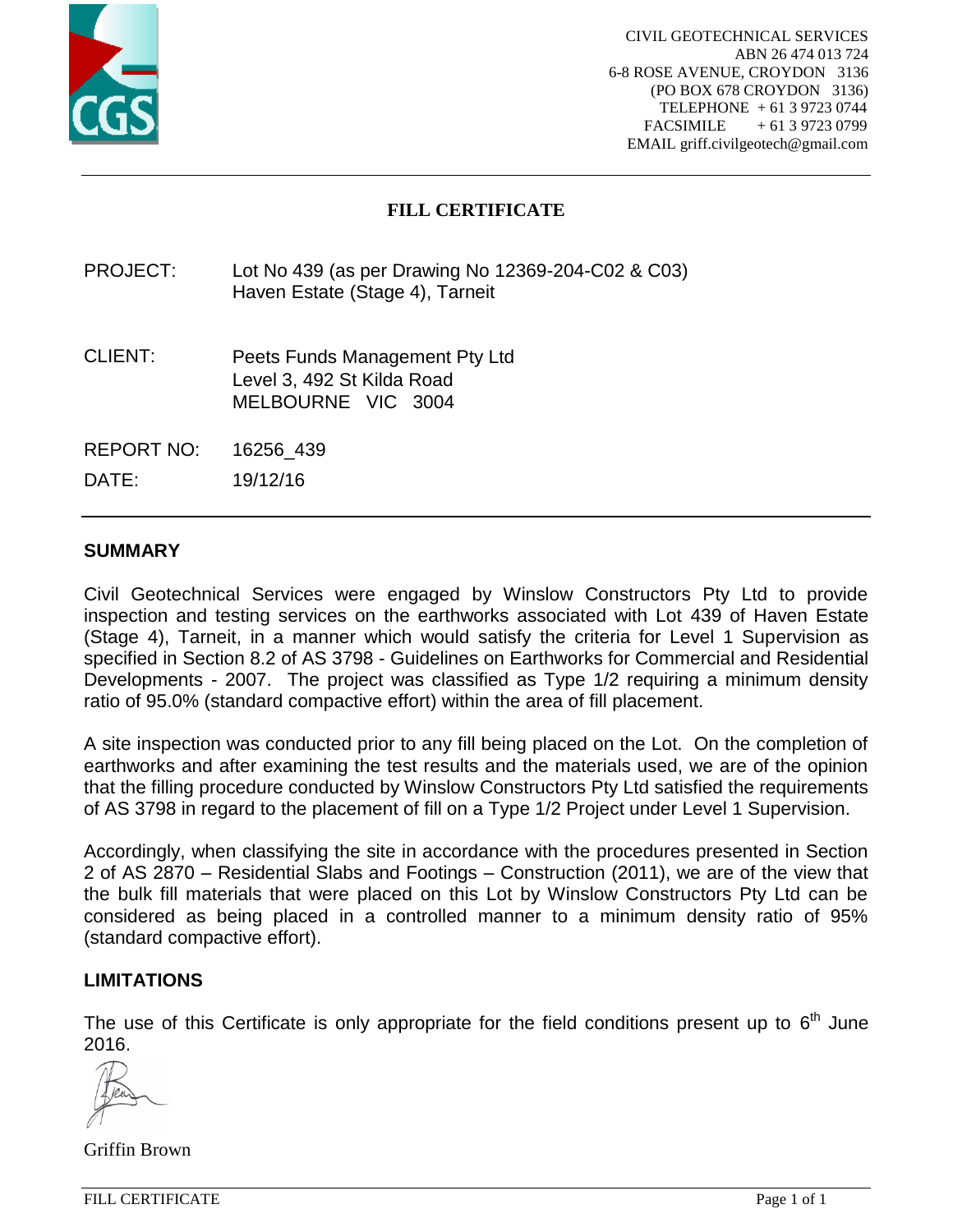

# **FILL CERTIFICATE**

## PROJECT: Lot No 440 (as per Drawing No 12369-204-C02 & C03) Haven Estate (Stage 4), Tarneit

- CLIENT: Peets Funds Management Pty Ltd Level 3, 492 St Kilda Road MELBOURNE VIC 3004
- REPORT NO: 16256\_440

DATE: 19/12/16

### **SUMMARY**

Civil Geotechnical Services were engaged by Winslow Constructors Pty Ltd to provide inspection and testing services on the earthworks associated with Lot 440 of Haven Estate (Stage 4), Tarneit, in a manner which would satisfy the criteria for Level 1 Supervision as specified in Section 8.2 of AS 3798 - Guidelines on Earthworks for Commercial and Residential Developments - 2007. The project was classified as Type 1/2 requiring a minimum density ratio of 95.0% (standard compactive effort) within the area of fill placement.

A site inspection was conducted prior to any fill being placed on the Lot. On the completion of earthworks and after examining the test results and the materials used, we are of the opinion that the filling procedure conducted by Winslow Constructors Pty Ltd satisfied the requirements of AS 3798 in regard to the placement of fill on a Type 1/2 Project under Level 1 Supervision.

Accordingly, when classifying the site in accordance with the procedures presented in Section 2 of AS 2870 – Residential Slabs and Footings – Construction (2011), we are of the view that the bulk fill materials that were placed on this Lot by Winslow Constructors Pty Ltd can be considered as being placed in a controlled manner to a minimum density ratio of 95% (standard compactive effort).

#### **LIMITATIONS**

The use of this Certificate is only appropriate for the field conditions present up to  $6<sup>th</sup>$  June 2016.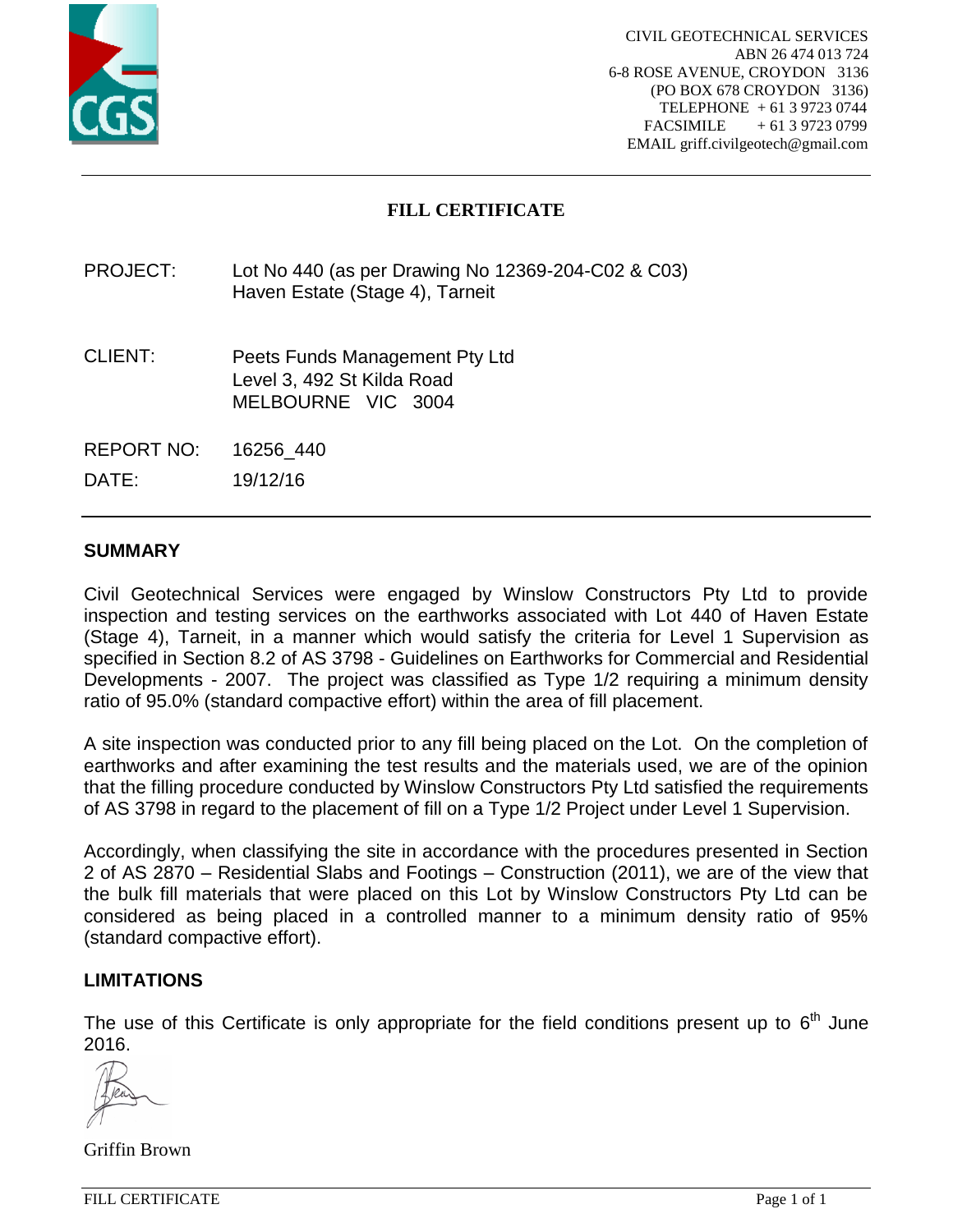

## **FILL CERTIFICATE**

## PROJECT: Lot No 441 (as per Drawing No 12369-204-C02 & C03) Haven Estate (Stage 4), Tarneit

- CLIENT: Peets Funds Management Pty Ltd Level 3, 492 St Kilda Road MELBOURNE VIC 3004
- REPORT NO: 16256\_441

DATE: 19/12/16

### **SUMMARY**

Civil Geotechnical Services were engaged by Winslow Constructors Pty Ltd to provide inspection and testing services on the earthworks associated with Lot 441 of Haven Estate (Stage 4), Tarneit, in a manner which would satisfy the criteria for Level 1 Supervision as specified in Section 8.2 of AS 3798 - Guidelines on Earthworks for Commercial and Residential Developments - 2007. The project was classified as Type 1/2 requiring a minimum density ratio of 95.0% (standard compactive effort) within the area of fill placement.

A site inspection was conducted prior to any fill being placed on the Lot. On the completion of earthworks and after examining the test results and the materials used, we are of the opinion that the filling procedure conducted by Winslow Constructors Pty Ltd satisfied the requirements of AS 3798 in regard to the placement of fill on a Type 1/2 Project under Level 1 Supervision.

Accordingly, when classifying the site in accordance with the procedures presented in Section 2 of AS 2870 – Residential Slabs and Footings – Construction (2011), we are of the view that the bulk fill materials that were placed on this Lot by Winslow Constructors Pty Ltd can be considered as being placed in a controlled manner to a minimum density ratio of 95% (standard compactive effort).

#### **LIMITATIONS**

The use of this Certificate is only appropriate for the field conditions present up to  $6<sup>th</sup>$  June 2016.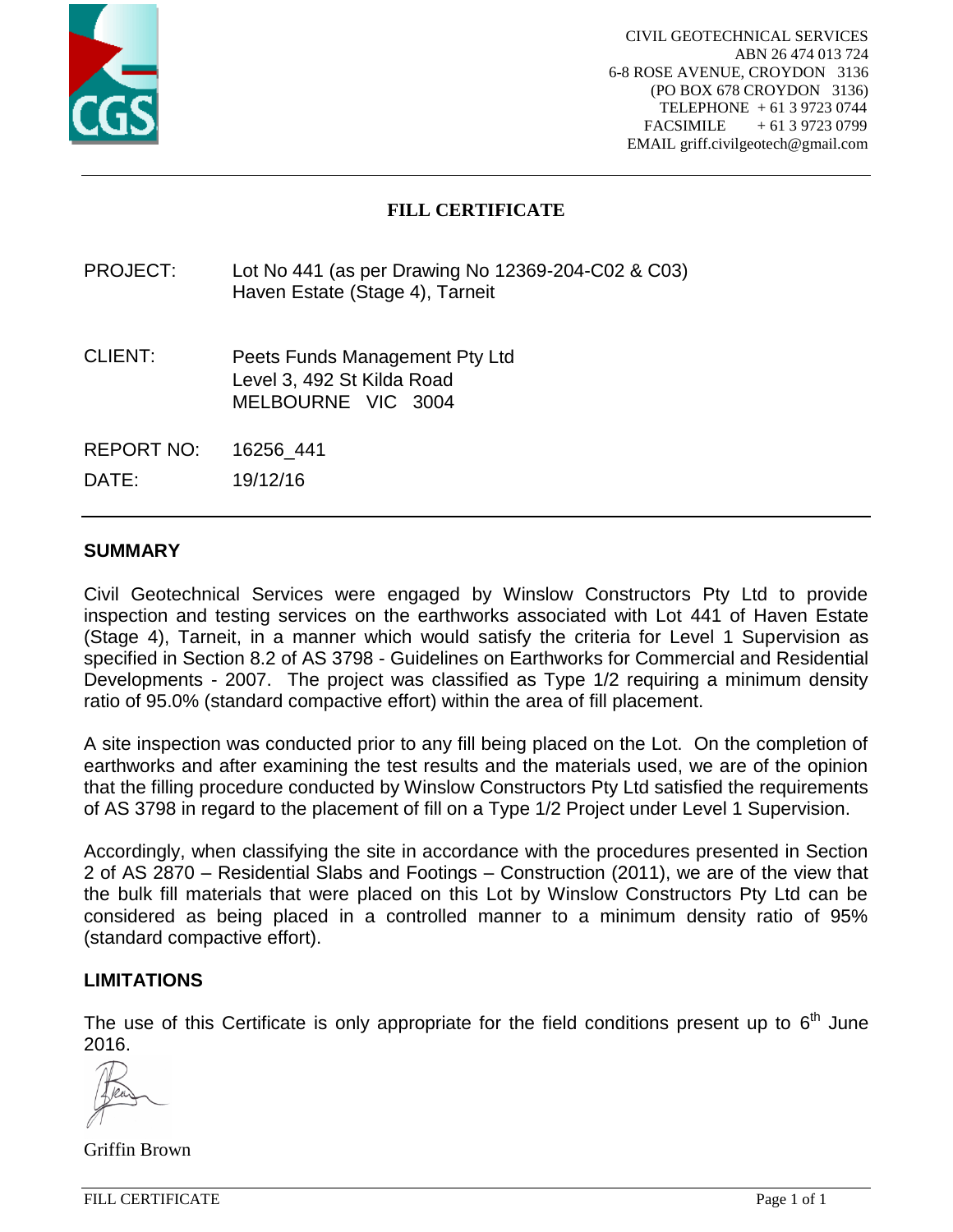

# **FILL CERTIFICATE**

## PROJECT: Lot No 442 (as per Drawing No 12369-204-C02 & C03) Haven Estate (Stage 4), Tarneit

- CLIENT: Peets Funds Management Pty Ltd Level 3, 492 St Kilda Road MELBOURNE VIC 3004
- REPORT NO: 16256\_442

DATE: 19/12/16

#### **SUMMARY**

Civil Geotechnical Services were engaged by Winslow Constructors Pty Ltd to provide inspection and testing services on the earthworks associated with Lot 442 of Haven Estate (Stage 4), Tarneit, in a manner which would satisfy the criteria for Level 1 Supervision as specified in Section 8.2 of AS 3798 - Guidelines on Earthworks for Commercial and Residential Developments - 2007. The project was classified as Type 1/2 requiring a minimum density ratio of 95.0% (standard compactive effort) within the area of fill placement.

A site inspection was conducted prior to any fill being placed on the Lot. On the completion of earthworks and after examining the test results and the materials used, we are of the opinion that the filling procedure conducted by Winslow Constructors Pty Ltd satisfied the requirements of AS 3798 in regard to the placement of fill on a Type 1/2 Project under Level 1 Supervision.

Accordingly, when classifying the site in accordance with the procedures presented in Section 2 of AS 2870 – Residential Slabs and Footings – Construction (2011), we are of the view that the bulk fill materials that were placed on this Lot by Winslow Constructors Pty Ltd can be considered as being placed in a controlled manner to a minimum density ratio of 95% (standard compactive effort).

#### **LIMITATIONS**

The use of this Certificate is only appropriate for the field conditions present up to  $6<sup>th</sup>$  June 2016.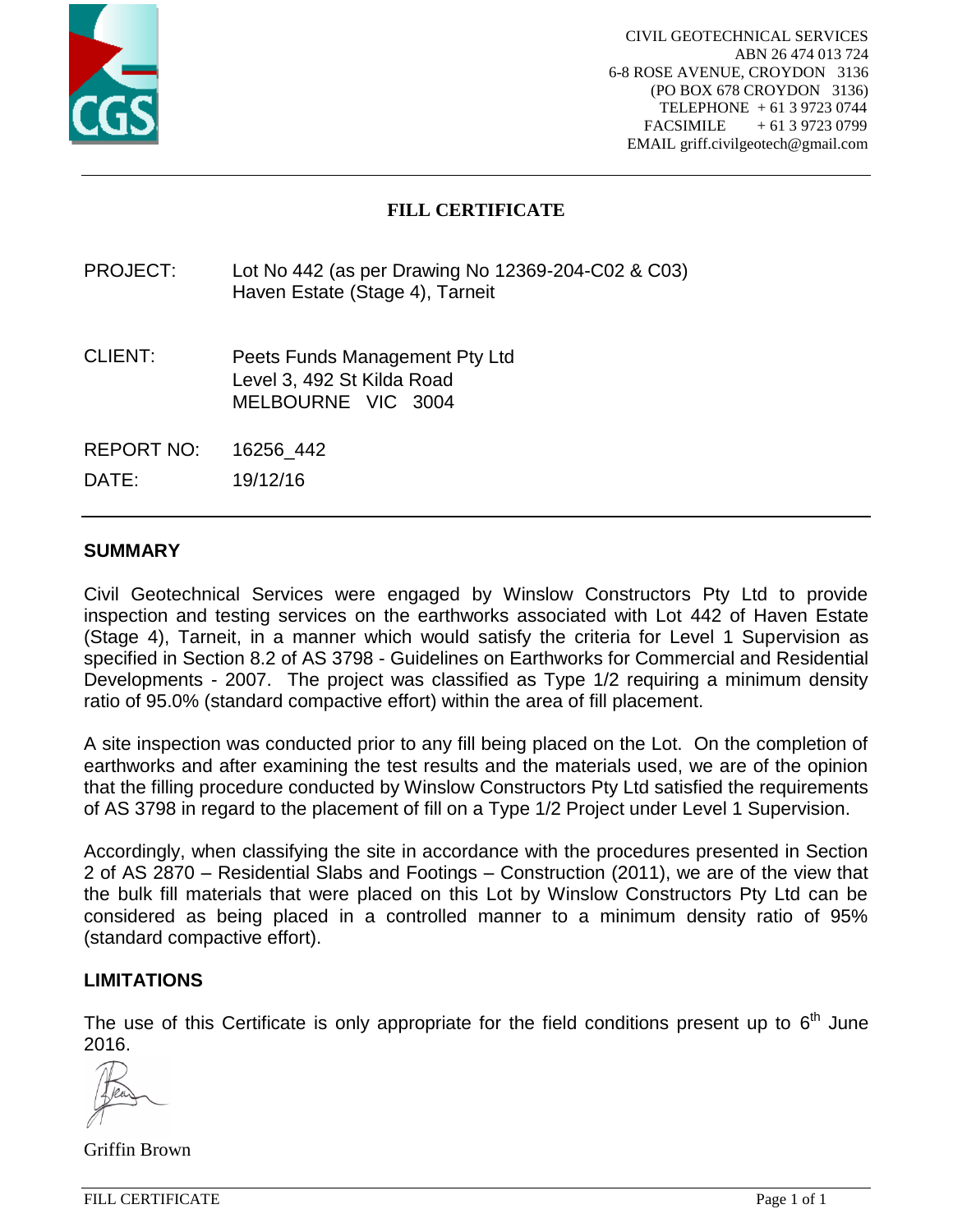

# **FILL CERTIFICATE**

## PROJECT: Lot No 443 (as per Drawing No 12369-204-C02 & C03) Haven Estate (Stage 4), Tarneit

- CLIENT: Peets Funds Management Pty Ltd Level 3, 492 St Kilda Road MELBOURNE VIC 3004
- REPORT NO: 16256\_443

DATE: 19/12/16

### **SUMMARY**

Civil Geotechnical Services were engaged by Winslow Constructors Pty Ltd to provide inspection and testing services on the earthworks associated with Lot 443 of Haven Estate (Stage 4), Tarneit, in a manner which would satisfy the criteria for Level 1 Supervision as specified in Section 8.2 of AS 3798 - Guidelines on Earthworks for Commercial and Residential Developments - 2007. The project was classified as Type 1/2 requiring a minimum density ratio of 95.0% (standard compactive effort) within the area of fill placement.

A site inspection was conducted prior to any fill being placed on the Lot. On the completion of earthworks and after examining the test results and the materials used, we are of the opinion that the filling procedure conducted by Winslow Constructors Pty Ltd satisfied the requirements of AS 3798 in regard to the placement of fill on a Type 1/2 Project under Level 1 Supervision.

Accordingly, when classifying the site in accordance with the procedures presented in Section 2 of AS 2870 – Residential Slabs and Footings – Construction (2011), we are of the view that the bulk fill materials that were placed on this Lot by Winslow Constructors Pty Ltd can be considered as being placed in a controlled manner to a minimum density ratio of 95% (standard compactive effort).

#### **LIMITATIONS**

The use of this Certificate is only appropriate for the field conditions present up to  $6<sup>th</sup>$  June 2016.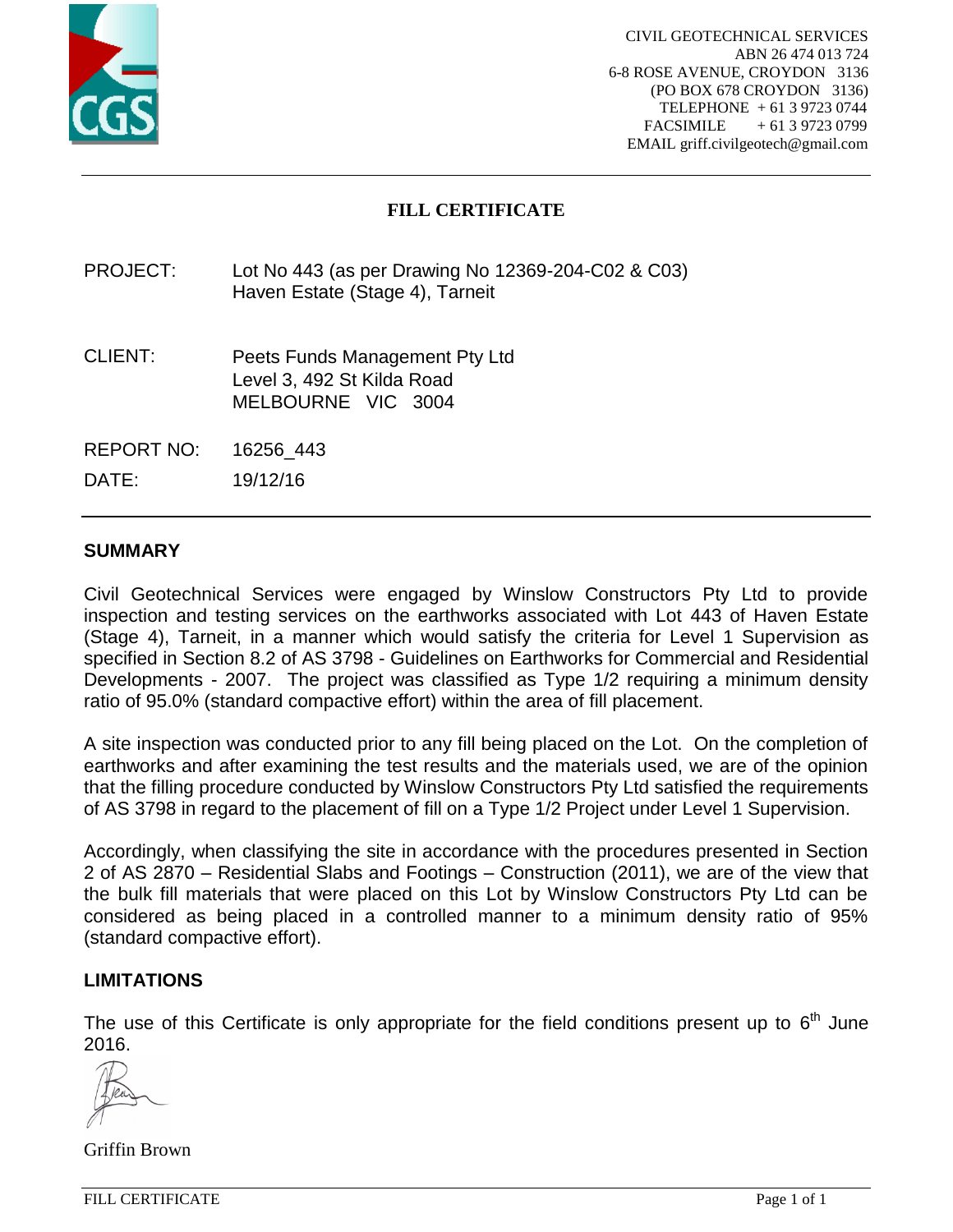

## **FILL CERTIFICATE**

## PROJECT: Lot No 444 (as per Drawing No 12369-204-C02 & C03) Haven Estate (Stage 4), Tarneit

- CLIENT: Peets Funds Management Pty Ltd Level 3, 492 St Kilda Road MELBOURNE VIC 3004
- REPORT NO: 16256\_444

DATE: 19/12/16

### **SUMMARY**

Civil Geotechnical Services were engaged by Winslow Constructors Pty Ltd to provide inspection and testing services on the earthworks associated with Lot 444 of Haven Estate (Stage 4), Tarneit, in a manner which would satisfy the criteria for Level 1 Supervision as specified in Section 8.2 of AS 3798 - Guidelines on Earthworks for Commercial and Residential Developments - 2007. The project was classified as Type 1/2 requiring a minimum density ratio of 95.0% (standard compactive effort) within the area of fill placement.

A site inspection was conducted prior to any fill being placed on the Lot. On the completion of earthworks and after examining the test results and the materials used, we are of the opinion that the filling procedure conducted by Winslow Constructors Pty Ltd satisfied the requirements of AS 3798 in regard to the placement of fill on a Type 1/2 Project under Level 1 Supervision.

Accordingly, when classifying the site in accordance with the procedures presented in Section 2 of AS 2870 – Residential Slabs and Footings – Construction (2011), we are of the view that the bulk fill materials that were placed on this Lot by Winslow Constructors Pty Ltd can be considered as being placed in a controlled manner to a minimum density ratio of 95% (standard compactive effort).

#### **LIMITATIONS**

The use of this Certificate is only appropriate for the field conditions present up to  $6<sup>th</sup>$  June 2016.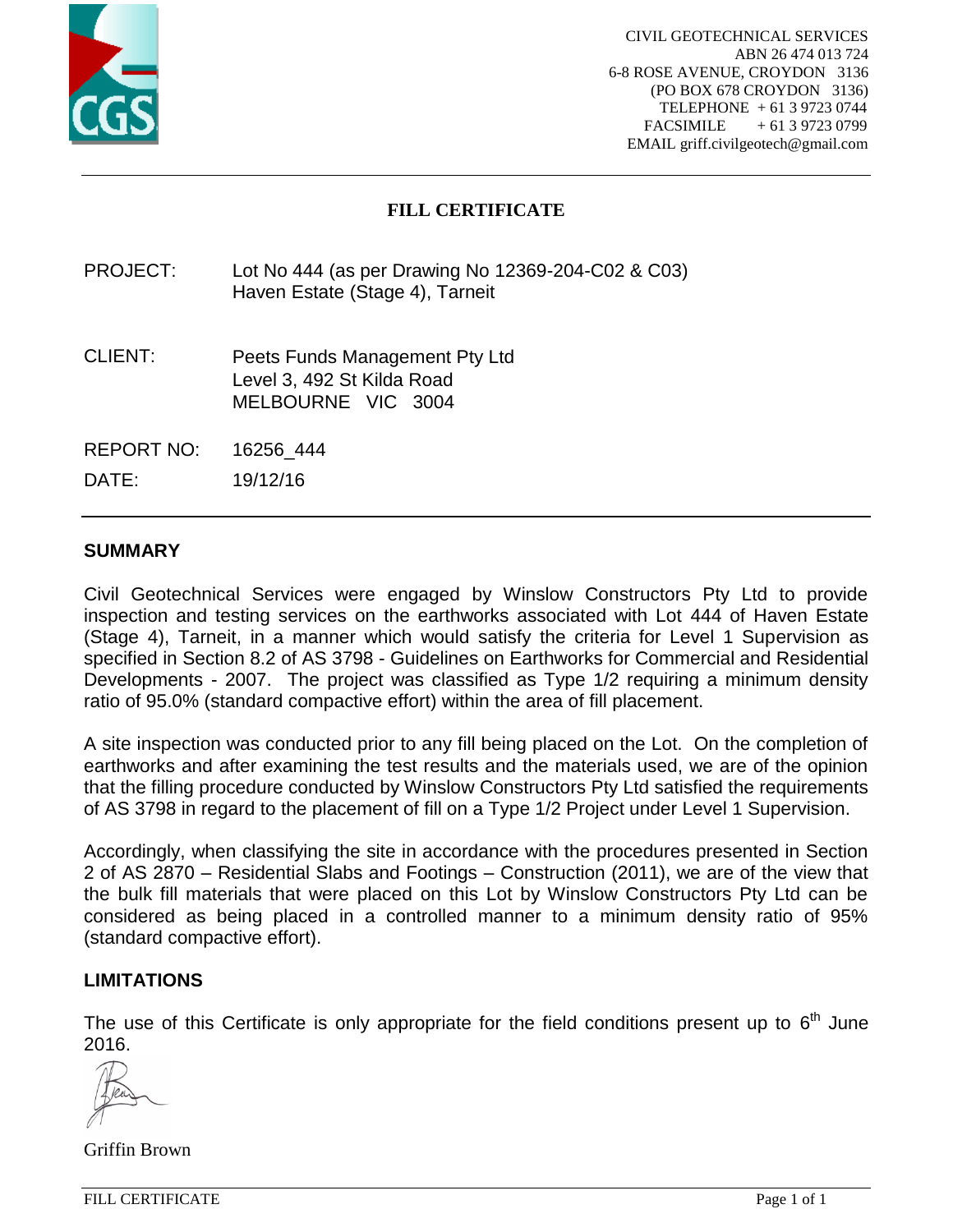

# **FILL CERTIFICATE**

## PROJECT: Lot No 445 (as per Drawing No 12369-204-C02 & C03) Haven Estate (Stage 4), Tarneit

- CLIENT: Peets Funds Management Pty Ltd Level 3, 492 St Kilda Road MELBOURNE VIC 3004
- REPORT NO: 16256\_445

DATE: 19/12/16

#### **SUMMARY**

Civil Geotechnical Services were engaged by Winslow Constructors Pty Ltd to provide inspection and testing services on the earthworks associated with Lot 445 of Haven Estate (Stage 4), Tarneit, in a manner which would satisfy the criteria for Level 1 Supervision as specified in Section 8.2 of AS 3798 - Guidelines on Earthworks for Commercial and Residential Developments - 2007. The project was classified as Type 1/2 requiring a minimum density ratio of 95.0% (standard compactive effort) within the area of fill placement.

A site inspection was conducted prior to any fill being placed on the Lot. On the completion of earthworks and after examining the test results and the materials used, we are of the opinion that the filling procedure conducted by Winslow Constructors Pty Ltd satisfied the requirements of AS 3798 in regard to the placement of fill on a Type 1/2 Project under Level 1 Supervision.

Accordingly, when classifying the site in accordance with the procedures presented in Section 2 of AS 2870 – Residential Slabs and Footings – Construction (2011), we are of the view that the bulk fill materials that were placed on this Lot by Winslow Constructors Pty Ltd can be considered as being placed in a controlled manner to a minimum density ratio of 95% (standard compactive effort).

#### **LIMITATIONS**

The use of this Certificate is only appropriate for the field conditions present up to  $6<sup>th</sup>$  June 2016.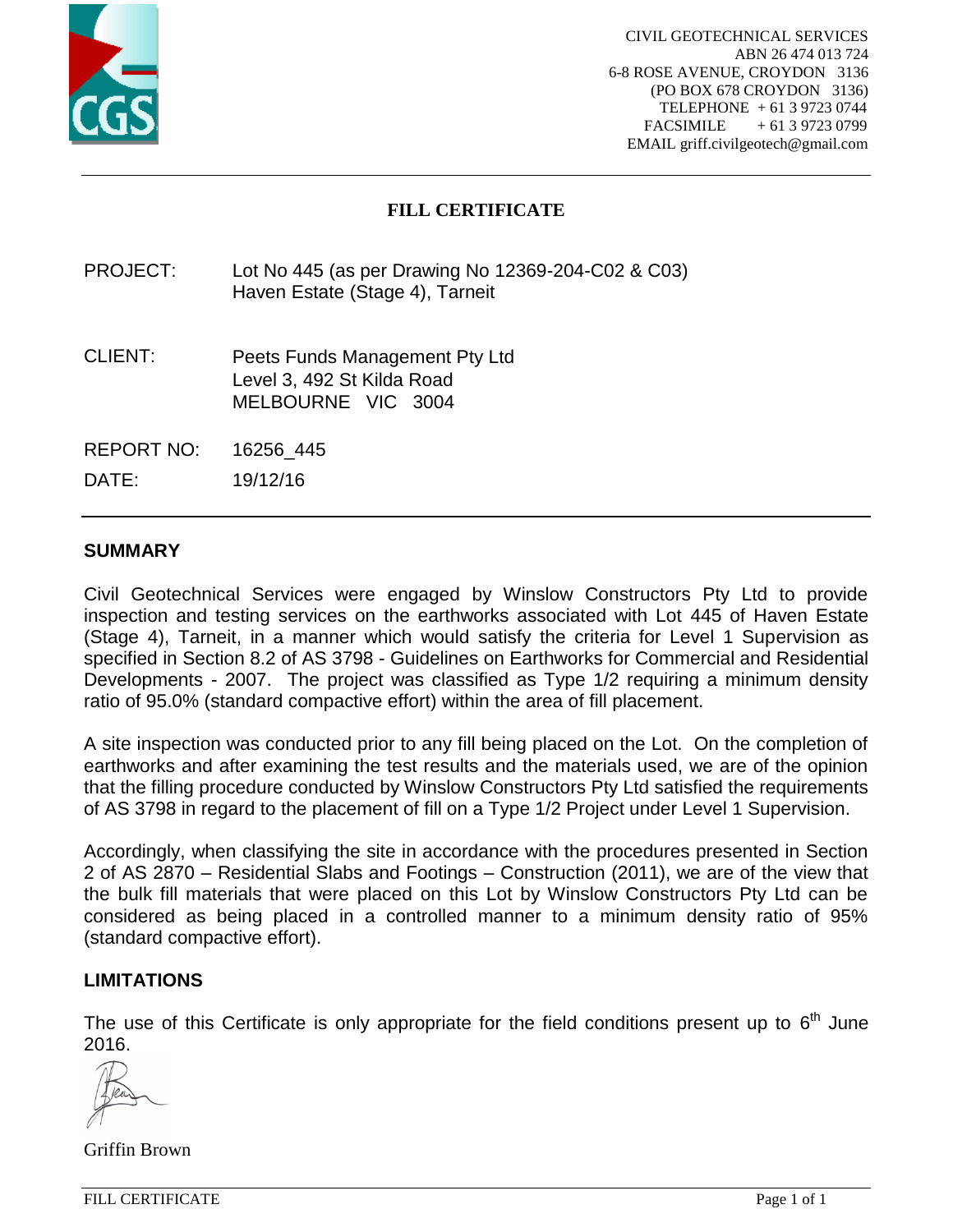

# **FILL CERTIFICATE**

## PROJECT: Lot No 446 (as per Drawing No 12369-204-C02 & C03) Haven Estate (Stage 4), Tarneit

- CLIENT: Peets Funds Management Pty Ltd Level 3, 492 St Kilda Road MELBOURNE VIC 3004
- REPORT NO: 16256\_446

DATE: 19/12/16

### **SUMMARY**

Civil Geotechnical Services were engaged by Winslow Constructors Pty Ltd to provide inspection and testing services on the earthworks associated with Lot 446 of Haven Estate (Stage 4), Tarneit, in a manner which would satisfy the criteria for Level 1 Supervision as specified in Section 8.2 of AS 3798 - Guidelines on Earthworks for Commercial and Residential Developments - 2007. The project was classified as Type 1/2 requiring a minimum density ratio of 95.0% (standard compactive effort) within the area of fill placement.

A site inspection was conducted prior to any fill being placed on the Lot. On the completion of earthworks and after examining the test results and the materials used, we are of the opinion that the filling procedure conducted by Winslow Constructors Pty Ltd satisfied the requirements of AS 3798 in regard to the placement of fill on a Type 1/2 Project under Level 1 Supervision.

Accordingly, when classifying the site in accordance with the procedures presented in Section 2 of AS 2870 – Residential Slabs and Footings – Construction (2011), we are of the view that the bulk fill materials that were placed on this Lot by Winslow Constructors Pty Ltd can be considered as being placed in a controlled manner to a minimum density ratio of 95% (standard compactive effort).

#### **LIMITATIONS**

The use of this Certificate is only appropriate for the field conditions present up to  $6<sup>th</sup>$  June 2016.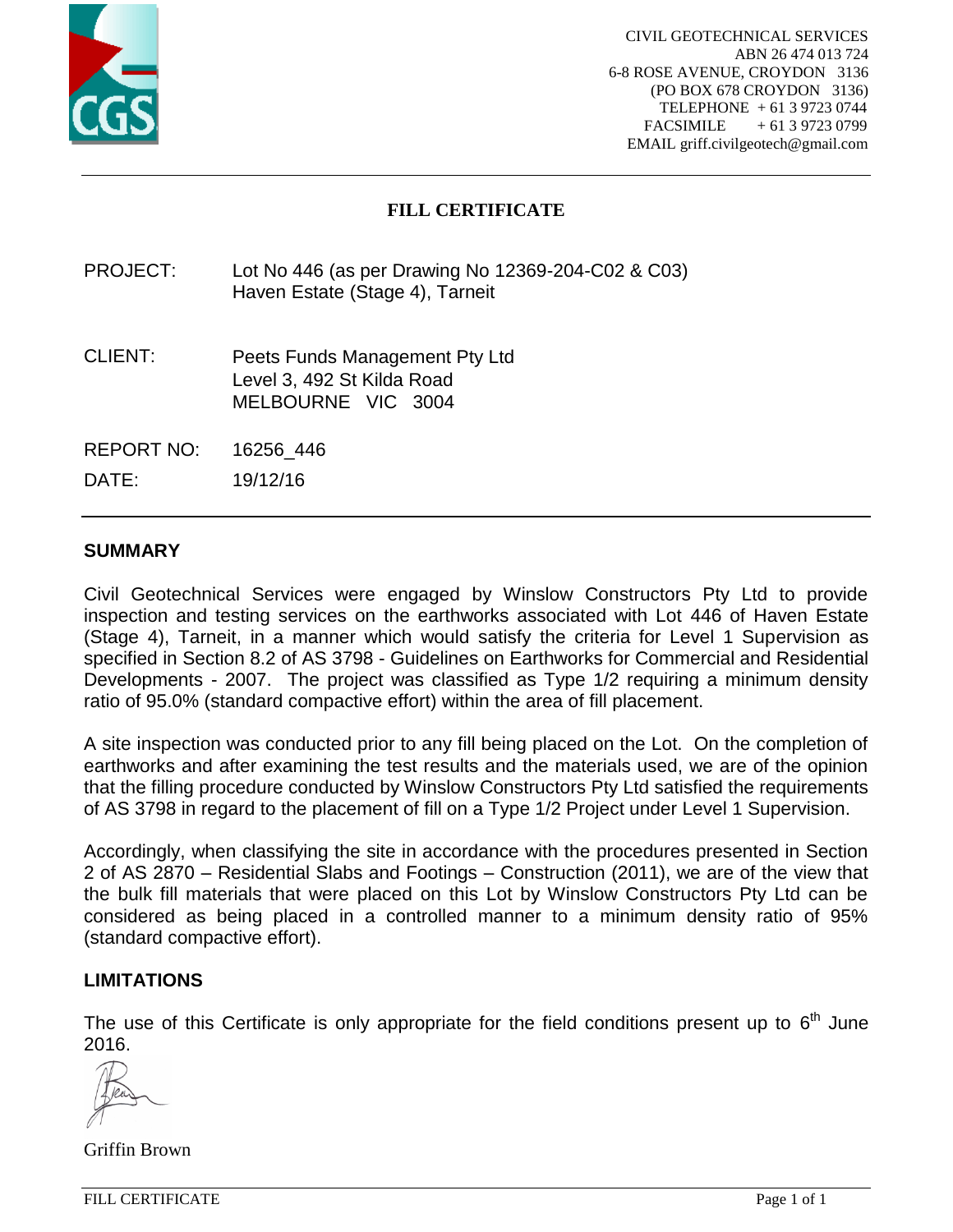

# **FILL CERTIFICATE**

## PROJECT: Lot No 447 (as per Drawing No 12369-204-C02 & C03) Haven Estate (Stage 4), Tarneit

- CLIENT: Peets Funds Management Pty Ltd Level 3, 492 St Kilda Road MELBOURNE VIC 3004
- REPORT NO: 16256\_447

DATE: 19/12/16

### **SUMMARY**

Civil Geotechnical Services were engaged by Winslow Constructors Pty Ltd to provide inspection and testing services on the earthworks associated with Lot 447 of Haven Estate (Stage 4), Tarneit, in a manner which would satisfy the criteria for Level 1 Supervision as specified in Section 8.2 of AS 3798 - Guidelines on Earthworks for Commercial and Residential Developments - 2007. The project was classified as Type 1/2 requiring a minimum density ratio of 95.0% (standard compactive effort) within the area of fill placement.

A site inspection was conducted prior to any fill being placed on the Lot. On the completion of earthworks and after examining the test results and the materials used, we are of the opinion that the filling procedure conducted by Winslow Constructors Pty Ltd satisfied the requirements of AS 3798 in regard to the placement of fill on a Type 1/2 Project under Level 1 Supervision.

Accordingly, when classifying the site in accordance with the procedures presented in Section 2 of AS 2870 – Residential Slabs and Footings – Construction (2011), we are of the view that the bulk fill materials that were placed on this Lot by Winslow Constructors Pty Ltd can be considered as being placed in a controlled manner to a minimum density ratio of 95% (standard compactive effort).

#### **LIMITATIONS**

The use of this Certificate is only appropriate for the field conditions present up to  $6<sup>th</sup>$  June 2016.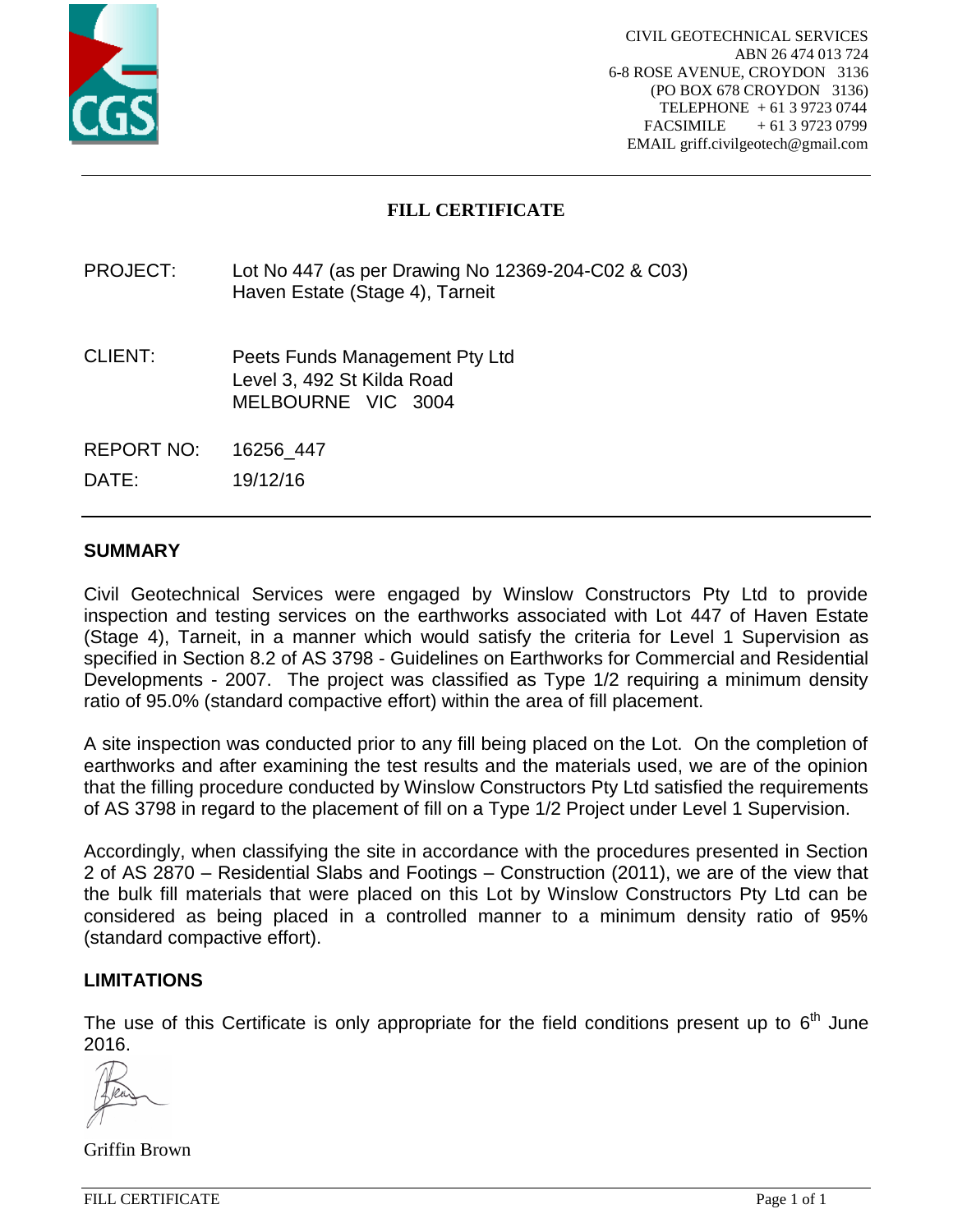

# **FILL CERTIFICATE**

## PROJECT: Lot No 448 (as per Drawing No 12369-204-C02 & C03) Haven Estate (Stage 4), Tarneit

- CLIENT: Peets Funds Management Pty Ltd Level 3, 492 St Kilda Road MELBOURNE VIC 3004
- REPORT NO: 16256\_448

DATE: 19/12/16

### **SUMMARY**

Civil Geotechnical Services were engaged by Winslow Constructors Pty Ltd to provide inspection and testing services on the earthworks associated with Lot 448 of Haven Estate (Stage 4), Tarneit, in a manner which would satisfy the criteria for Level 1 Supervision as specified in Section 8.2 of AS 3798 - Guidelines on Earthworks for Commercial and Residential Developments - 2007. The project was classified as Type 1/2 requiring a minimum density ratio of 95.0% (standard compactive effort) within the area of fill placement.

A site inspection was conducted prior to any fill being placed on the Lot. On the completion of earthworks and after examining the test results and the materials used, we are of the opinion that the filling procedure conducted by Winslow Constructors Pty Ltd satisfied the requirements of AS 3798 in regard to the placement of fill on a Type 1/2 Project under Level 1 Supervision.

Accordingly, when classifying the site in accordance with the procedures presented in Section 2 of AS 2870 – Residential Slabs and Footings – Construction (2011), we are of the view that the bulk fill materials that were placed on this Lot by Winslow Constructors Pty Ltd can be considered as being placed in a controlled manner to a minimum density ratio of 95% (standard compactive effort).

#### **LIMITATIONS**

The use of this Certificate is only appropriate for the field conditions present up to  $6<sup>th</sup>$  June 2016.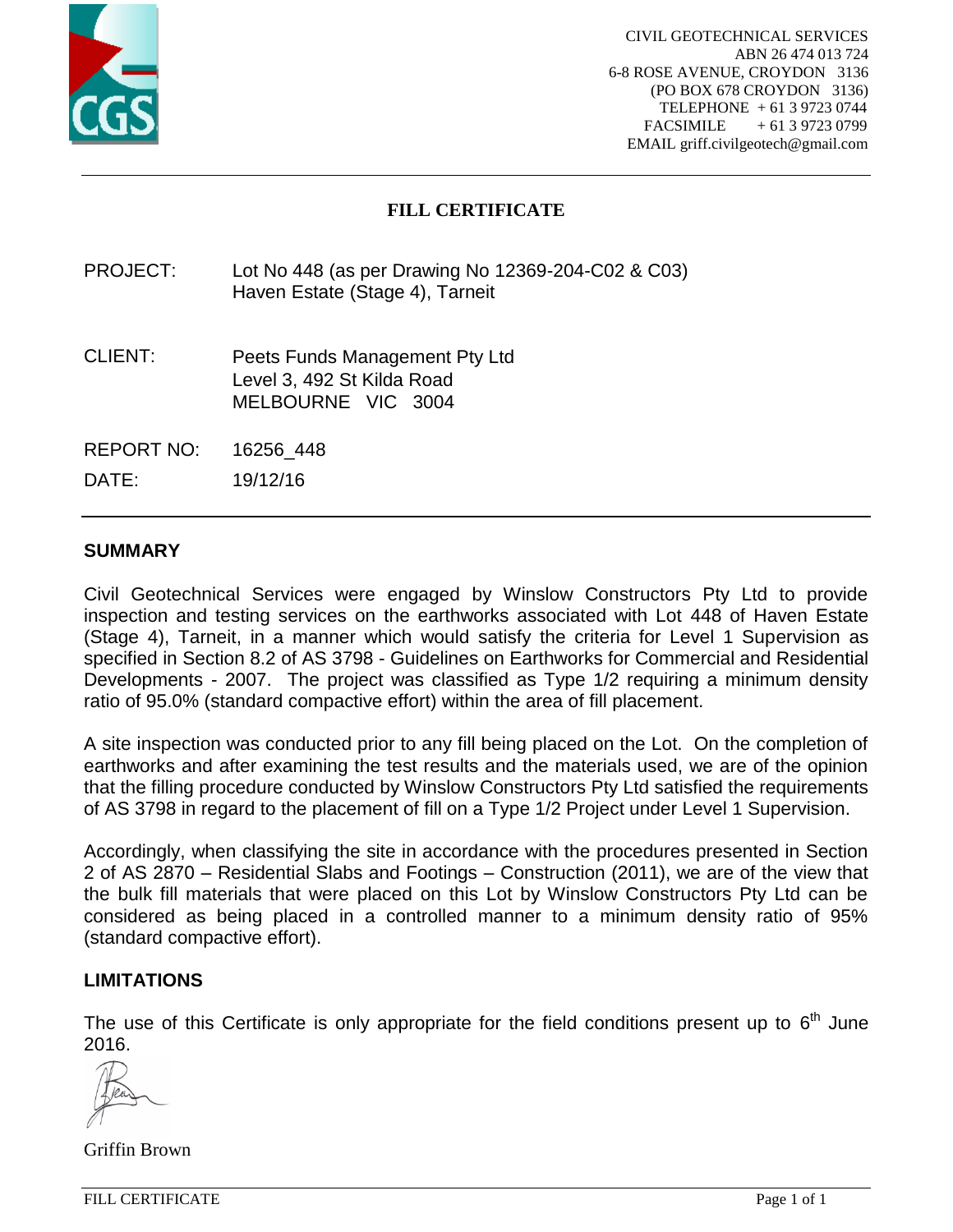

## **FILL CERTIFICATE**

## PROJECT: Lot No 449 (as per Drawing No 12369-204-C02 & C03) Haven Estate (Stage 4), Tarneit

- CLIENT: Peets Funds Management Pty Ltd Level 3, 492 St Kilda Road MELBOURNE VIC 3004
- REPORT NO: 16256\_449

DATE: 19/12/16

### **SUMMARY**

Civil Geotechnical Services were engaged by Winslow Constructors Pty Ltd to provide inspection and testing services on the earthworks associated with Lot 449 of Haven Estate (Stage 4), Tarneit, in a manner which would satisfy the criteria for Level 1 Supervision as specified in Section 8.2 of AS 3798 - Guidelines on Earthworks for Commercial and Residential Developments - 2007. The project was classified as Type 1/2 requiring a minimum density ratio of 95.0% (standard compactive effort) within the area of fill placement.

A site inspection was conducted prior to any fill being placed on the Lot. On the completion of earthworks and after examining the test results and the materials used, we are of the opinion that the filling procedure conducted by Winslow Constructors Pty Ltd satisfied the requirements of AS 3798 in regard to the placement of fill on a Type 1/2 Project under Level 1 Supervision.

Accordingly, when classifying the site in accordance with the procedures presented in Section 2 of AS 2870 – Residential Slabs and Footings – Construction (2011), we are of the view that the bulk fill materials that were placed on this Lot by Winslow Constructors Pty Ltd can be considered as being placed in a controlled manner to a minimum density ratio of 95% (standard compactive effort).

#### **LIMITATIONS**

The use of this Certificate is only appropriate for the field conditions present up to  $6<sup>th</sup>$  June 2016.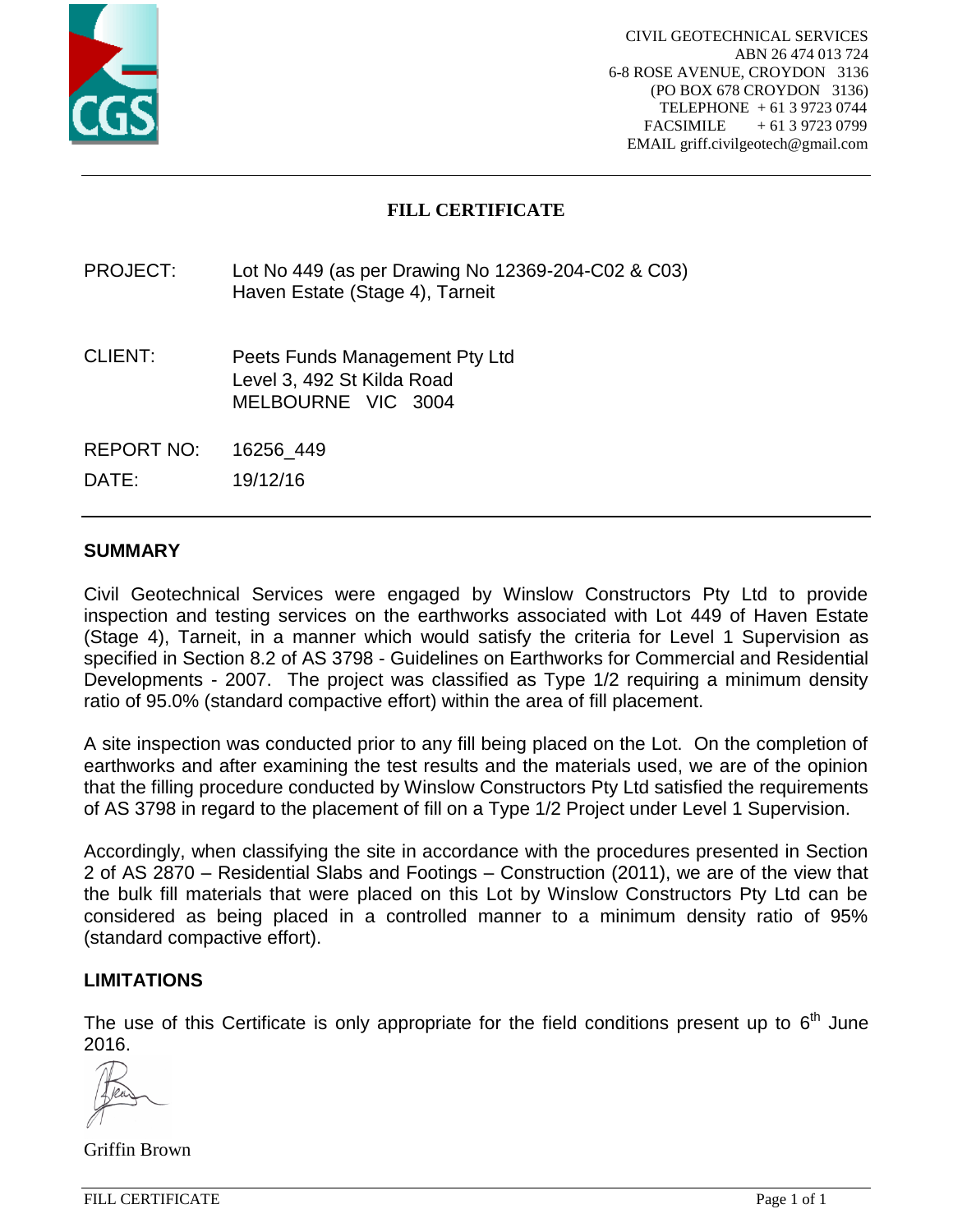

# **FILL CERTIFICATE**

## PROJECT: Lot No 450 (as per Drawing No 12369-204-C02 & C03) Haven Estate (Stage 4), Tarneit

- CLIENT: Peets Funds Management Pty Ltd Level 3, 492 St Kilda Road MELBOURNE VIC 3004
- REPORT NO: 16256\_450

DATE: 19/12/16

### **SUMMARY**

Civil Geotechnical Services were engaged by Winslow Constructors Pty Ltd to provide inspection and testing services on the earthworks associated with Lot 450 of Haven Estate (Stage 4), Tarneit, in a manner which would satisfy the criteria for Level 1 Supervision as specified in Section 8.2 of AS 3798 - Guidelines on Earthworks for Commercial and Residential Developments - 2007. The project was classified as Type 1/2 requiring a minimum density ratio of 95.0% (standard compactive effort) within the area of fill placement.

A site inspection was conducted prior to any fill being placed on the Lot. On the completion of earthworks and after examining the test results and the materials used, we are of the opinion that the filling procedure conducted by Winslow Constructors Pty Ltd satisfied the requirements of AS 3798 in regard to the placement of fill on a Type 1/2 Project under Level 1 Supervision.

Accordingly, when classifying the site in accordance with the procedures presented in Section 2 of AS 2870 – Residential Slabs and Footings – Construction (2011), we are of the view that the bulk fill materials that were placed on this Lot by Winslow Constructors Pty Ltd can be considered as being placed in a controlled manner to a minimum density ratio of 95% (standard compactive effort).

#### **LIMITATIONS**

The use of this Certificate is only appropriate for the field conditions present up to  $6<sup>th</sup>$  June 2016.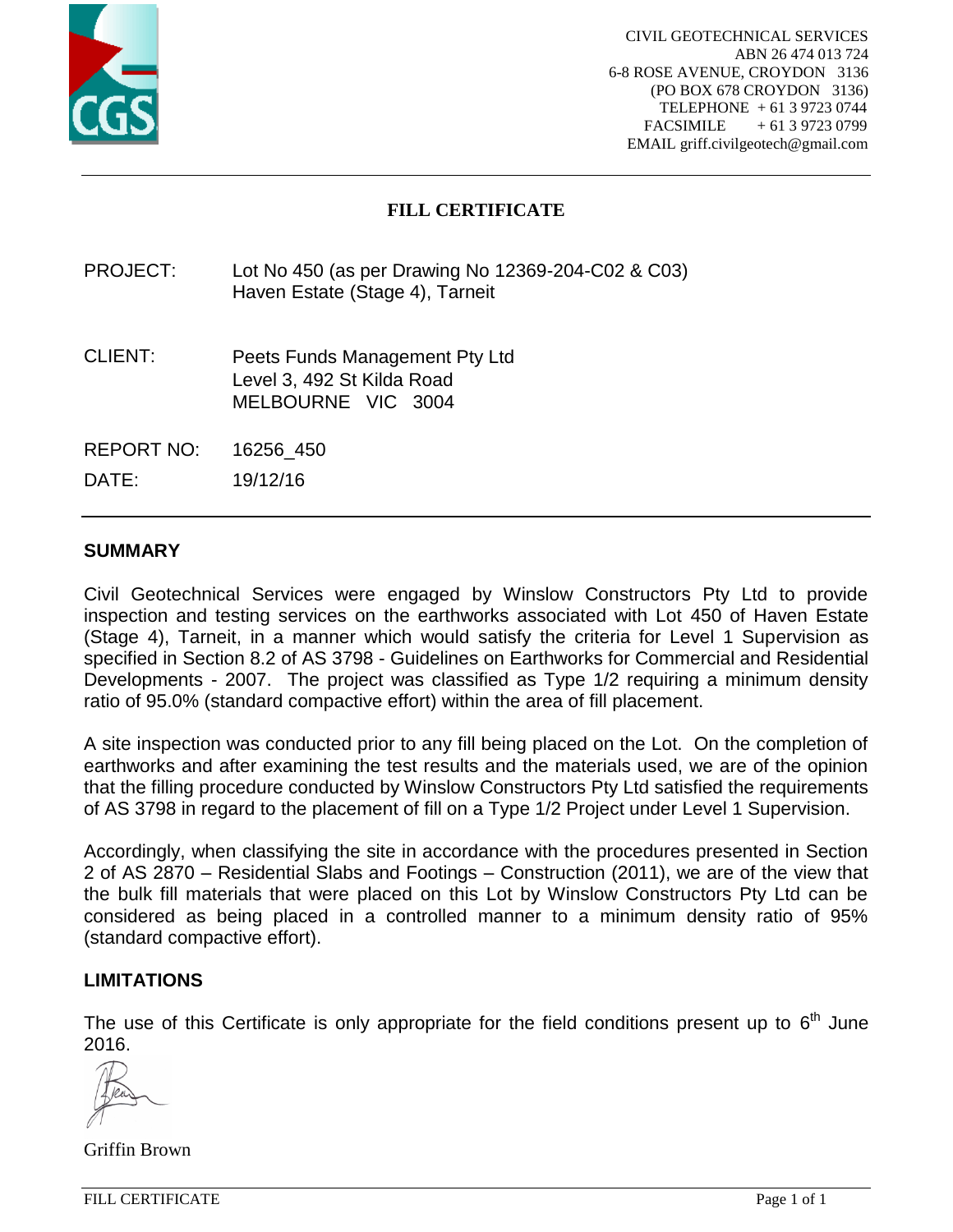

# **FILL CERTIFICATE**

## PROJECT: Lot No 451 (as per Drawing No 12369-204-C02 & C03) Haven Estate (Stage 4), Tarneit

- CLIENT: Peets Funds Management Pty Ltd Level 3, 492 St Kilda Road MELBOURNE VIC 3004
- REPORT NO: 16256\_451

DATE: 19/12/16

### **SUMMARY**

Civil Geotechnical Services were engaged by Winslow Constructors Pty Ltd to provide inspection and testing services on the earthworks associated with Lot 451 of Haven Estate (Stage 4), Tarneit, in a manner which would satisfy the criteria for Level 1 Supervision as specified in Section 8.2 of AS 3798 - Guidelines on Earthworks for Commercial and Residential Developments - 2007. The project was classified as Type 1/2 requiring a minimum density ratio of 95.0% (standard compactive effort) within the area of fill placement.

A site inspection was conducted prior to any fill being placed on the Lot. On the completion of earthworks and after examining the test results and the materials used, we are of the opinion that the filling procedure conducted by Winslow Constructors Pty Ltd satisfied the requirements of AS 3798 in regard to the placement of fill on a Type 1/2 Project under Level 1 Supervision.

Accordingly, when classifying the site in accordance with the procedures presented in Section 2 of AS 2870 – Residential Slabs and Footings – Construction (2011), we are of the view that the bulk fill materials that were placed on this Lot by Winslow Constructors Pty Ltd can be considered as being placed in a controlled manner to a minimum density ratio of 95% (standard compactive effort).

#### **LIMITATIONS**

The use of this Certificate is only appropriate for the field conditions present up to  $6<sup>th</sup>$  June 2016.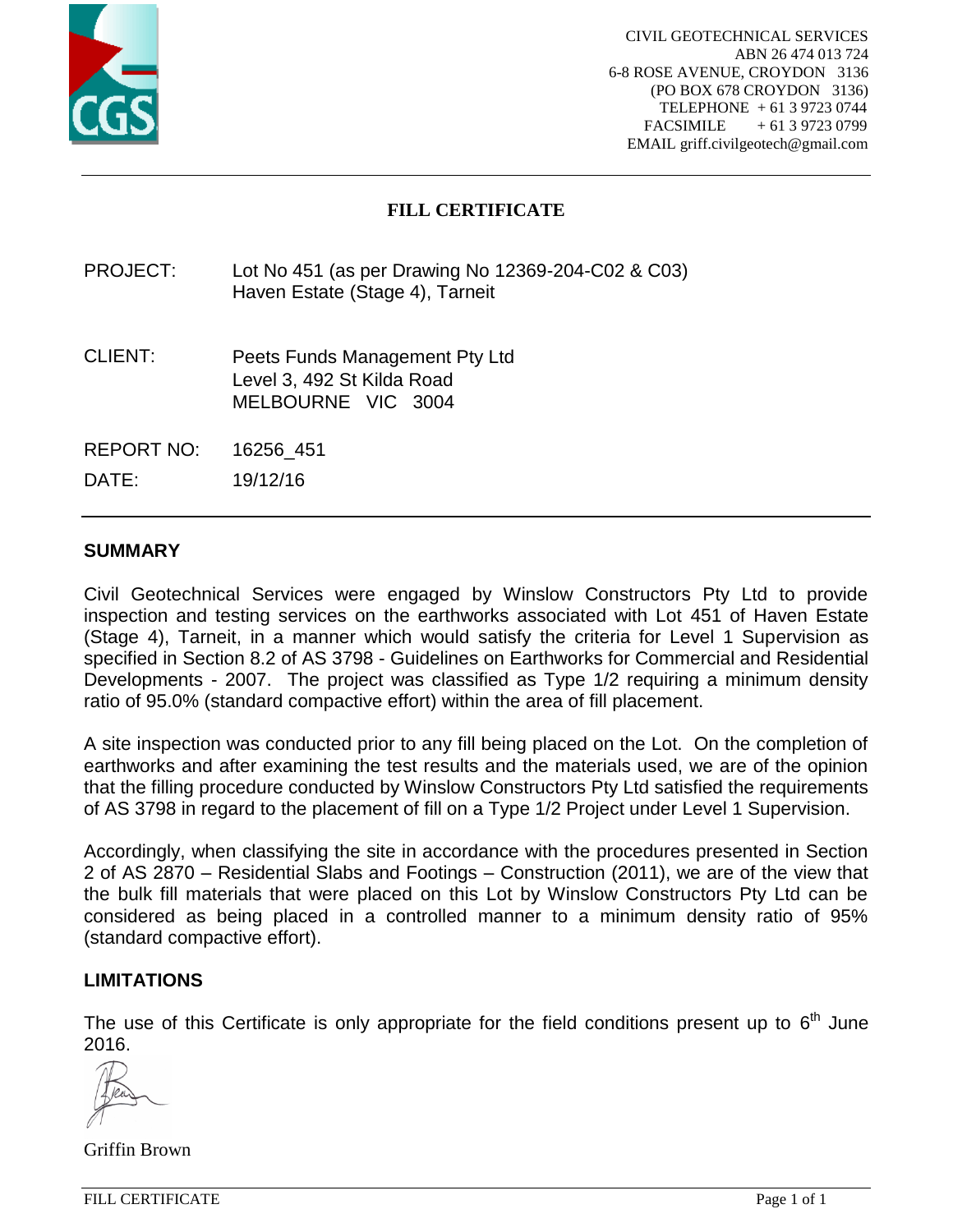

# **FILL CERTIFICATE**

## PROJECT: Lot No 452 (as per Drawing No 12369-204-C02 & C03) Haven Estate (Stage 4), Tarneit

- CLIENT: Peets Funds Management Pty Ltd Level 3, 492 St Kilda Road MELBOURNE VIC 3004
- REPORT NO: 16256\_452

DATE: 19/12/16

### **SUMMARY**

Civil Geotechnical Services were engaged by Winslow Constructors Pty Ltd to provide inspection and testing services on the earthworks associated with Lot 452 of Haven Estate (Stage 4), Tarneit, in a manner which would satisfy the criteria for Level 1 Supervision as specified in Section 8.2 of AS 3798 - Guidelines on Earthworks for Commercial and Residential Developments - 2007. The project was classified as Type 1/2 requiring a minimum density ratio of 95.0% (standard compactive effort) within the area of fill placement.

A site inspection was conducted prior to any fill being placed on the Lot. On the completion of earthworks and after examining the test results and the materials used, we are of the opinion that the filling procedure conducted by Winslow Constructors Pty Ltd satisfied the requirements of AS 3798 in regard to the placement of fill on a Type 1/2 Project under Level 1 Supervision.

Accordingly, when classifying the site in accordance with the procedures presented in Section 2 of AS 2870 – Residential Slabs and Footings – Construction (2011), we are of the view that the bulk fill materials that were placed on this Lot by Winslow Constructors Pty Ltd can be considered as being placed in a controlled manner to a minimum density ratio of 95% (standard compactive effort).

#### **LIMITATIONS**

The use of this Certificate is only appropriate for the field conditions present up to  $6<sup>th</sup>$  June 2016.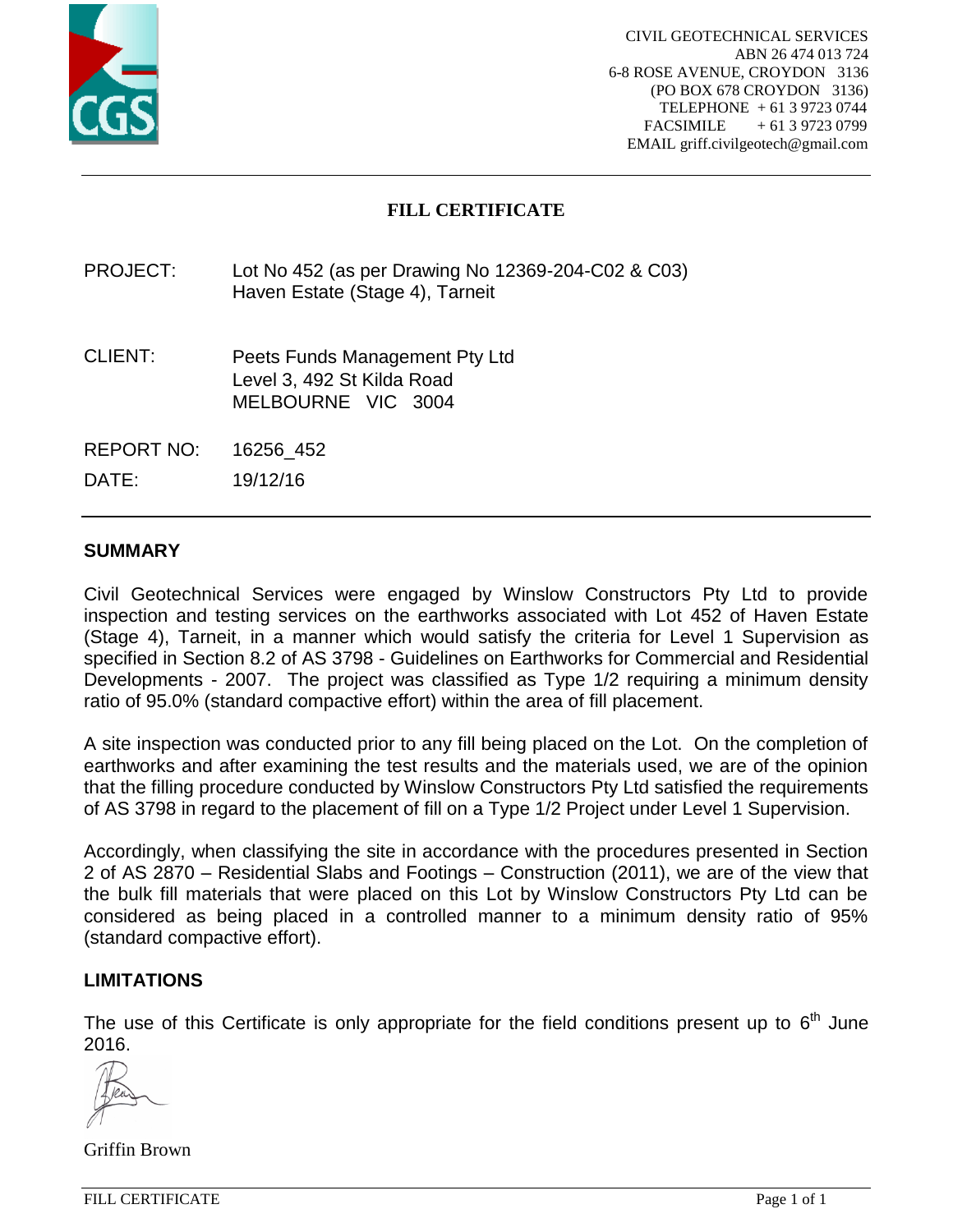

# **FILL CERTIFICATE**

## PROJECT: Lot No 453 (as per Drawing No 12369-204-C02 & C03) Haven Estate (Stage 4), Tarneit

- CLIENT: Peets Funds Management Pty Ltd Level 3, 492 St Kilda Road MELBOURNE VIC 3004
- REPORT NO: 16256\_453

DATE: 19/12/16

## **SUMMARY**

Civil Geotechnical Services were engaged by Winslow Constructors Pty Ltd to provide inspection and testing services on the earthworks associated with Lot 453 of Haven Estate (Stage 4), Tarneit, in a manner which would satisfy the criteria for Level 1 Supervision as specified in Section 8.2 of AS 3798 - Guidelines on Earthworks for Commercial and Residential Developments - 2007. The project was classified as Type 1/2 requiring a minimum density ratio of 95.0% (standard compactive effort) within the area of fill placement.

A site inspection was conducted prior to any fill being placed on the Lot. On the completion of earthworks and after examining the test results and the materials used, we are of the opinion that the filling procedure conducted by Winslow Constructors Pty Ltd satisfied the requirements of AS 3798 in regard to the placement of fill on a Type 1/2 Project under Level 1 Supervision.

Accordingly, when classifying the site in accordance with the procedures presented in Section 2 of AS 2870 – Residential Slabs and Footings – Construction (2011), we are of the view that the bulk fill materials that were placed on this Lot by Winslow Constructors Pty Ltd can be considered as being placed in a controlled manner to a minimum density ratio of 95% (standard compactive effort).

#### **LIMITATIONS**

The use of this Certificate is only appropriate for the field conditions present up to  $6<sup>th</sup>$  June 2016.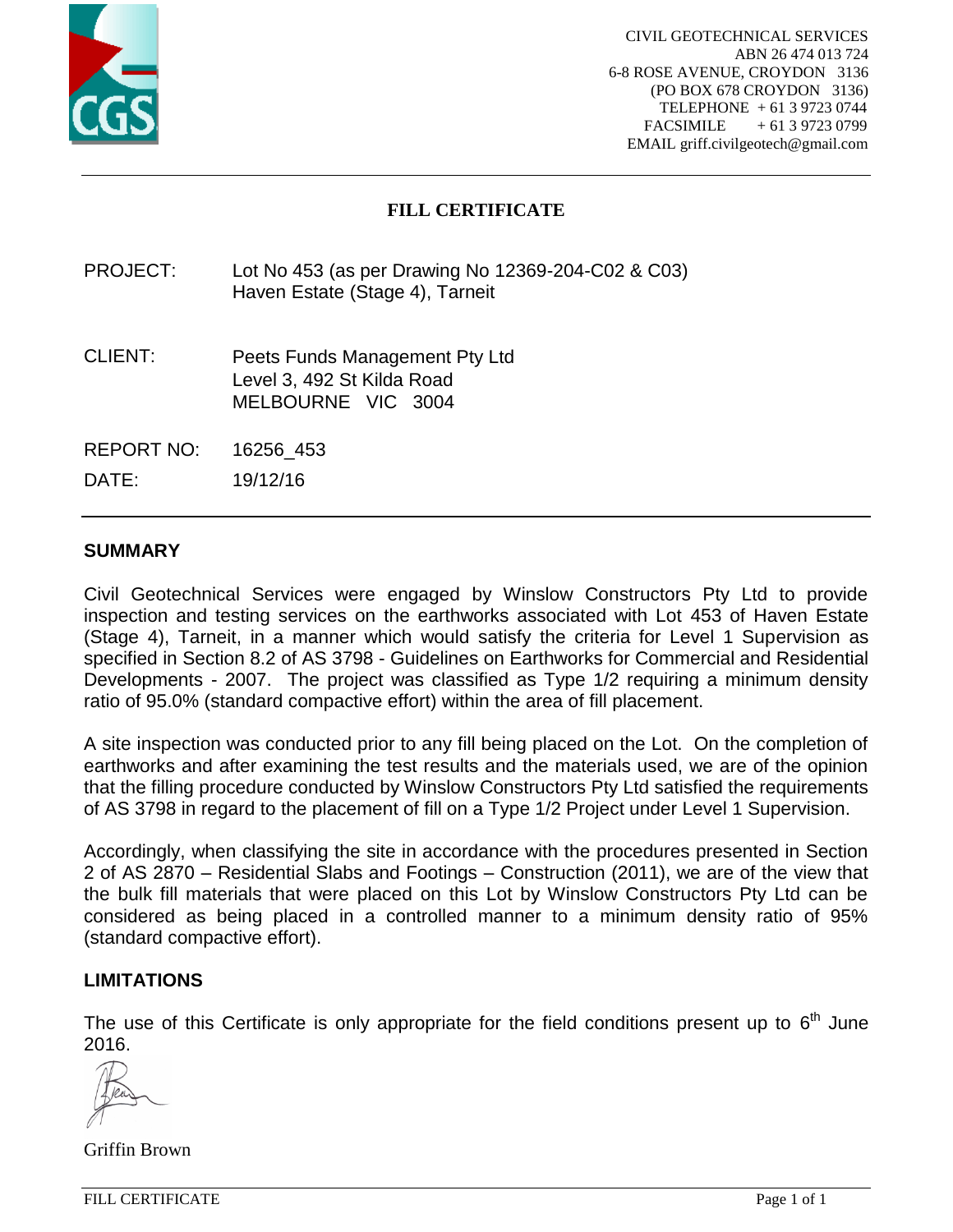

# **FILL CERTIFICATE**

## PROJECT: Lot No 454 (as per Drawing No 12369-204-C02 & C03) Haven Estate (Stage 4), Tarneit

- CLIENT: Peets Funds Management Pty Ltd Level 3, 492 St Kilda Road MELBOURNE VIC 3004
- REPORT NO: 16256\_454

DATE: 19/12/16

### **SUMMARY**

Civil Geotechnical Services were engaged by Winslow Constructors Pty Ltd to provide inspection and testing services on the earthworks associated with Lot 454 of Haven Estate (Stage 4), Tarneit, in a manner which would satisfy the criteria for Level 1 Supervision as specified in Section 8.2 of AS 3798 - Guidelines on Earthworks for Commercial and Residential Developments - 2007. The project was classified as Type 1/2 requiring a minimum density ratio of 95.0% (standard compactive effort) within the area of fill placement.

A site inspection was conducted prior to any fill being placed on the Lot. On the completion of earthworks and after examining the test results and the materials used, we are of the opinion that the filling procedure conducted by Winslow Constructors Pty Ltd satisfied the requirements of AS 3798 in regard to the placement of fill on a Type 1/2 Project under Level 1 Supervision.

Accordingly, when classifying the site in accordance with the procedures presented in Section 2 of AS 2870 – Residential Slabs and Footings – Construction (2011), we are of the view that the bulk fill materials that were placed on this Lot by Winslow Constructors Pty Ltd can be considered as being placed in a controlled manner to a minimum density ratio of 95% (standard compactive effort).

#### **LIMITATIONS**

The use of this Certificate is only appropriate for the field conditions present up to  $6<sup>th</sup>$  June 2016.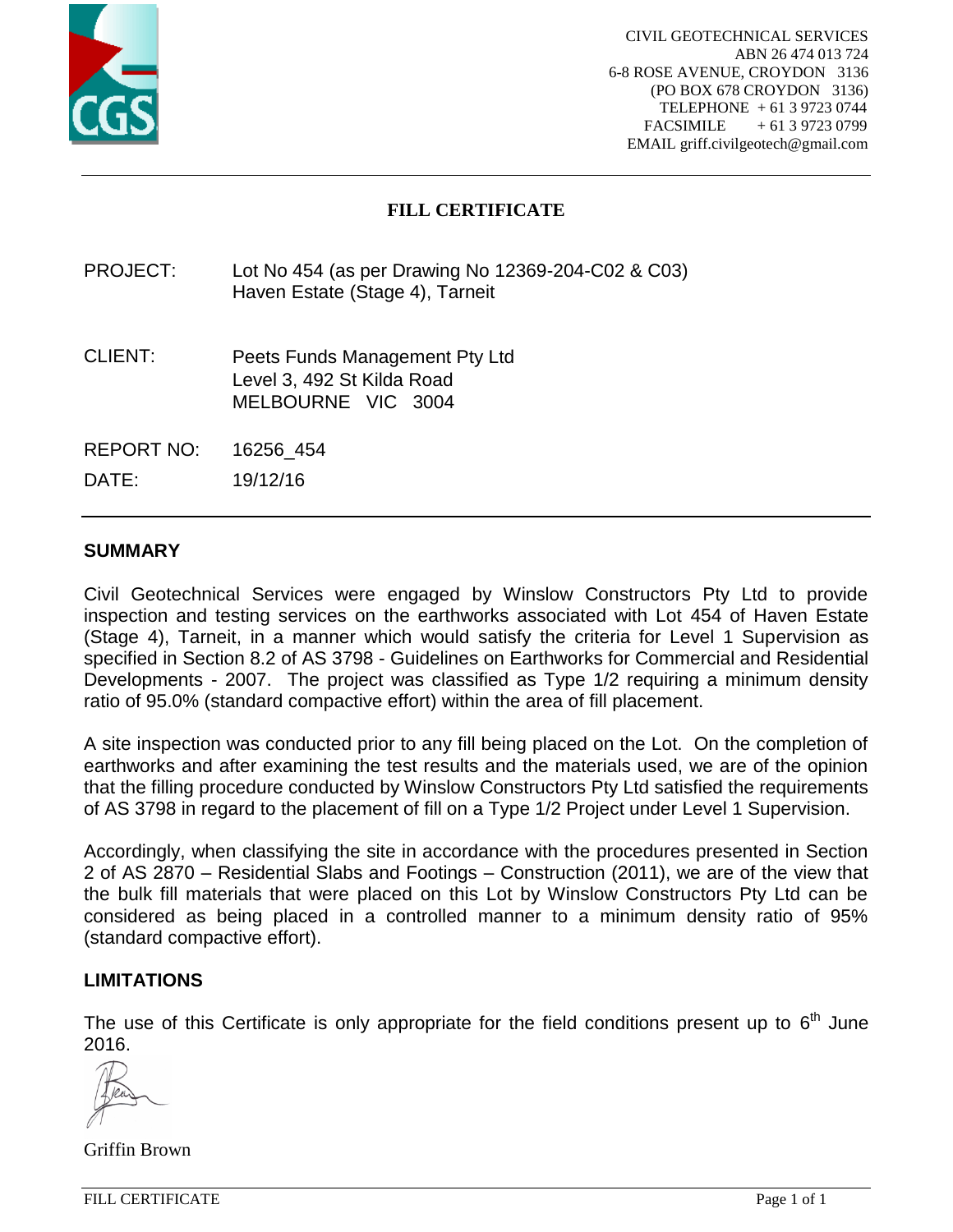

# **FILL CERTIFICATE**

## PROJECT: Lot No 455 (as per Drawing No 12369-204-C02 & C03) Haven Estate (Stage 4), Tarneit

- CLIENT: Peets Funds Management Pty Ltd Level 3, 492 St Kilda Road MELBOURNE VIC 3004
- REPORT NO: 16256\_455

DATE: 19/12/16

### **SUMMARY**

Civil Geotechnical Services were engaged by Winslow Constructors Pty Ltd to provide inspection and testing services on the earthworks associated with Lot 455 of Haven Estate (Stage 4), Tarneit, in a manner which would satisfy the criteria for Level 1 Supervision as specified in Section 8.2 of AS 3798 - Guidelines on Earthworks for Commercial and Residential Developments - 2007. The project was classified as Type 1/2 requiring a minimum density ratio of 95.0% (standard compactive effort) within the area of fill placement.

A site inspection was conducted prior to any fill being placed on the Lot. On the completion of earthworks and after examining the test results and the materials used, we are of the opinion that the filling procedure conducted by Winslow Constructors Pty Ltd satisfied the requirements of AS 3798 in regard to the placement of fill on a Type 1/2 Project under Level 1 Supervision.

Accordingly, when classifying the site in accordance with the procedures presented in Section 2 of AS 2870 – Residential Slabs and Footings – Construction (2011), we are of the view that the bulk fill materials that were placed on this Lot by Winslow Constructors Pty Ltd can be considered as being placed in a controlled manner to a minimum density ratio of 95% (standard compactive effort).

#### **LIMITATIONS**

The use of this Certificate is only appropriate for the field conditions present up to  $6<sup>th</sup>$  June 2016.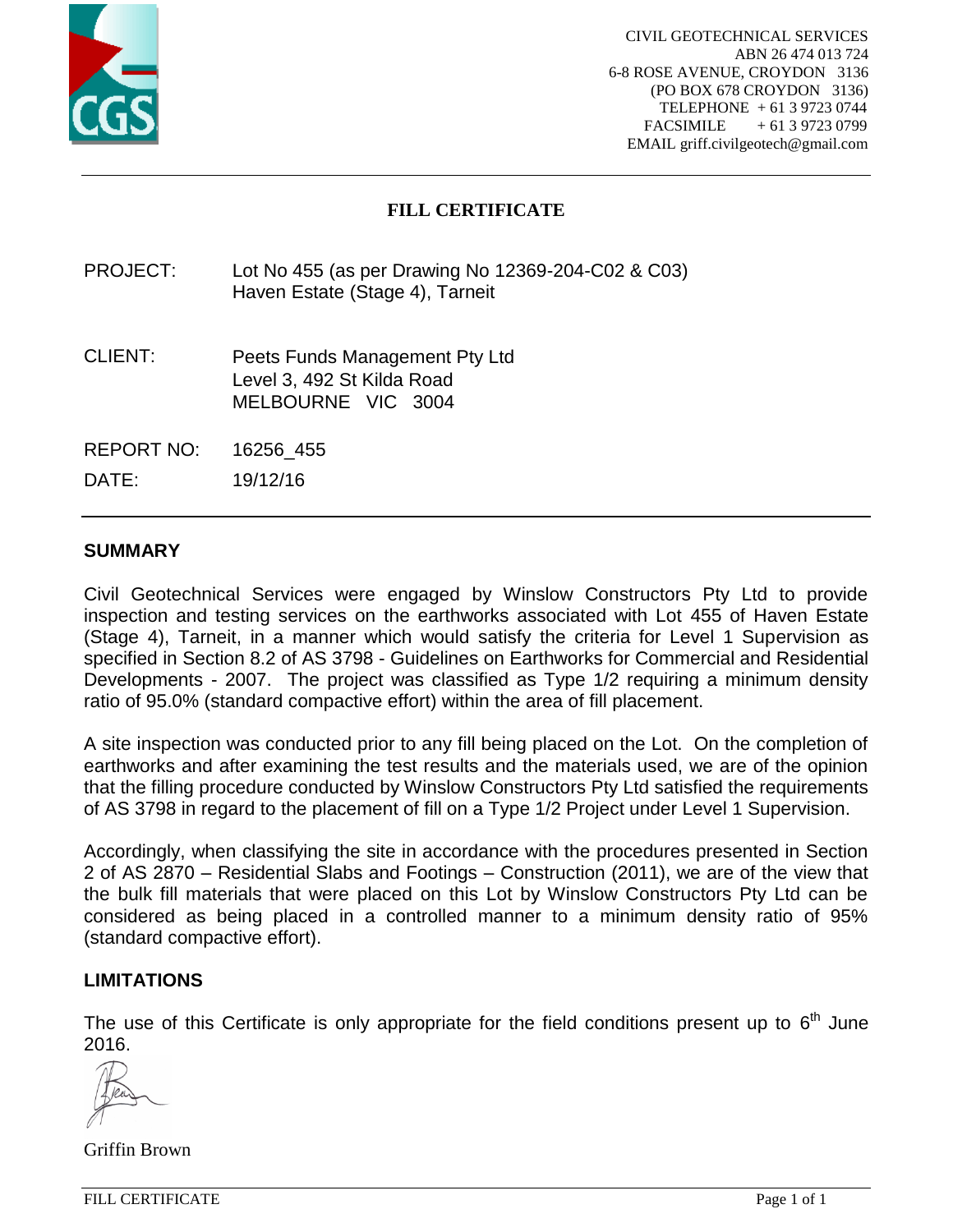

## **FILL CERTIFICATE**

## PROJECT: Lot No 456 (as per Drawing No 12369-204-C02 & C03) Haven Estate (Stage 4), Tarneit

- CLIENT: Peets Funds Management Pty Ltd Level 3, 492 St Kilda Road MELBOURNE VIC 3004
- REPORT NO: 16256\_456

DATE: 19/12/16

## **SUMMARY**

Civil Geotechnical Services were engaged by Winslow Constructors Pty Ltd to provide inspection and testing services on the earthworks associated with Lot 456 of Haven Estate (Stage 4), Tarneit, in a manner which would satisfy the criteria for Level 1 Supervision as specified in Section 8.2 of AS 3798 - Guidelines on Earthworks for Commercial and Residential Developments - 2007. The project was classified as Type 1/2 requiring a minimum density ratio of 95.0% (standard compactive effort) within the area of fill placement.

A site inspection was conducted prior to any fill being placed on the Lot. On the completion of earthworks and after examining the test results and the materials used, we are of the opinion that the filling procedure conducted by Winslow Constructors Pty Ltd satisfied the requirements of AS 3798 in regard to the placement of fill on a Type 1/2 Project under Level 1 Supervision.

Accordingly, when classifying the site in accordance with the procedures presented in Section 2 of AS 2870 – Residential Slabs and Footings – Construction (2011), we are of the view that the bulk fill materials that were placed on this Lot by Winslow Constructors Pty Ltd can be considered as being placed in a controlled manner to a minimum density ratio of 95% (standard compactive effort).

#### **LIMITATIONS**

The use of this Certificate is only appropriate for the field conditions present up to  $6<sup>th</sup>$  June 2016.